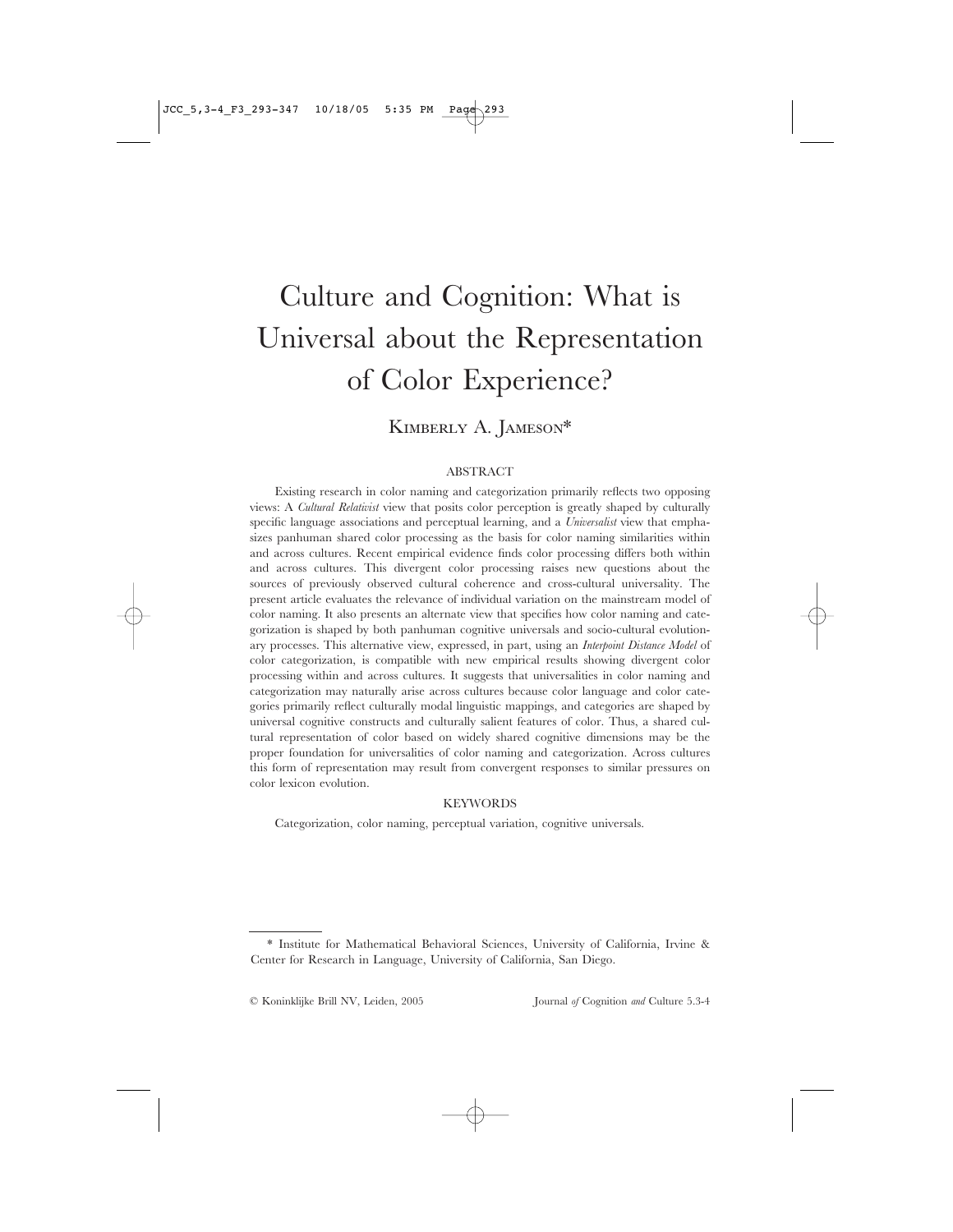#### **Introduction**

Since the 1960's research on cross-cultural color categorization has primarily involved a debate between theorists that promote Universalist explanations and those advancing Cultural Relativist explanations. Cultural Relativism suggests that color categorization and naming is due largely to learned language associations and perceptual learning specific to a given culture (Kay & Kempton 1984, Saunders & van Brakel 1997, Davidoff, Davies & Roberson 1999, Roberson, Davies & Davidoff 2000). Universalists, on the other hand, emphasize panhuman uniformity in the perceptual processing of color as the basis for color naming coherence within and across cultures (Kay, Berlin, Maffi & Merrifield 1997, MacLaury 1997, Kay, Berlin & Merrifield 1991, Hardin 2005). Although some researchers have argued that blends of these two different perspectives are most appropriate for modeling color-naming phenomena (Dedrick 1998, Jameson & Alvarado 2003a, Paramei 2005, Jameson 2005a), it is nevertheless clear that since Berlin & Kay (1969) the Universalist perspective has carried the greatest explanatory weight in cross-cultural color naming and categorization research (see Kay 2005, Kay & Regier 2003).

Recent empirical evidence on the perceptual processing of color sheds new light that may help bridge an explanatory gap separating culturally derived factors from those based on perception. This evidence includes: (a) proof of considerable variation in color processing among individuals in the same culture, and (b) new results on important crosscultural differences in color naming and categorization. These new findings raise the following questions: First, if divergent color processing exists among individuals within a culture, what is the basis for withinculture coherence in color-naming? Second, are the processes that produce within-culture coherence also the basis for observed similarities in color naming and categorization across cultures?

Here it is proposed that *both* cultural and cross-cultural color naming coherence are due to convergent evolution of color lexicons in the context of similar psychological and social demands. Here we present a psycho-social framework for mapping color language with color percepts which explains how individuals in different cultures might develop similar ways of communicating about color experience. While the framework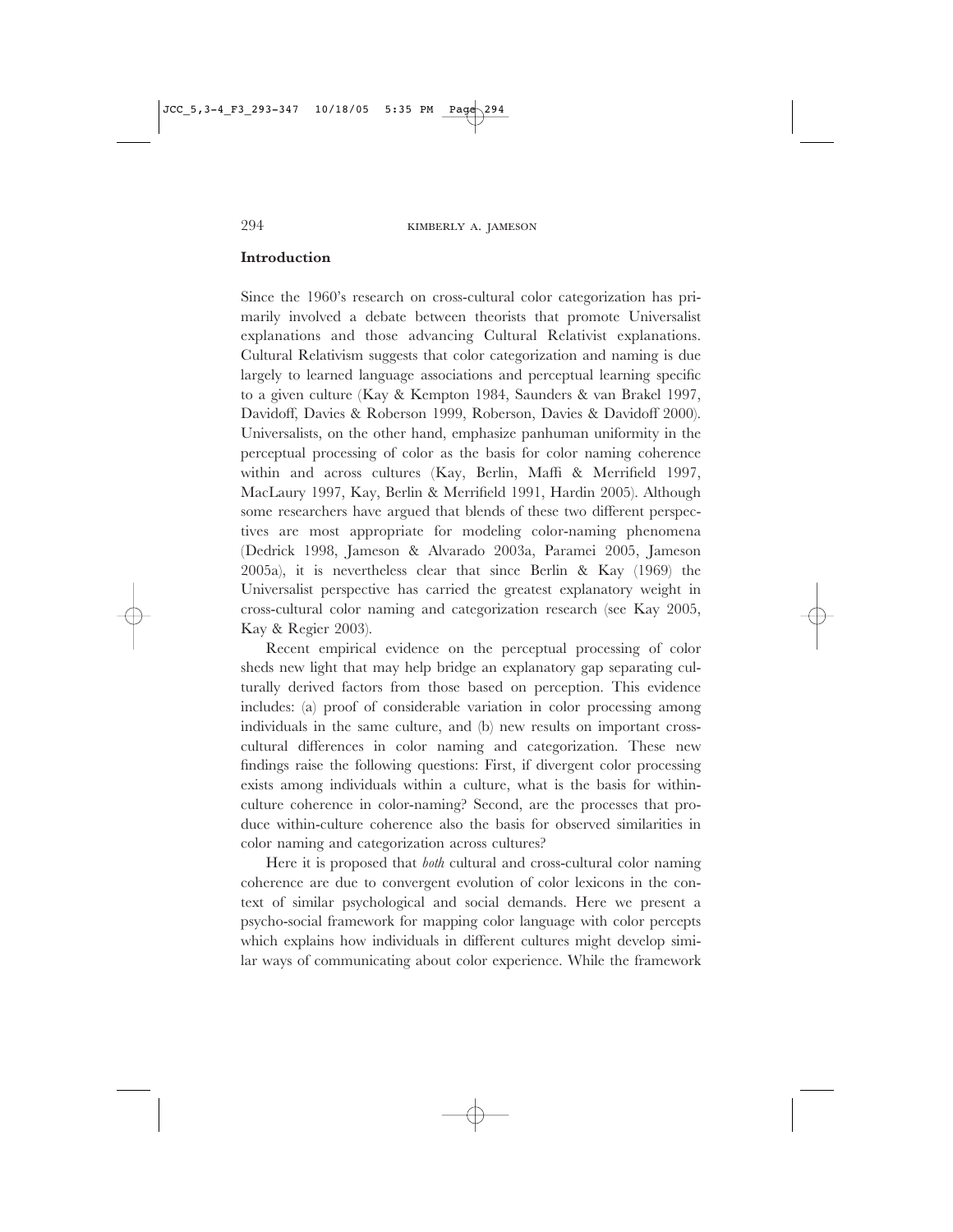shares some features with existing color-naming theories, it differs by specifically suggesting that *cognitive features* of the shared cultural representation of color are the proper universals in color naming and color categorization. These universal cognitive features are incorporated in a model of Interpoint Distance relations among color sensations, and provide an alternative approach to understanding color categorization and naming coherence (Jameson & D'Andrade 1997). Because this explanation emphasizes different features of psychological color processing for evaluating color-naming phenomena, it permits novel empirical hypotheses about color naming phenomena both within and across cultures.

In addition to introductory and concluding statements, this article includes four sections. Section 1, *Intracultural Variation in Color Perception and Cross Cultural Studies of Color Cognition*, reviews recent evidence showing important individual differences in color processing occurring within ethnolinguistic societies. Section 2, *The Psychological Processing of Color and Inherited Color Perception Differences*, discusses the consequences of such intracultural variation for cross cultural color naming research, including analyses of how color perception differences relate to the ways individuals learn color lexicons and perceptual color categories. Section 3, *Cross cultural Universality in Color Naming and Categorization*, focuses on an alternative explanatory framework including the Interpoint Distance Model of color categorization, and relates the proposed alternative model to existing research. Section 4, *Applying the Framework to Explain Cross-Cultural Color Naming Phenomena*, briefly discusses applications of the proposed framework.

# **Intracultural Variation in Color Perception and Cross Cultural Studies of Color Cognition**

There is little question that perceptual, linguistic, social and pragmatic factors all play a role in the cognitive processing of color (Dedrick 1998, Schrillo 2001). Nevertheless, the most widely accepted explanation of both cross-cultural color naming universalities and, implicitly, color-naming consensus within cultures, argues that panhuman similarities in color vision processing create uniformity in color salience, and this alone gives rise to color naming universals across cultures (Kay & Maffi, 1999).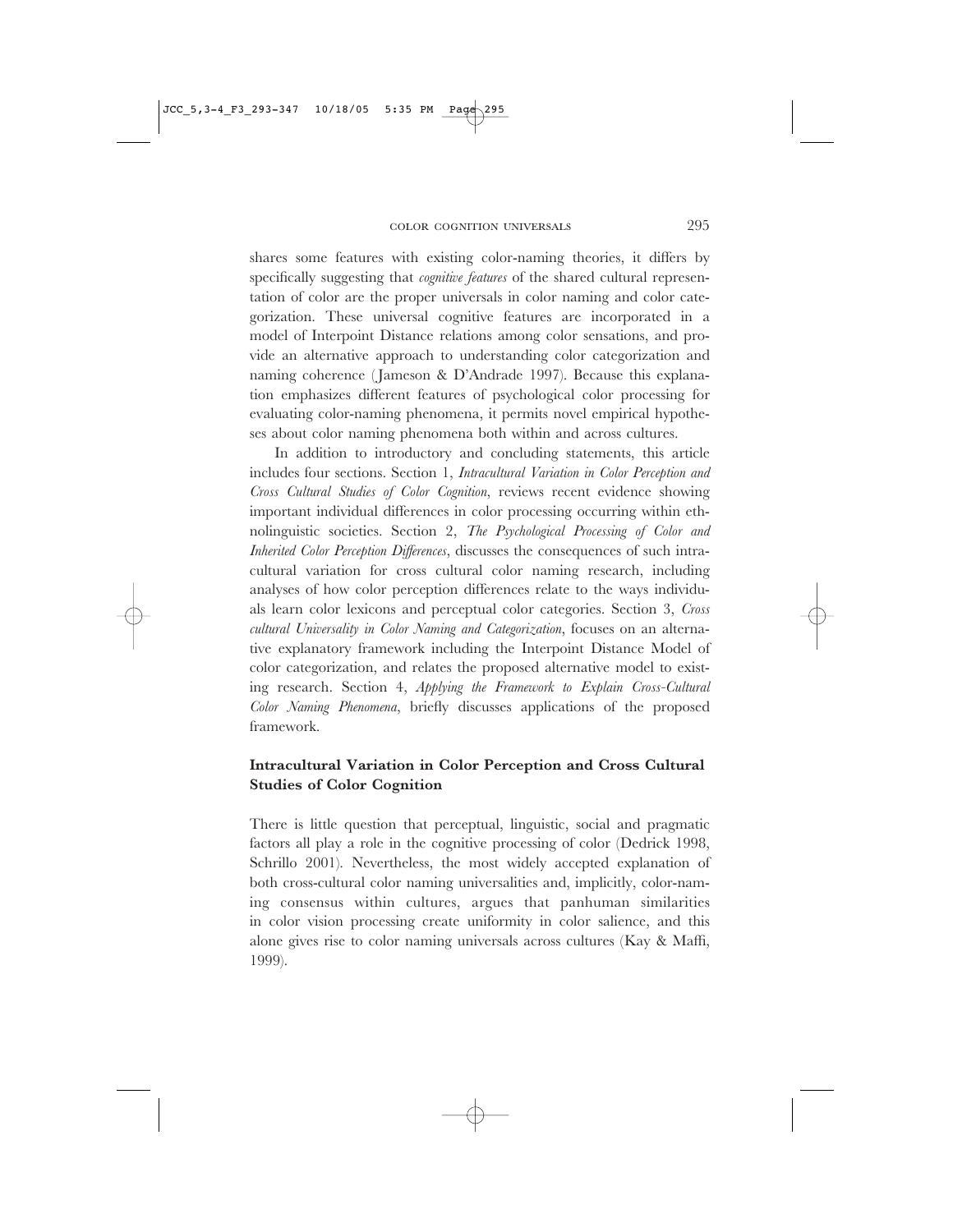Kay & Regier (2003) argue that the prevalence of 11 or fewer *basic color categories* across a wide range of linguistic societies is grounded in perceptual processing similarities derived from human visual processing.<sup>1</sup> Kay & Regier's "universality hypothesis" (2003 p. 9085) suggests that perceptual processing similarity across individuals derives from the primacy of Hering's opponent colors (Red-Green, Yellow-Blue, Black-White), and that this is the basis for widespread cross-cultural agreement with regard to color lexicons, color categories, and color category bestexamples (called '*focals*'). They conclude:

(i) there are clear cross-linguistic statistical tendencies for named color categories to cluster at certain privileged points in perceptual color space; (ii) these privileged points are similar for the unwritten languages of nonindustrialized communities and the written languages of industrialized societies; and (iii) these privileged points tend to lie near, although not always at, those colors named red, yellow, green, blue, purple, brown, orange, pink, black, white and gray in English. (2003, p. 9089).

Asserting that *privileged points in perceptual color space* are the basis for a robustly shared lexicalized color code requires that with-language comparisons of individual data demonstrate strong inter-individual agreement on such "privileged points" (or even restricted *regions*) in color space. However, in many empirical tests, such agreement across subjects is not typically found.

For example, Kuehni (2001, 2004) convincingly showed that the location of unique hues<sup>2</sup> (UH) differs considerably across individuals and groups of individuals, and that such variation is quite significant for monochromatic lights, yet smaller for reflective surfaces (pp. 61-63). Specifically in a study using Munsell surface samples to isolate unique

<sup>&</sup>lt;sup>1</sup> Throughout this article 'Basic Color Term' (or BCT) theory refers to the research program of Kay and colleagues (Kay & Regier 2003, Kay and Maffi 1999, Kay, Berlin, Maffi & Merrifield 1997, Kay & McDaniel 1978, Berlin & Kay 1969) and their related articles.

<sup>&</sup>lt;sup>2</sup> Unique Hues are pure red without any trace of yellow or blue; pure blue without any trace of green or red; and pure green and pure yellow, free of any traces of other colors.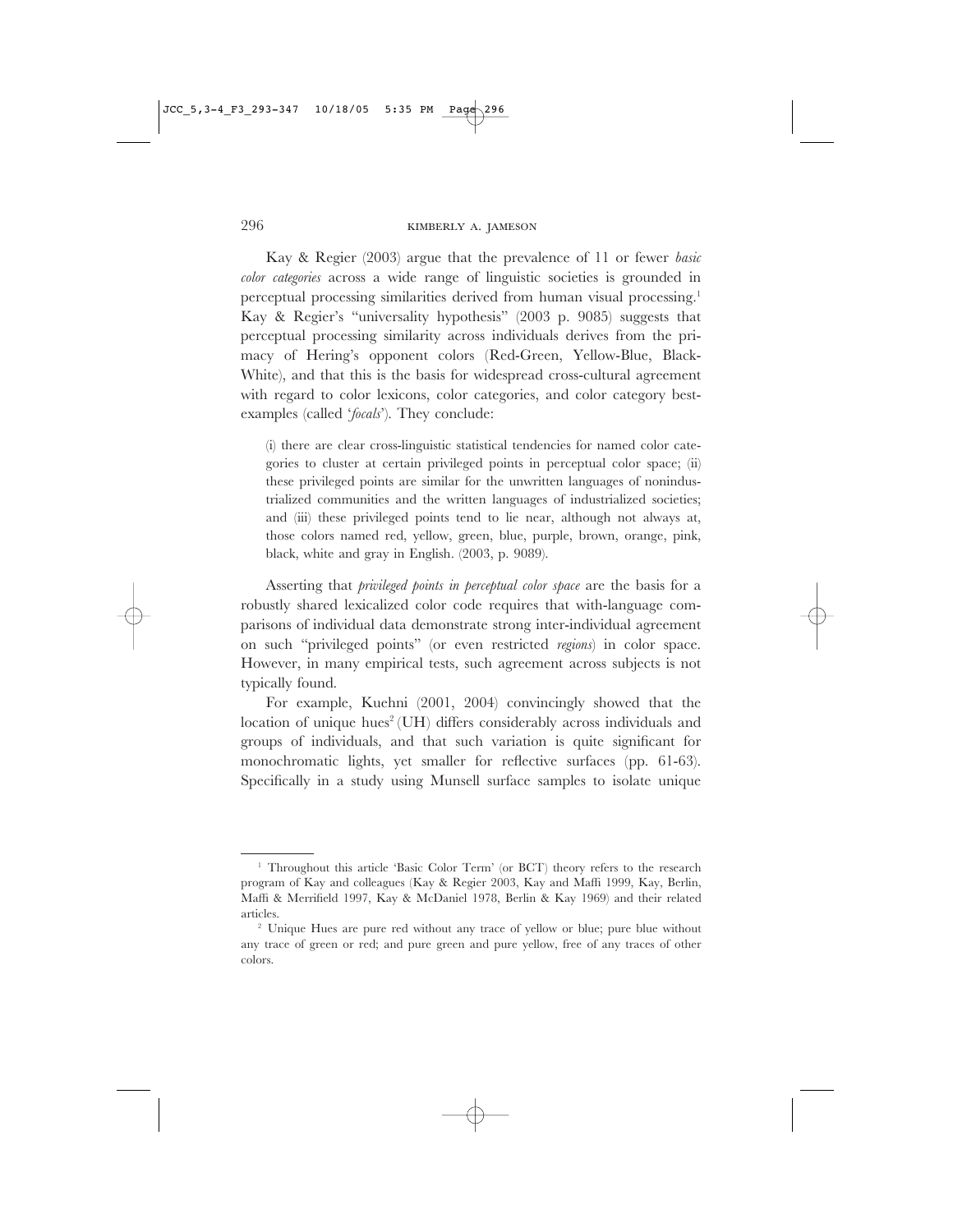hue appearances, he suggests "it is apparent that when two color normal individuals look at a reflecting sample under identical conditions of viewing, they may not experience the same color. For unique hues...the individual differences can be up to 4 Munsell 40 hue steps" (Kuehni 2001, p. 63). Such results accord with similar individual differences in color category mappings described throughout the work of MacLaury (1997, 2005), as well as unique hue variation show by others (e.g., Webster, Miyahara, Malkoc & Raker 2000).

In this issue, Kuehni (2005a) extends his study to color naming universals, finding (1) wide variation across individual unique hue settings in different empirical settings, (2) no uniformity in perceptual distances covered by unique hue ranges, and (3) emphasizes the inherently problematic practice of (i) deriving universal category "foci" and "elemental hues," and (ii) comparing such "privileged points" across ethnolinguistic groups (cf., Jameson 2005a, Alvarado & Jameson 2005).

Variability in 'focal' color choices was also seen in a recent cross-cultural comparison by Webster et al. (2002) who compared color judgments of observers in India and the United States. For these groups, selections of color best exemplars were found to produce similar BCT category partitions, yet with different, systematically shifted, category best exemplars across the two groups tested. The groups' unique hue selections also differed. These results point to subtle differences in the ways color category focals vary across ethnolinguistic societies.

Other empirical research has confirmed the lack of a distinctly privileged BCT salience in color-naming (Alvarado & Jameson 2005, Jameson & Alvarado 2003a), as it varies across native-language speaking individuals within-culture (Sayim et al. 2005), and as it varies across ethnolinguistic groups ( Jameson 2005a, Jameson & Alvarado 2003b, Alvarado & Jameson 2002). Lin, Luo, MacDonald, & Tarrant (2001a, 2001b) found cross-culturally varying focal appearance salience. Roberson, Davies & Davidoff (2000) found non-universality of color focal or centroid exemplars. Similarly, Sturges and Whitfield (1997) found no convincing differences between basic "landmark" hues (Hering's Black, White, Red, Green, Yellow & Blue color opponents) and the other BCT categories typically identified as universal (i.e., Purple, Orange, Pink & Brown), following upon the earlier failed verification of the cognitive primacy of Red, Green, Yellow & Blue (Whitfield 1981).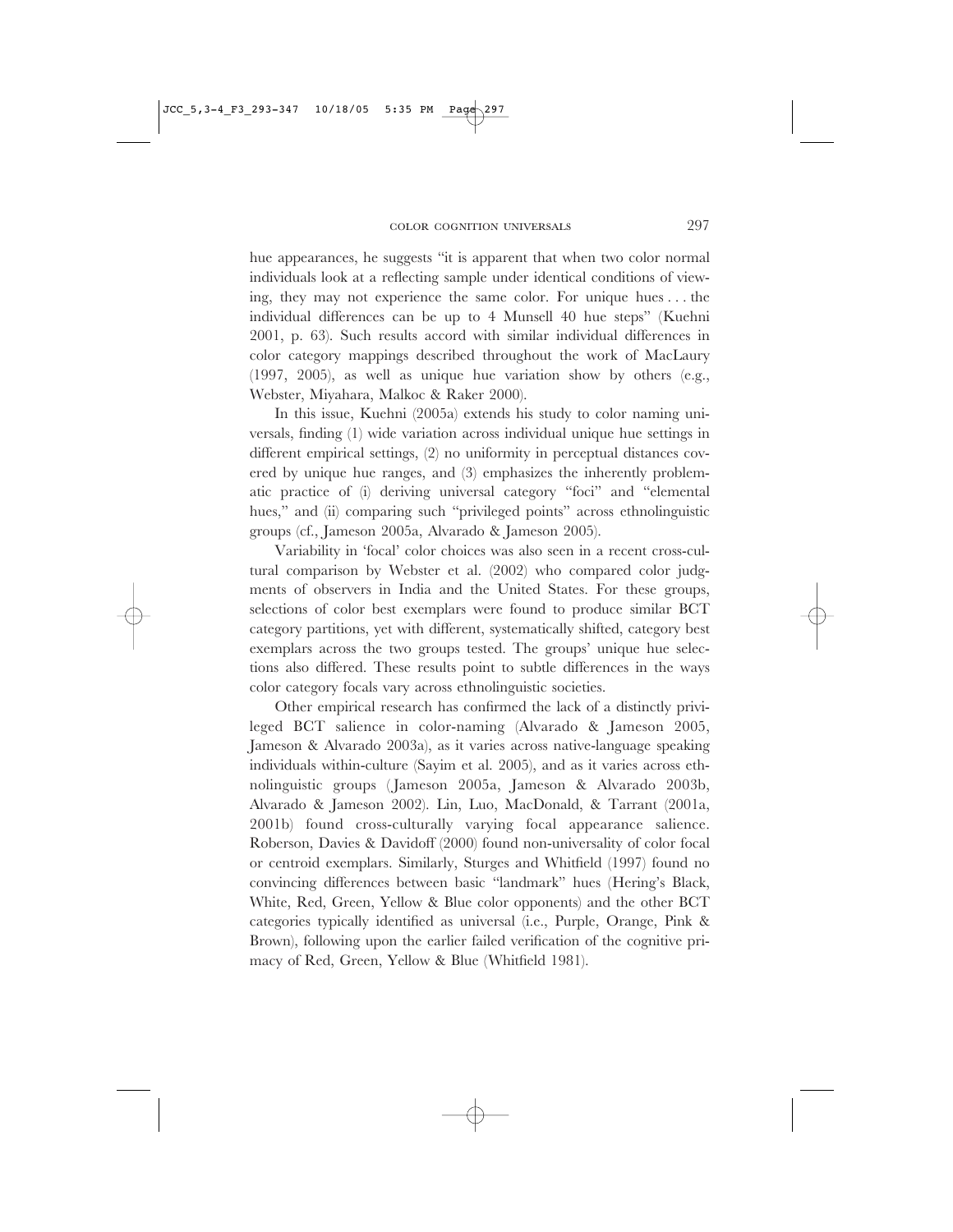Given these results an argument against the universality hypothesis could reasonably assert that uniformly shared privileged perceptions are not likely to be the basis for the observation that 'named color categories cluster' across different ethnolinguistic societies. This raises an interesting question: If privileged perceptual salience is not the basis for BCT prevalence across ethnolinguistic societies, then what is? The answer to this question requires an examination of the relationships between individual perceptual color experience, individual color categorization and naming, and shared color naming systems.

# **The Psychological Processing of Color and Inherited Color Perception Differences**

One way to clarify how individual color experience interacts with color naming behaviors is to examine color-naming in individuals with impaired color vision, so-called *color blind* subjects. Color perception deficiencies, like color-blindness, are genetically inherited via the X-chromosome. This explains the greater incidence of male color blind observers compared to females. Males have one X-chromosome, females have two, and as a result males have a greater chance of expressing color vision deficiencies due to a defective or anomalous gene.

In color perception and categorization research a standard practice is to exclude individuals with color vision anomalies and deficiencies from the groups of subjects judging color categorization tasks. Typically this omits approximately 2% of deficient dichromat males (who express only two of the three typical retinal photopigment classes) and approximately 6% anomalous males (expressing a shifted photopigment class). Standardized tests of color perception (e.g., Ishihara 1987) ease identification of color vision deficiencies. This practice of excluding deficient subjects is useful because it serves to intentionally normalize the behavior assessed, thus allowing for more precise development of a "normative" model. However, it also deprives us of data for understanding how individual color experience is mapped to a culturally shared linguistic code. When such subjects are excluded, one cannot compare the cognitive processing of observers with impaired color perception to those with normal color perception.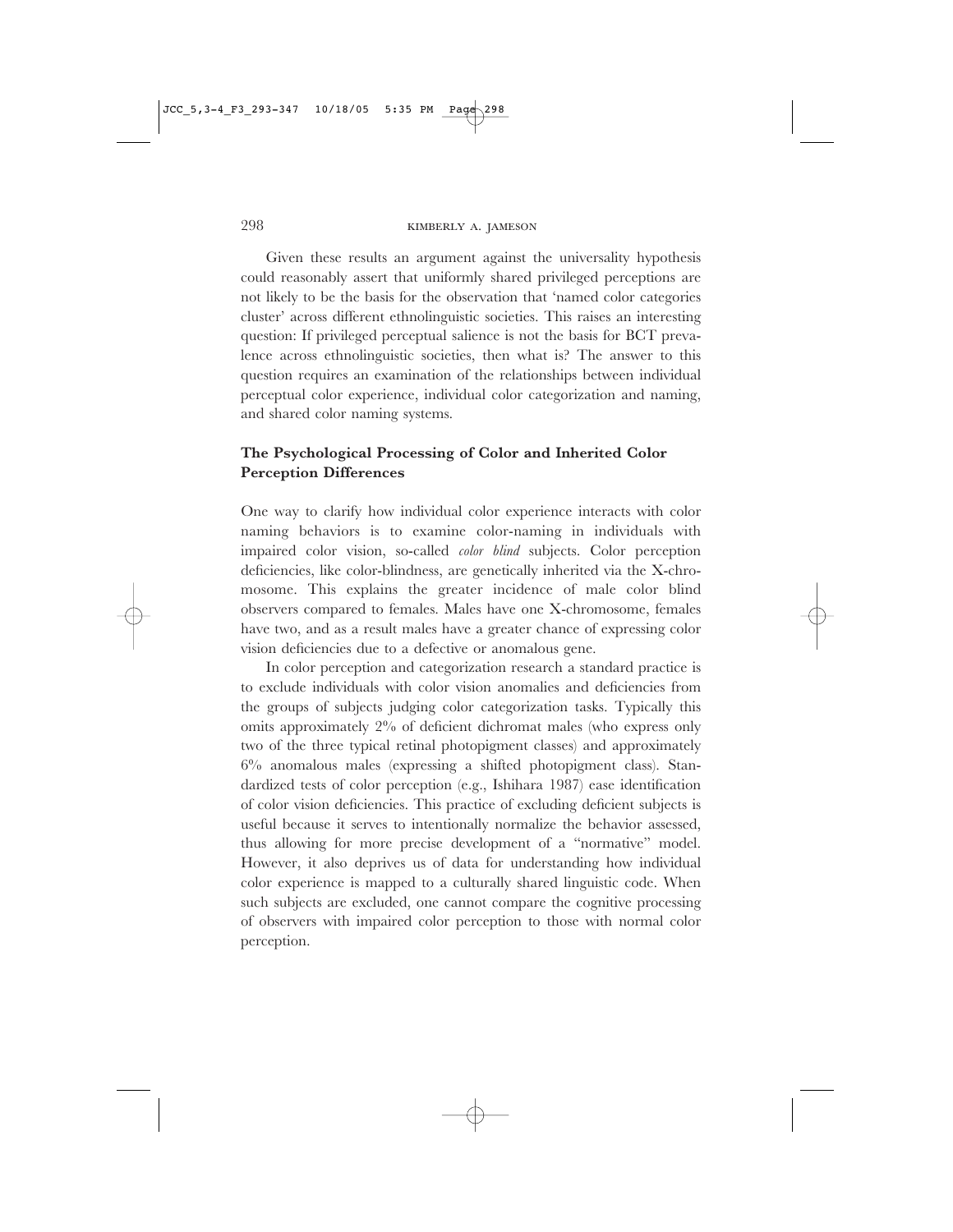For example, Jameson & Hurvich (1978) showed that dichromats use dissimilar names for colors that are perceptually similar to them, but dissimilar to unimpaired observers. The finding suggests that dichromats can use color names in a manner congruent with trichromat naming while experiencing incongruent perceptual experiences.

Separate perceptual and linguistic representations among dichromats were also shown by Shepard & Cooper (1992) who derived color word and color appearance similarity structures for dichromat, normal and blind subjects. Shepard and Cooper's Figure 2 (1992, p. 100) compared the structure of color appearance similarity and the structure of color word similarity. It shows that the dichromat lexical representation closely resembles the one produced by trichromat observers, whereas the structure of the color appearance representation differed in ways that reflected the known perceptual deficit. Indeed, Shepard and Cooper show that some congenitally blind individuals (i.e., about 50% of their sample) produce roughly the same structural mapping of the color lexicon as trichromats, even though they have never experienced color sensations. Similar results were found earlier by Marmor (1978). Such results support the suggestion of separate perceptual and lexical representations.

Taken together, Shepard and Cooper (1992), Marmor (1978), and Jameson and Hurvich (1978) results suggest that a shared similarity structure for lexical knowledge can develop in the absence of perceptual experience. Such results underscore the importance of differentiating perceptual and semantic content when modeling and testing the cognitive representation of color (Dedrick, 1997); and suggest that even dramatic perceptual differences do not preclude a shared intracultural understanding of color categories and color naming, because the perceptual and the semantic representation of color are separate, and in many ways different (Johnson, Pavio & Clark, 1996, Roberson, Davidoff & Braisby 1999).

#### *Dichromat Observers*

Mappings between perceptual and cognitive representations for three different observer groups help illustrate the implications for models of shared color naming: Figure 1 depicts some color perception relations for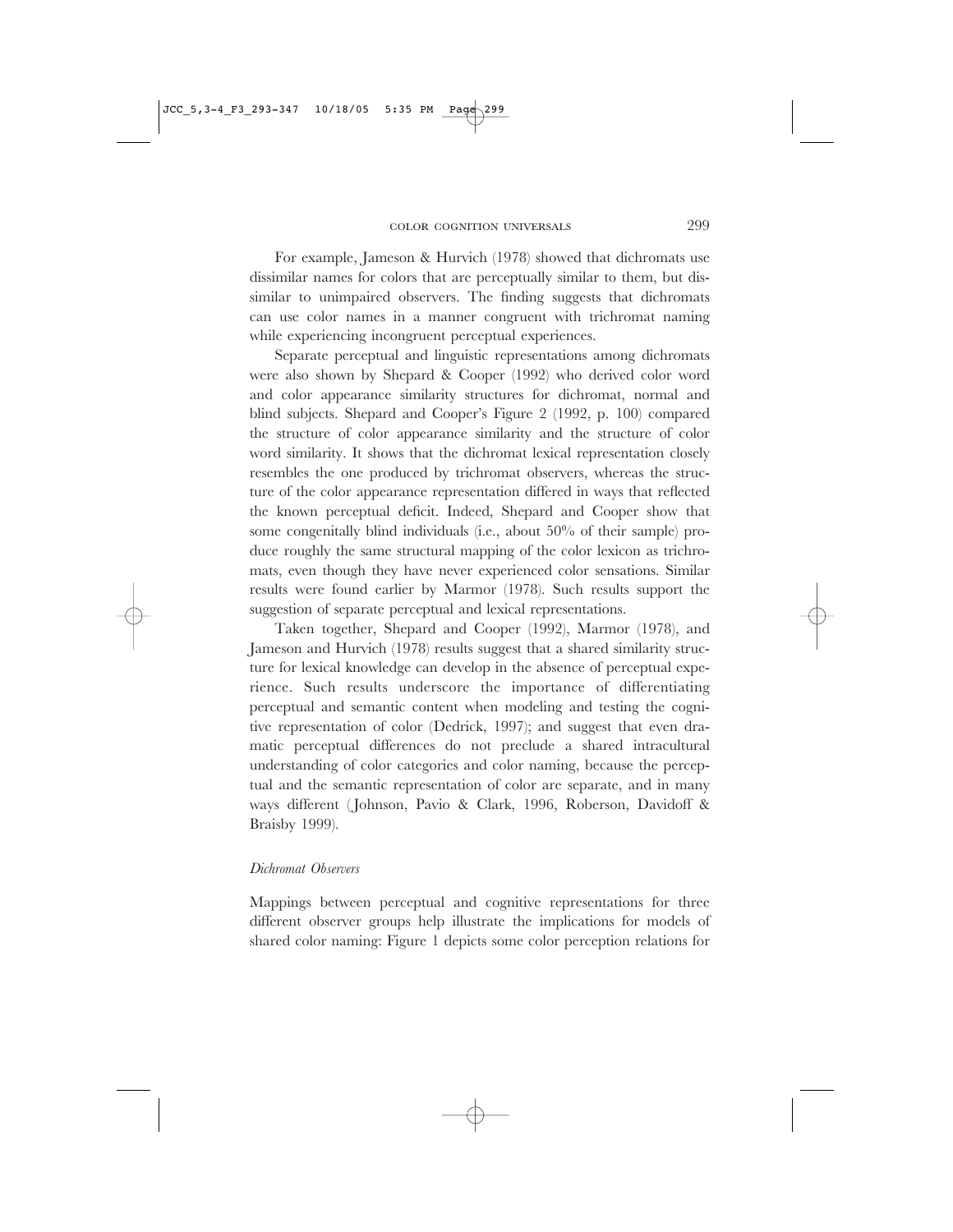a dichromat observer. Analogous to the familiar *CIE* chromaticity diagram,3 Figure 1 schematically shows (at left) a triangular slice of uniform *brightness* from a three dimensional color appearance solid consisting of vertices Red, Green and Blue, and an implied perpendicular dimension of *lightness-darkness* through the central white point. Within the triangular color plane a miniaturized schematic of a region of color appearance space is shown. On the right of Figure 1 is an enlarged view of that same region. Figure 1 also presents two expressions giving perceptual and naming relations for a dichromat observer. Recall that dichromats confuse (or cannot distinguish) some colors that normal color vision observers (*trichromats*) see as different. Such a deficiency is stylized in Figure 1 by the solid *confusion lines* appearing within the color appearance triangle. Empirical results show that appearances located between two of these confusion lines in the triangle are perceptually indistinguishable for the dichromat. Note in the miniaturized view at left, a grayish area of the space represents three *reddish* color samples (labeled A, B, C in the enlarged view), and a more distant area shows a *bluish-green* sample labeled X.

Note that all four samples (A, B, C and X) lie between the heavy lines indicating that when viewed as isolated samples none of these appearances would be perceptually differentiated by this hypothetical dichromat. Thus the relation defining the dichromat perceptual experience is given by:

# $X \approx B \approx A \approx C$ ,

which states that X, B, A and C are all perceptually indistinguishable.

As mentioned earlier, the dichromat may not perceptually distinguish these samples, but he still possesses the *shared naming relations* of normal trichromats. Thus, the dichromat linguistic relations for these stimuli may be different and distinct from the perceptual construct given by expression (1). The shared naming relation is given by:

 $X \neq B \approx A \neq C$ ,

<sup>3</sup> CIE is the *Commission Internationale de l'Eclairage*, or the International Commission on Illumination.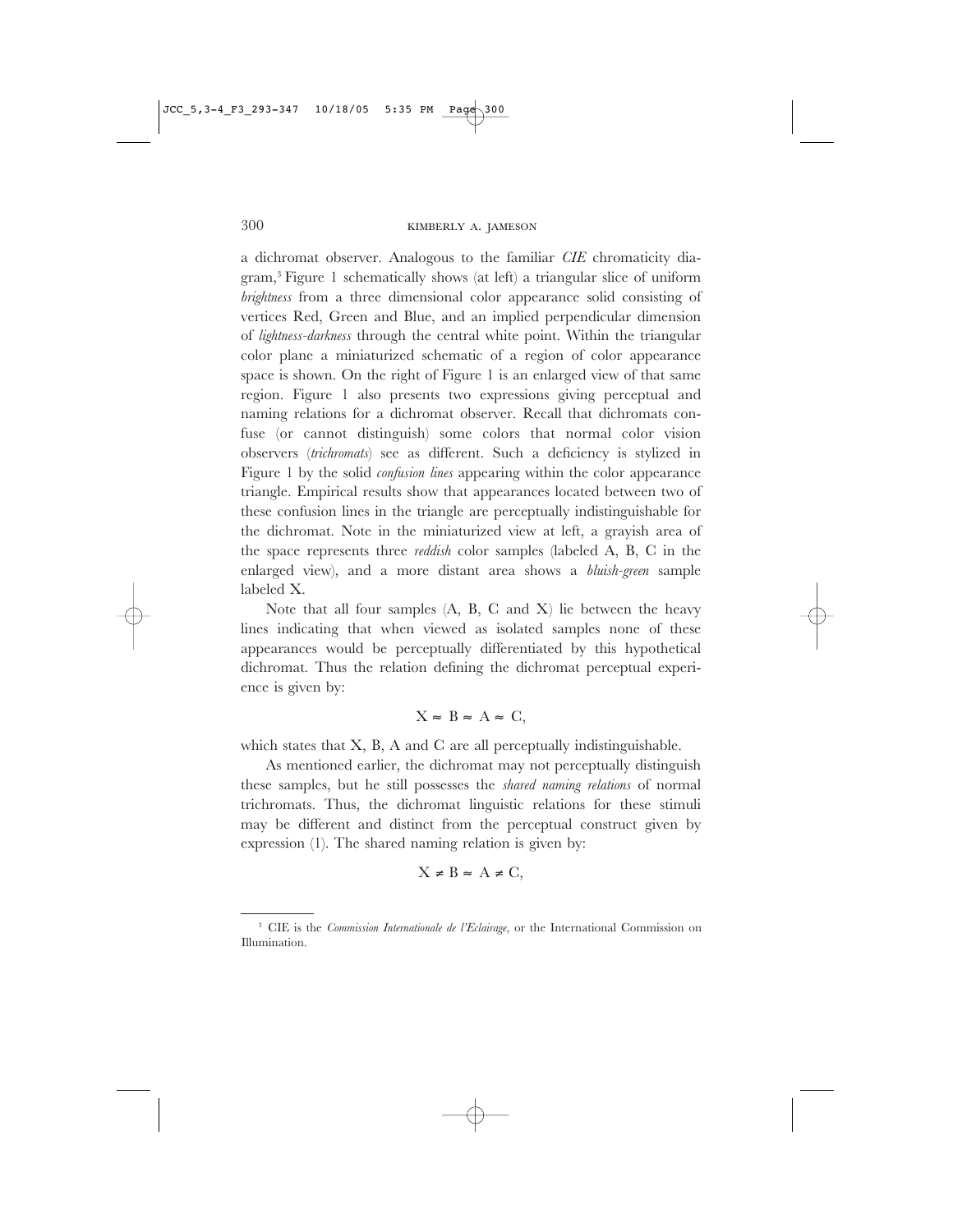

Figure 1. Grayscale schematic of an area of dichromat color perception. Different (1) perceptual and (2) naming relations are proposed. The dichromat confusion regions shown by solid lines are generalization of confusion loci empirically identified by D. Farnsworth (see Wyszecki & Stiles, 2000).

which specifies that B and A are similarly named (denoted " $\approx$ "), and X is named differently (denoted " $\neq$ ") from B and A, as is C.

The implication of this hypothesized separation between perceptual and linguistic representations is that a dichromat's cognitive representation of color is in some ways more complicated than that of a trichromat, as described later. For a dichromat there must exist two considerably different mappings – one for color appearance, and a second for the structure of linguistic relations as prescribed by a society's trichromat majority. It also implies that some dichromats are aware that some of the colors that look the same to them map on to different labels in the shared lexicon. Conversely, it would appear that dichromats may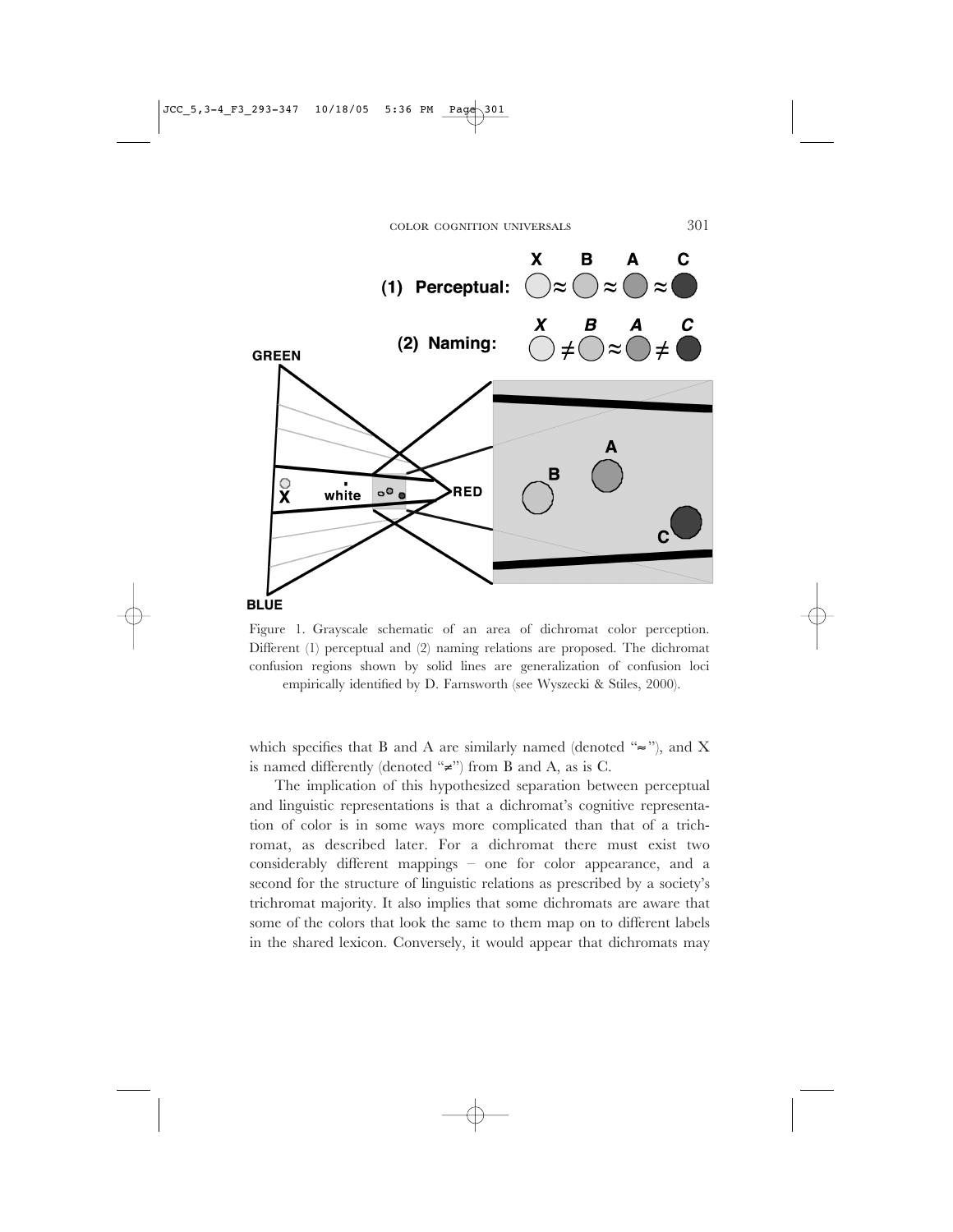learn that color communications can reflect a specificity that they cannot appreciate perceptually, even though other observers might do so.<sup>4</sup>

The existence of shared lexical representations, distinct from color perception representations, partially explains why dichromat observers can be undetected in everyday social interactions with trichromats. This suggests a highly cognitive (albeit apparently automatic) meta-awareness about one's own color experience compared to others in the culture. Thus, dichromats are not as disadvantaged as one might imagine from their color matching behavior – they understand that trichromats perceive *red* and *green* as opposing categories, and in everyday interactions they are only at a disadvantage for naming when they have no other cues except color properties to help differentiate two items within their confusion classes.

#### *Trichromat Observers*

Figure 2 shows a grayscale schematic for trichromat color perception and linguistic relations. As in Figure 1, a miniaturized region of *reddish* color appearances within the triangular plane is enlarged on the right side of Figure 2. The circles marked A, B, and C define three color samples from that outlined area. In the enlarged view an outlined ellipse centered on stimulus A defines an area of color space containing colors that *match* sample A.5 Figure 2's hypothetical trichromat observer will not distinguish appearance A from appearance B because A and B both occur within the same equivalence-class ellipse. In general, colors within such ellipses are phenomenologically "the same" or "a match" even though they are physically different in spectral composition (called "metameric" stimuli by psychophysicts). Also in Figure 2 are color appearances C and X. Appearance C is categorically similar to A and B but would not be considered a perceptual "match" to A because it lies outside the equivalence class ellipse defined for A. By comparison, X is a bluish green sam-

<sup>4</sup> Although not all color vision impaired observers are aware of their deficit.

<sup>&</sup>lt;sup>5</sup> Depicted ellipses are not empirically determined, and, for illustrative purposes, are not drawn to scale.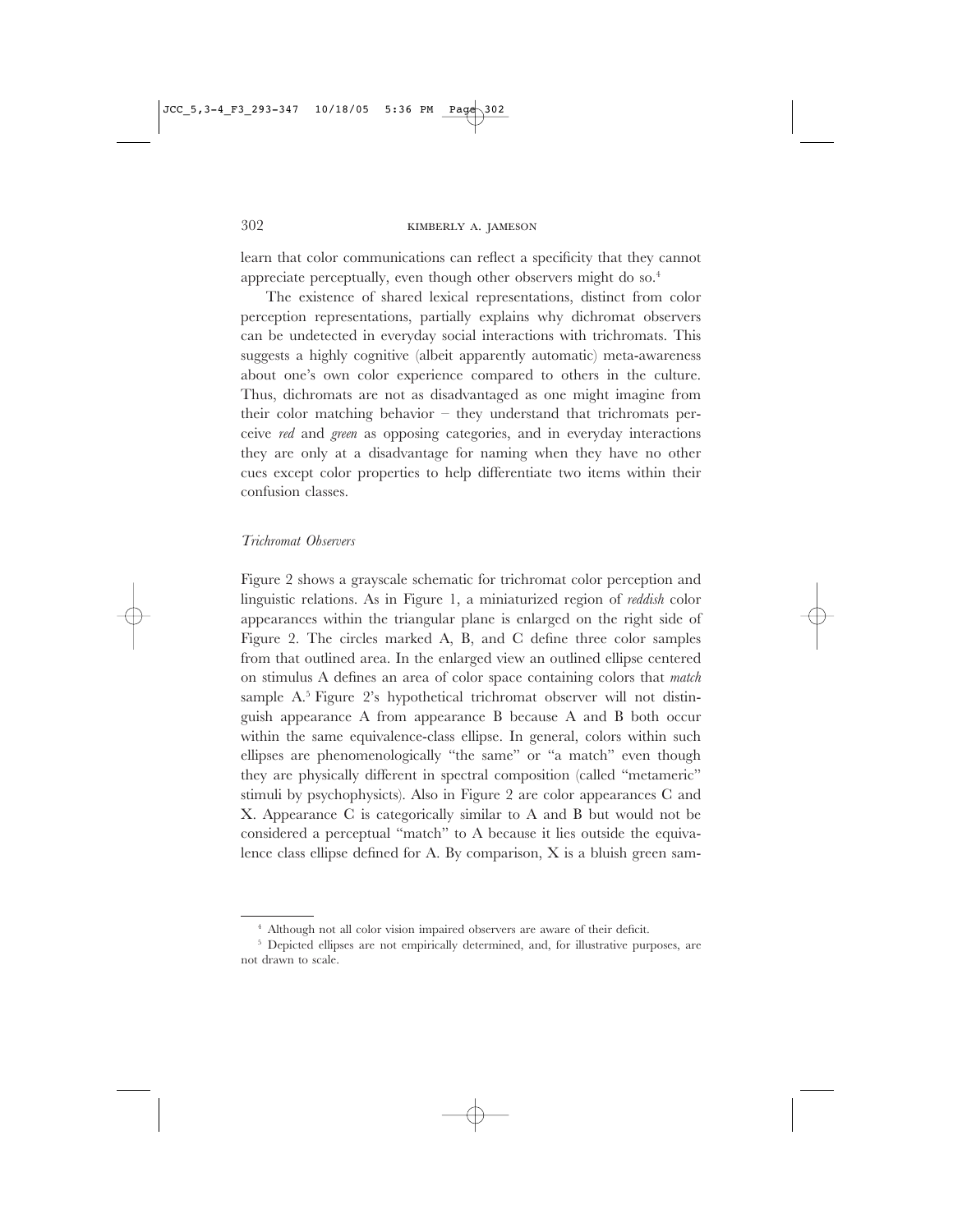

Figure 2. Grayscale schematic of an area of trichromat color perception proposing identical (1) perceptual and (2) naming relations.

ple, distant from the reddish color category of A, B and C. Thus, X is far removed from A's perceptual match ellipse. Accordingly, the trichromat perceptual relations for these colors are described by:

$$
X \neq B \approx A \neq C,
$$

which specifies that B and A are perceptually indistinguishable, and X is distinguishable from B and A, as is C.

Figure 2 describes the trichromat *perceptual relations* for these four stimuli and the *shared naming relations* for the stimuli's lexical labels. For trichromat observers, in general, lexical relations are identical to perceptual relations when color differences are large, even though the shape and size of equivalence-class ellipses will vary somewhat across individuals and will be non-uniform in size across color appearance space. This differs from Figure 1's dichromat observer for whom large color differences may be undetectable perceptually, but present linguistically.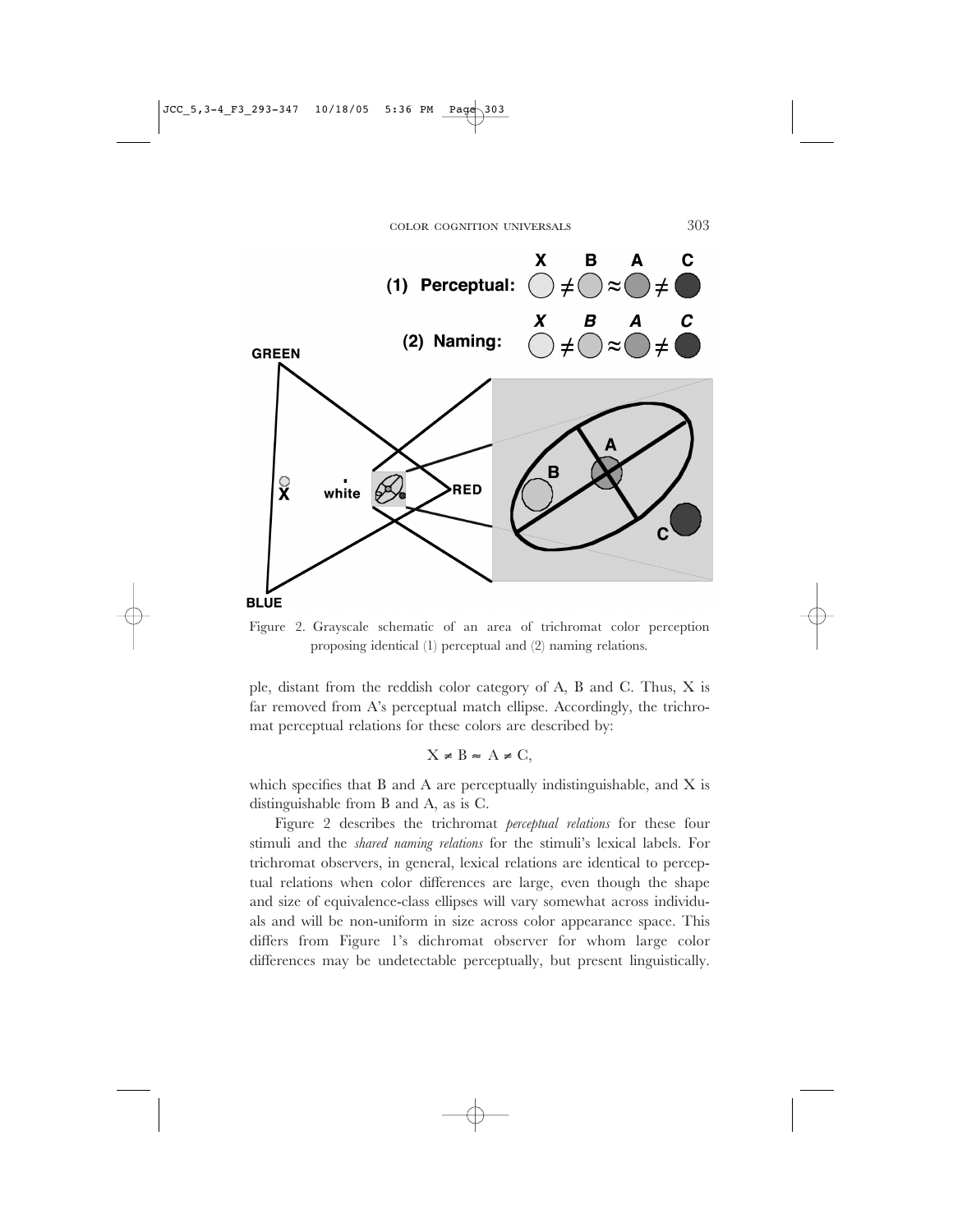Although the trichromats perceptual and linguistic relations are identical for large color differences (Figure 2), they need not be identical for smaller color differences. Thus, separate underlying perceptual and naming relations are also postulated for trichromat observers, observable for some color comparisons but not others. Consistent with research on shared color naming systems, for both dichromats and trichromats the same commonly shared color naming relations can exist irrespective of differences in color perceptual relations.

We can extend also Figure 2's perceptual and lexical relations for *normal* trichromat observers to *anomalous* trichromats. These are trichromats with one or more shifted retinal photopigments causing systematic differences in the observer's perceptual equivalence classes. For smaller perceptual color differences the correspondence between linguistic and perceptual relations should deteriorate more rapidly for anomalous trichromats.

The analyses above suggest different ways that variation in perceptual experience might interact with color naming in familiar observer groups formed by inherited color perception abilities. Such variation need not impact the sharing of linguistic color relations within an ethnolinguistic group. The examples presented support the assertion that color category naming universals within and across ethnolinguistic groups are not attributable to shared privileged perceptual salience across individuals ( Jameson & D'Andrade 1997, Jameson & Alvarado 2003, Jameson 2005a). Rather, across all three observer types discussed (dichromats, anomalous trichromats and normal trichromats), irrespective of their differences in perceptual relations, named color categories may cluster due to the sharing of the same normative linguistic relations.

Although modeling the processes underlying color naming in deficient and anomalous observers is informative, skeptics may argue that models of color naming universals should not be expected to explain variation arising from perceptually deficient observers. However, as our earlier review shows, there is good evidence of large normal variation in the psychophysical determination of Hering *privileged points in perceptual color space*, suggesting crucial and substantial differences even among normal observers. Such normal variation produces heterogeneity in the assumed privileged perceptual salience across individuals. Yet much cross-cultural color naming research report results aggregated over individuals (e.g., Kay 2005). This data reduction practice obscures individual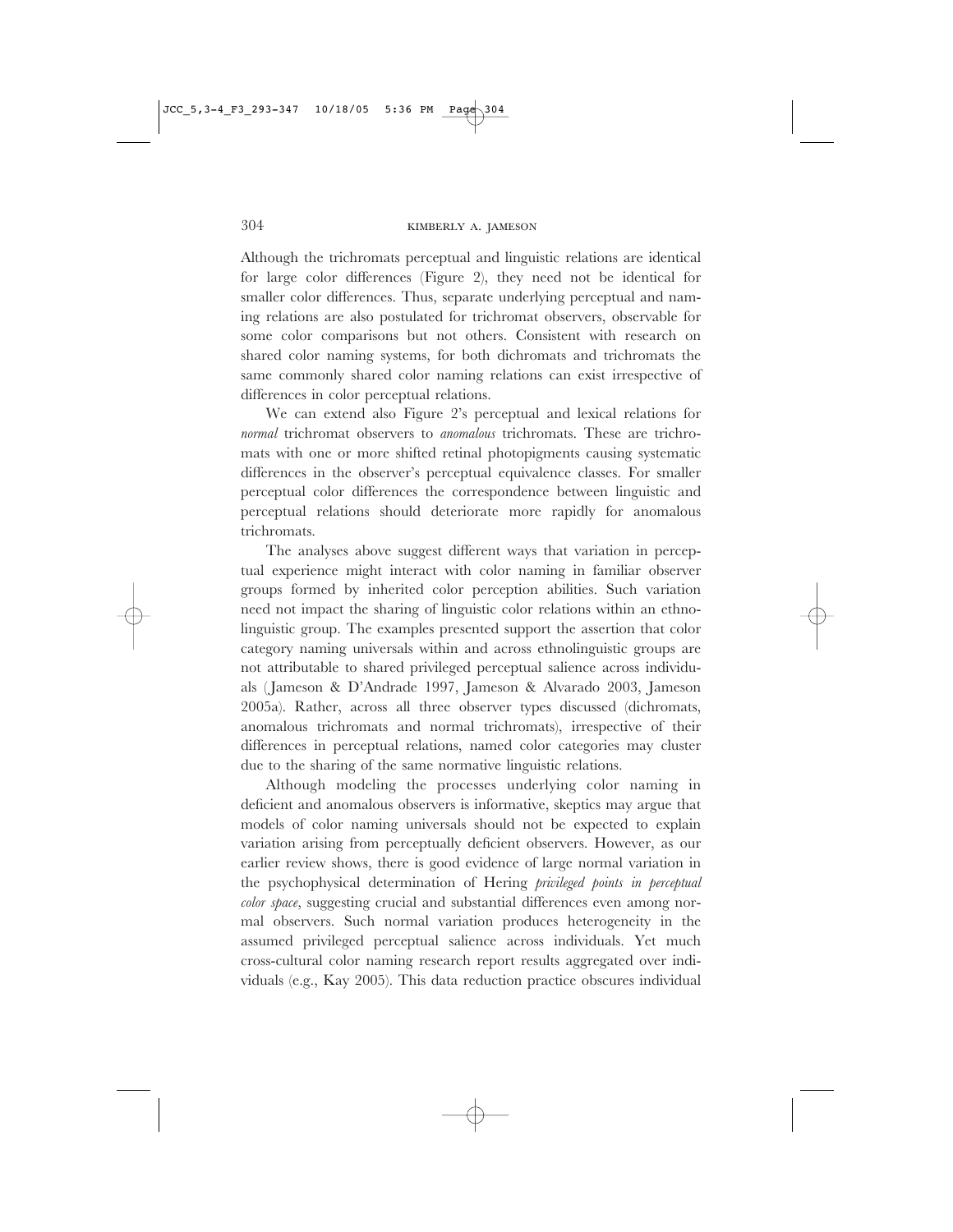differences of the kind reviewed earlier in Section 1. Such observer variation, and some of the empirical consequences for color categorization and naming, are now presented.

#### *Retinal Tetrachromat Observers*

Other interesting forms of *normal* observer variation exist (arising from the inheritance of additional variants of photopigment opsin genes). Recently these have been shown to correlate with color naming behaviors and may provide further insight into the relations linking perceptual variation and shared color naming systems.

As mentioned earlier, the genes for color vision are located on the X-chromosome. Molecular genetics and psychophysics research have recently shown more color vision phenotype variation among "normative" observer groups than previously believed to exist. This variability stems from several, normally occurring, allelic variants of X-linked opsin genes: the medium-wavelength sensitive (MWS) and long-wavelength sensitive (LWS) opsin genes. The genes for the shortwavelength sensitive cone pigments are not X-chromosome inherited and S-cone defects are not common phenotypically. When allelic variations for these photopigment classes occur at certain positions on the genetic array they give rise to shifts in spectral response sensitivity which, in turn, impact color perception (Winderickx, Lindsey, Sanocki, Teller, Motulsky & Deeb 1992, Asenjo, Rim & Oprian 1994). The range and variety of photopigment variants is surprising, and unanticipated by color vision models that historically postulate only three "normal" pigments. It implies that in some populations initial retinal color processing is almost certainly more varied than originally anticipated by three photopigment theories.

For example, although the actual incidence of phenotype expression remains uncertain, it is known that a considerable percentage of Caucasian females have the genetic potential to express four classes of retinal photopigments (Sharpe, Stockman, Jägle & Nathans 1999, pp.  $39-40$ <sup>6</sup>. Regardless of the actual magnitude of this genotype's frequency,

<sup>&</sup>lt;sup>6</sup> Indeed, phenotype expression of multiple photopigment variants is perhaps made more interesting due to recent findings of incomplete X-inactivation in gene expression (Carrel & Willard 2005).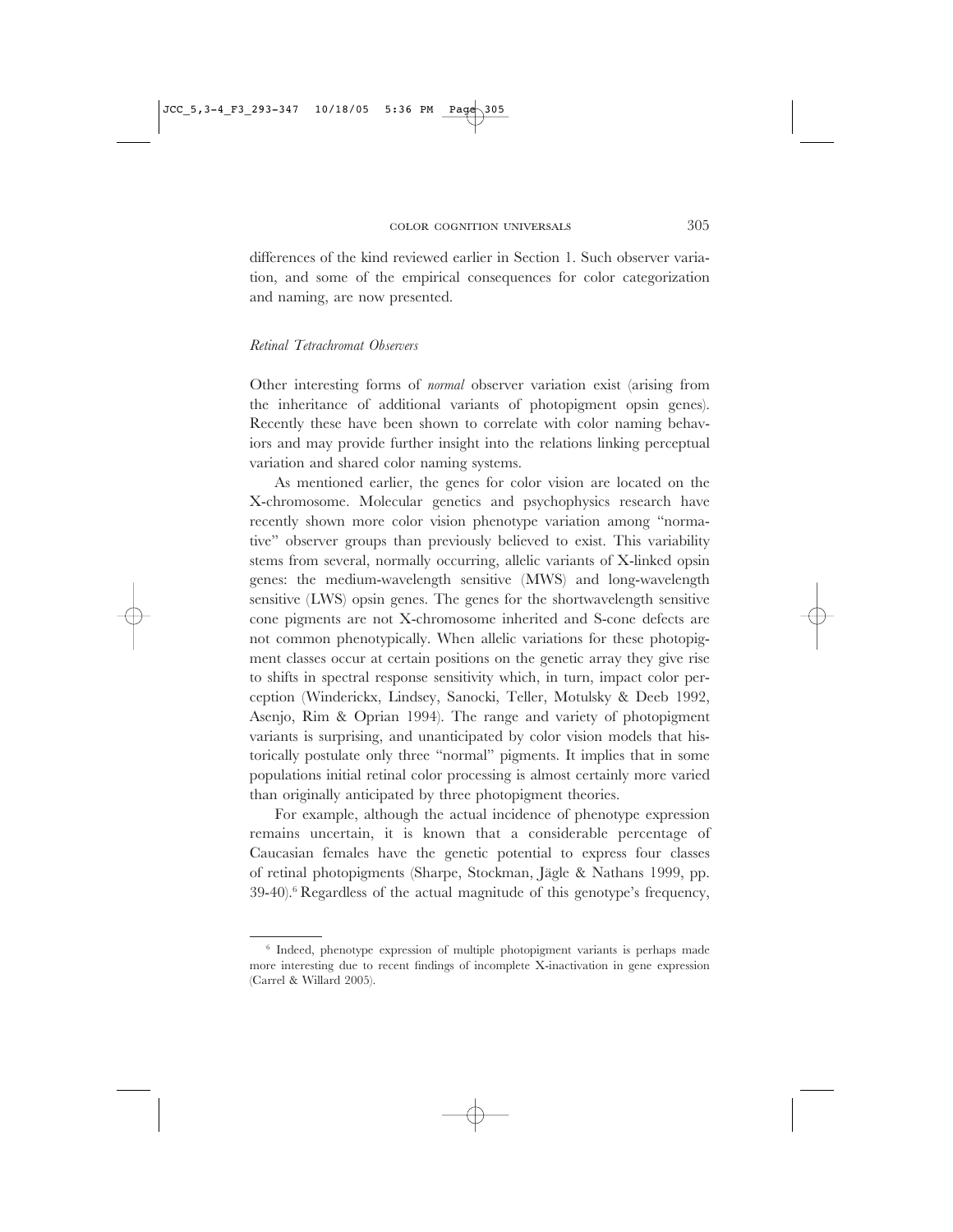individuals who retinally express four photopigment classes have been shown to exist and are called "retinal tetrachromats" ( Jameson, Highnote & Wasserman 2001). Still debated is whether post retinal processing of the signals from additional cone classes allows significant color perception variation, and whether it is variation that is not available to retinal trichromats. If such results were shown, such observers could be referred to as "functional tetrachromats." Jameson, Highnote & Wasserman (2001) discuss the conditions for *weak* and *strong* forms of tetrachromacy, and argue that functional tetrachromacy does not necessarily follow as a consequence of retinal tetrachromacy. For functional tetrachromacy (or *strong tetrachromacy*) to occur, more than three neural processing channels, or a different form of higher order color processing, may be needed to process the various color signals originating from retinal tetrachromacy. Cases of *weak* tetrachromacy have been found (i.e., Nagy et al. 1981), as has one case of *strong* tetrachromacy ( Jordan & Mollon 1993). Evidence found by several recent empirical studies suggests that, although the causes remain uncertain, the genetic potential to express more than three cone classes correlates with differences in behavior such as color categorization, naming and similarity (discussed below). The existence of functional tetrachromacy is still debated and requires additional demonstration. However, regardless of the abundance of demonstrations of strong or weak tetrachromacy, the mere existence of retinal tetrachromats classed among normal trichromat groups presents an additional opportunity to analyze the relations between individual perceptual color experience and shared color naming systems.

Similar to earlier analyses, Figure 3 illustrates hypothesized perceptual and linguistic consequences for a retinal tetrachromat. It depicts one perceptual equivalence-class region potentially available to a retinal tetrachromat for comparison with that described earlier in Figure 2 for a trichromat.

As in Figures 1 and 2 the same small region of reddish color appearance is expanded on the right of Figure 3. This hypothetical tetrachromat equivalence-class region is centered on sample A. Note that its size is somewhat smaller and shifted compared to that shown for the trichromat observer in Figure 2, suggesting that an individual with four classes of retinal photopigments may experience some shifted or compressed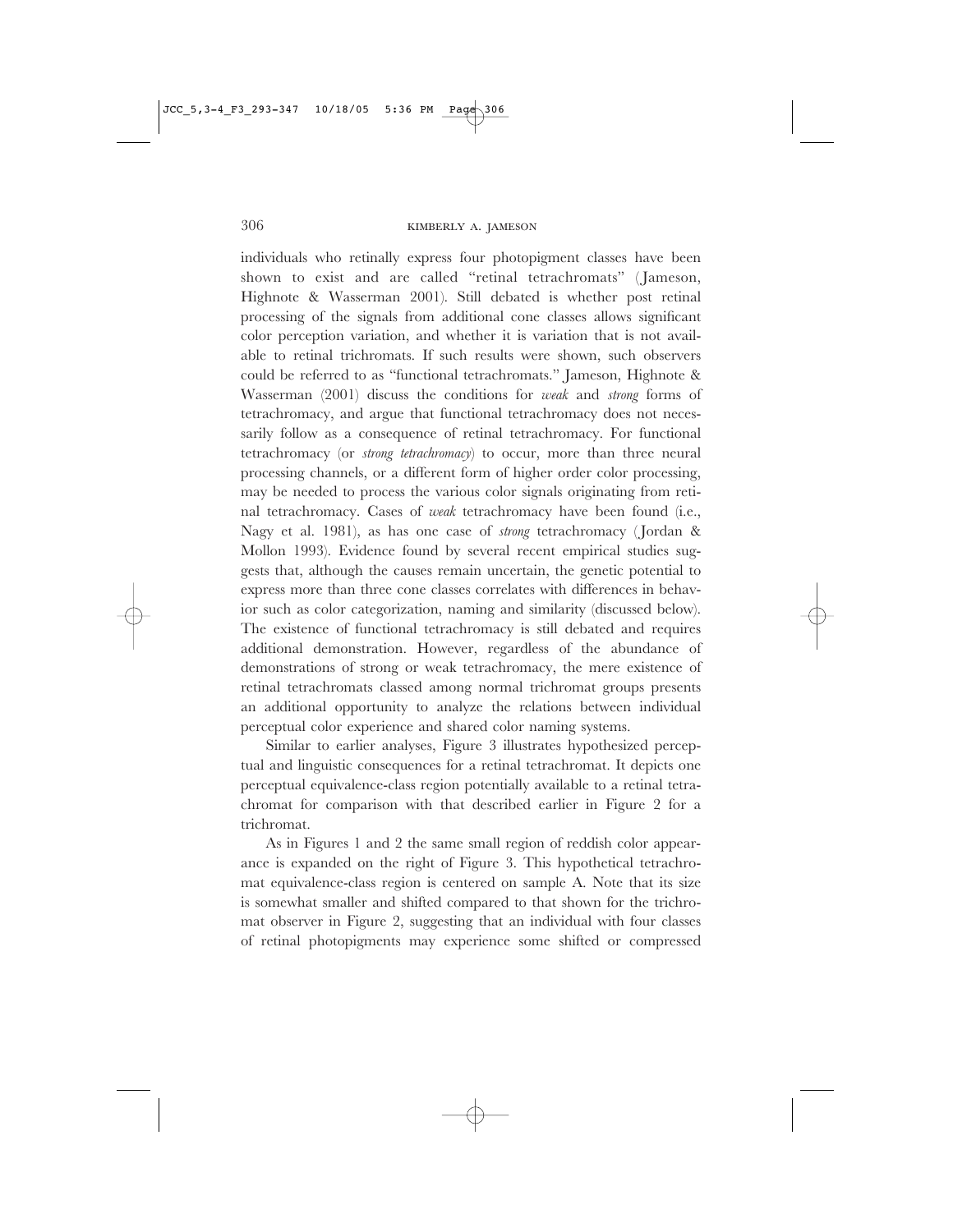



equivalence-class contours compared to a trichromat (generalized from Jameson, Highnote & Wasserman 1998, 2001).<sup>7</sup>

The hypothetical retinal tetrachromat perceptual relations are described by:

 $X \neq B \neq A \neq C$ ,

implying that appearances A, B, C, and X all differ perceptually. In contrast to Figure 2's trichromat, this hypothetical retinal tetrachromat can distinguish between sample A and B. Like Figure 1's dichromat,

<sup>7</sup> As in Figure 2, Figure 3 equivalence-class ellipses are drawn larger than actual size and are strictly for illustrative purposes.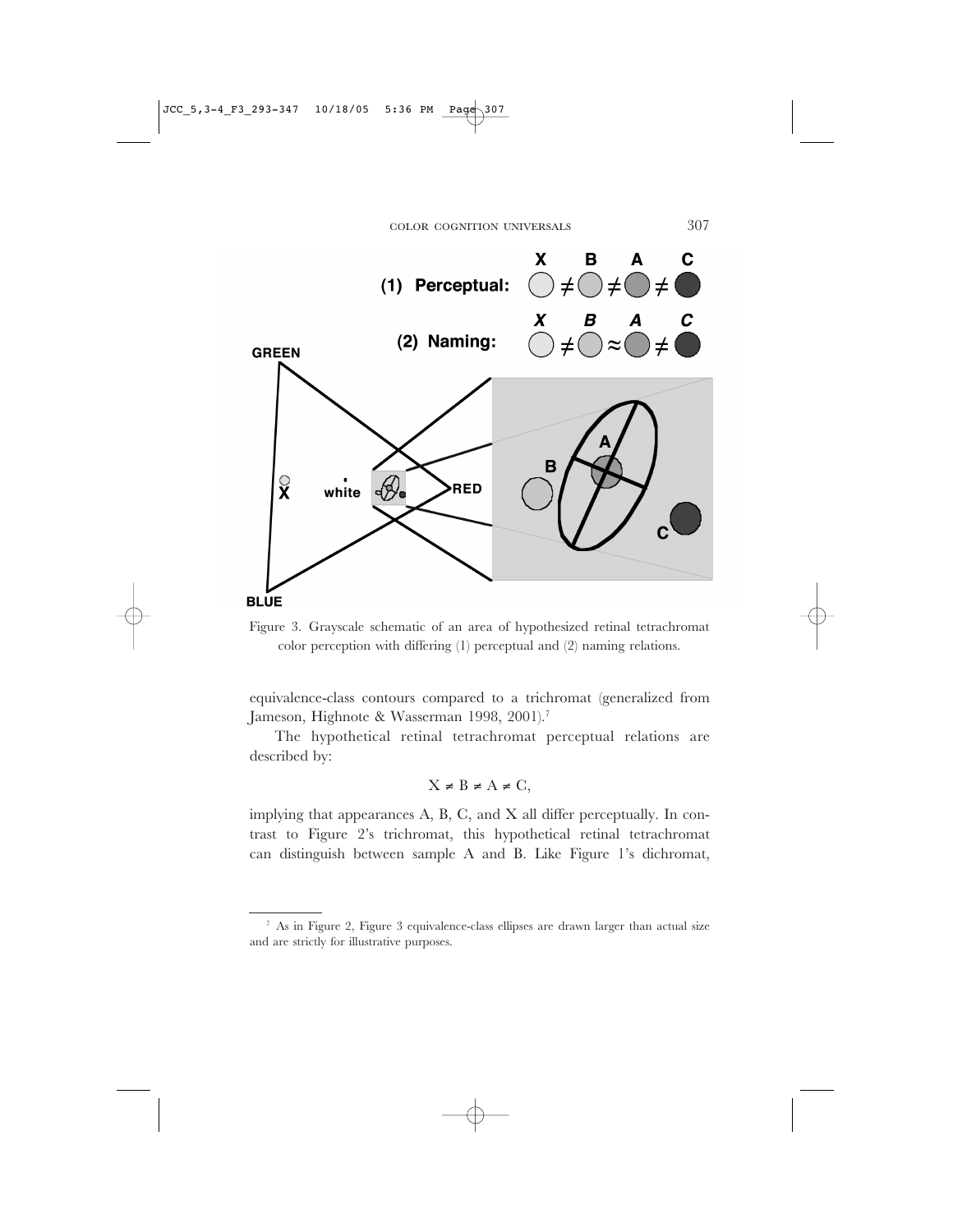however, the retinal tetrachromat makes use of a shared color lexicon influenced by the society's trichromat majority, namely:

# $X \neq B \approx A \neq C.$

Retinal tetrachromats may be capable of more specificity than is reflected in this simple illustration, including greater lexical specificity than is found in their culture's color lexicon, and greater numbers of categorical distinctions than are agreed upon by trichromats in their society ( Jameson et al. 1998, 2001). Of course, the trichromat also perceptually resolves more color distinctions than are represented by the lexicon (compared to a dichromat with *less* perceptual specificity). However, while a society's color lexicon may be adequate as a trichromat color communication code, it may be inadequate, or lack sufficient specificity, for tetrachromat observers.

As with dichromats, tetrachromat observers may learn to accept and comfortably use a comparatively imprecise mapping of color appearances to color language and categories. A retinal tetrachromat child developing in the company of trichromats may learn color categories primarily by discovering that groups of objects that appear different in color to the child are consider as color-matched by other people. After reliable exposure to these learning experiences such an observer could develop a personal definition of color similarity that says: "Color *matching* denotes when two things have *almost the same* color appearance to me, although other people report seeing them as identical." In this example, the retinal tetrachromat's cognitive construct of a color-match differs from (and is perhaps more flexible than) a trichromat's. The net result is that potential disagreements of color labeling among individuals with varying perceptual abilities are minimized. How tetrachromat perceptual relations can differ from linguistic relations, and how they vary from a trichromat norm, is clarified by some recent color-naming behavior results, which are now described.

#### *Color Naming Behaviors Correlated with Potential Retinal Tetrachromacy*

The trichromat and dichromat analyses described earlier follow directly from a well-established empirical literature. New empirical results justify the tetrachromat analysis. Psychophysical discrimination paradigms have primarily produced evidence of weak tetrachromacy (Nagy et al. 1981,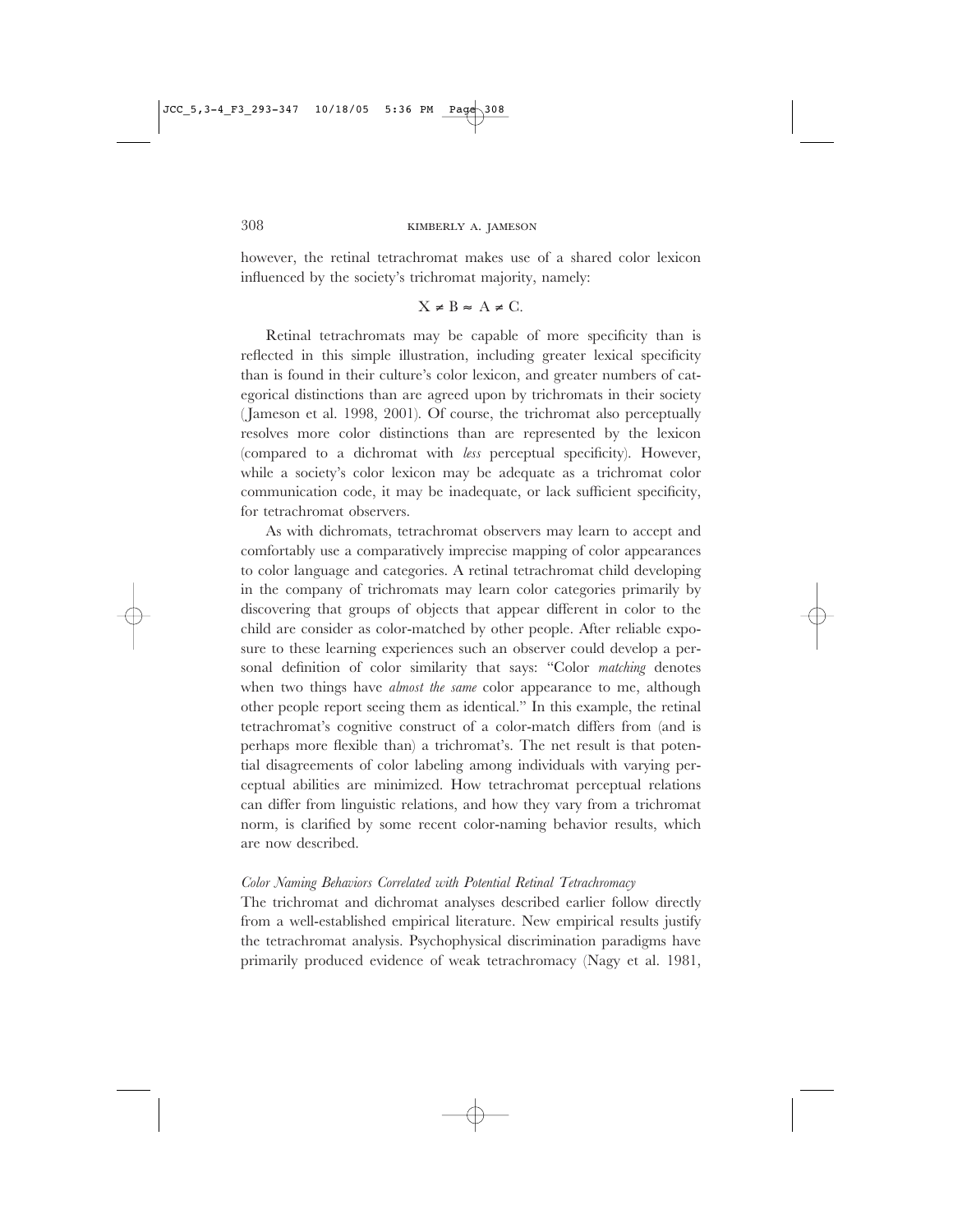Jordan & Mollon 1993, Jakab & Wenzel 2004). While the details are beyond the scope of the present article, there are good reasons why some psychophysical techniques might not register strong tetrachromat perception that may be possible under more naturalistic viewing circumstances (see Jameson et al. 2001 for a discussion). Nevertheless, Figure 3's suggestion that tetrachromats show subtle color perception equivalence-class variation is consistent with existing psychophysical findings on such observer.

In contrast, assessing cognitive judgments under more naturalistic viewing circumstances (e.g., color similarity, color categorization, and color naming), show correlations between retinal tetrachromat genotypes and differences in color behavior ( Jameson et al. 1998, 2001, Jameson & Wasserman 2002, Jameson, Bimler & Wasserman 2005a, 2005b, Sayim, Jameson, Alvarado & Szeszel 2005).

For example, Jameson et al. (1998, 2001) found that females with retinal tetrachromat genotypes experience differences in color perception that are substantially different from normal female trichromat controls. Briefly summarized, Jameson et al. used a task in which subjects delineated categories in a diffracted spectrum subjectively appearing as a luminous "rainbow," (Jameson et al. 1998, 2001). They hypothesized that the ability to perceive and delineate bands of chromatic difference along the spectrum was a function of perceiving noticeable differences in spectral wavelengths. Such differences were expected to covary with the number of retinal photopigment classes possessed. As hypothesized, their results showed significant covariation of tetrachromat genotypes with increased spectral delineation behavior.

Table 1 shows that the number of spectral bands a subject delineates systematically varies with the number of photopigments a subject is presumed to express (Jameson et al. 2001). Classification of subject partition (1.) is inferred strictly from the genotype analysis determining heterozygote and is probabilistically linked to the four photopigment phenotype. Partitions  $(2)$ ,  $(3)$ , and  $(4)$  are based on results from both genotype tests and color vision screening tests. Partition (2.) is a sub partition of group (3.). As expected from trichromatic theory, dichromat individuals (in this case protanopes) delineate fewer chromatic bands than trichromats (Student's t-test, two-tailed distribution, two sample equal variance p < .05 on rows 4 and 3). Male trichromats ( $n = 22$ ) were not significantly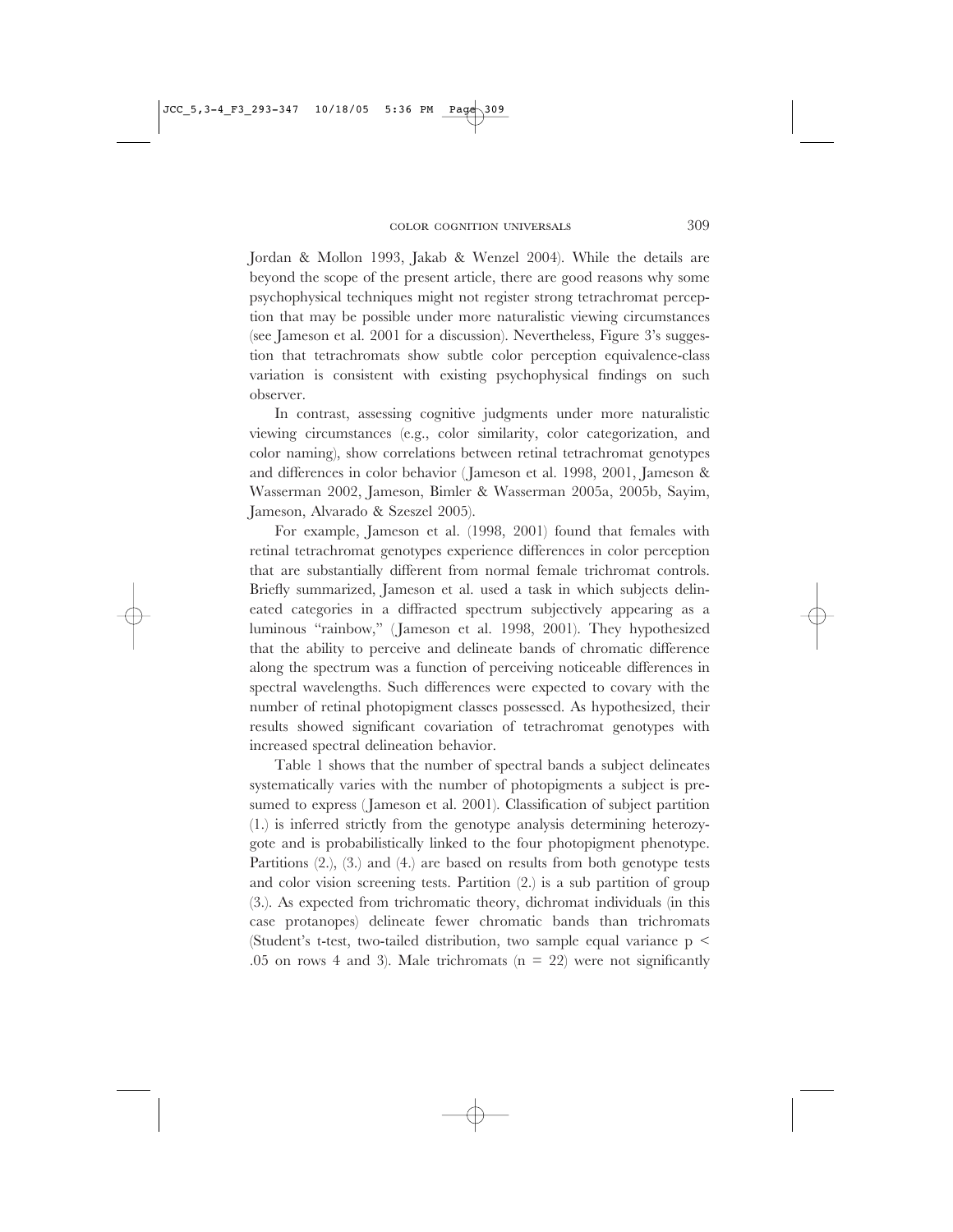*Table 1 Means of Individual Median Spectral Delineations for Four Subject Partitions*

| <b>Subject Partition</b>                                                                                                                                       |                          | SD                           |                |
|----------------------------------------------------------------------------------------------------------------------------------------------------------------|--------------------------|------------------------------|----------------|
| (1) Females with four photopigment genes<br>(opsin gene heterozygotes)<br>(2) Trichromat Females<br>(3) Trichromats (Females and Males)<br>(4) Dichromat Males | 10.0<br>7.6<br>7.3<br>53 | 2.96<br>1.80<br>1.93<br>1.53 | 23<br>Тh<br>37 |

different from female trichromats  $(n = 15)$  in the mean number of chromatic bands each group delineates ( $p = .44$ ). Significant difference ( $p <$ .01) was found between the number of bands delineated by females with retinal tetrachromat genotypes (or *heterozygotes*) and trichromats (males and females) subjects (partitions 1 and 3).

The most stringent test of this hypothesis, ruling out the possibility that the result is due to gender differences in socialization, is provided by comparing female trichromatic "controls" with females possessing the genes for retinal tetrachromacy. As seen in rows 1 and 2 of Table 1, the number of bands observed between the two female groups is significantly different (p < .01). Overall, Table 1 indicates a systematic relationship between the observed number of bands delineated by subjects and the number of photopigments they are presumed to express. These results suggest that higher order color experience for retinal tetrachromat females is more complicated than "normal" trichromatic color vision; or, less conservatively, that some females show signs of tetrachromacy.8 As expected given their color vision deficiency, dichromat participants were found to delineate far fewer chromatic bands (about 5) compared to the other subject participants.

Jameson, Bimler & Wasserman (2005a, 2005b) also found support for a tetrachromat perceptual difference by comparing color vision assessment results between individuals possessing retinal tetrachromat genotypes and individuals with three-gene trichromatic genotypes. Novel multidimensional scaling analyses revealed that one popular standardized

<sup>&</sup>lt;sup>8</sup> Although whether it is classified as a weak or strong form of tetrachromacy is unknown.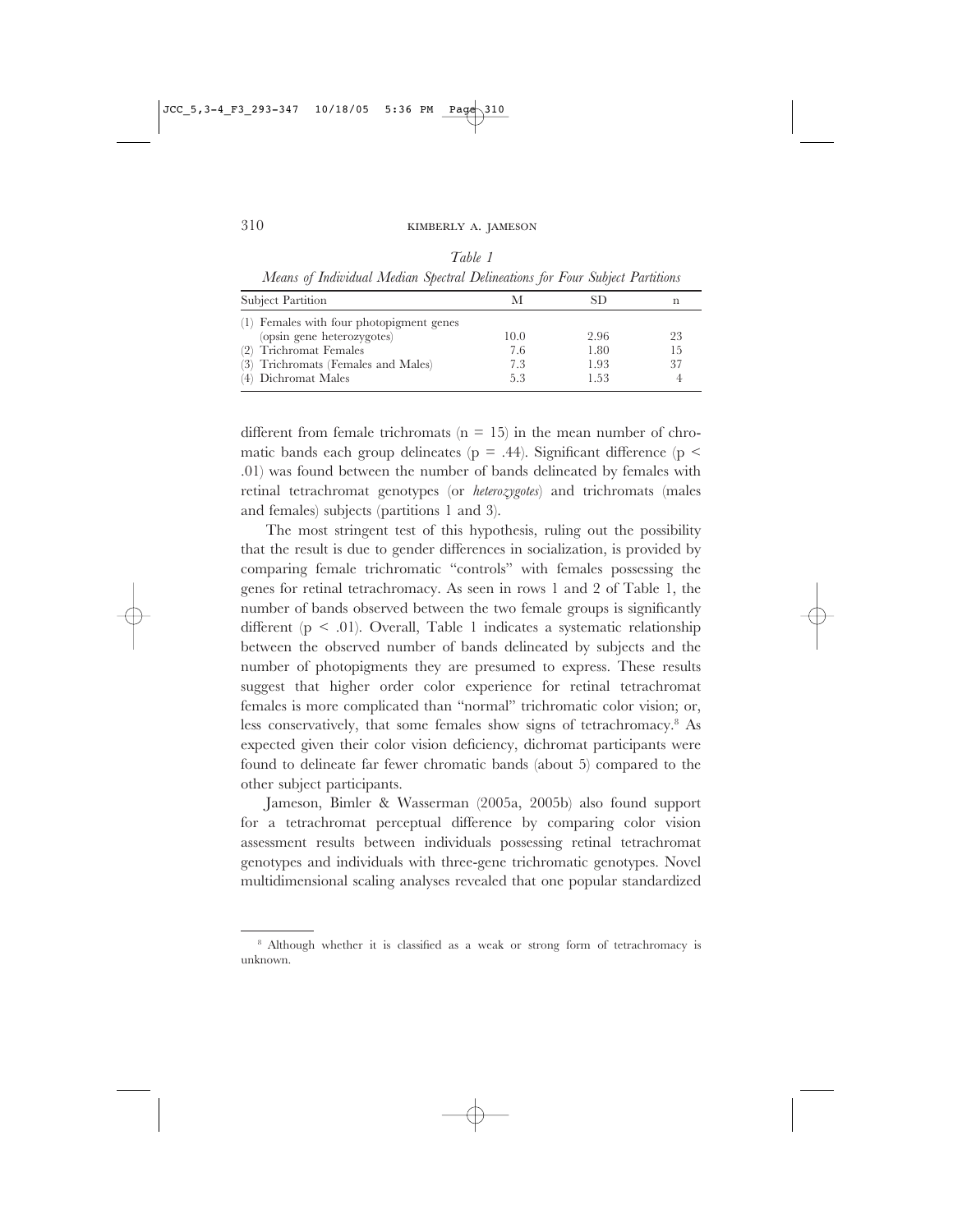color perception test, the Farnsworth-Munsell 100 Hue Test (Farnsworth 1943), identifies some retinal tetrachromat individuals (who otherwise exhibit above average color discrimination) with a non-normative diagnosis. These findings suggest that such tests may not appropriately capture the non deficient perceptual variation that tetrachromat individuals experience. Detailed analysis reveals that performance in the red to green region of color space seems to underlie the test's misclassifications of these otherwise normal color observers. When the test is used as a screen to eliminate subjects with color perception defects (as is the common practice), such misclassifications would result in the omission of these non-defective retinal tetrachromats from the "normal" subject sample tested ( Jameson, Bimler & Wasserman 2005a, 2005b; Jameson & Wasserman, 2002).

Sayim, Jameson, Alvarado & Szeszel (2005) assess cognitive color behaviors of retinal tetrachromats. They examine triad similarity for colormetrically controlled color samples and color names for local and global color stimulus sets, finding that some behavioral measures differentiate those possessing retinal tetrachromat genotypes from trichromatic genotype controls. Analyzing females separately from males, they find that measures of group agreement and consistency increase with opsin genotype complexity, and L-cone dimorphisms seemed instrumental in the behavioral differences. They found that among eight subject groups examined, only the L-opsin gene heterozygotes were above criterion on all consensus and matching measures evaluated. Sayim et al. (2005) also present strong evidence supporting the distinct perceptual and naming relations hypothesized in Figures 1–3.

Due to the X-linked nature of opsin genotype inheritance, a number of existing findings showing gender differences in color naming and categorization behaviors (too extensive to review here) can be viewed as consistent with, if not indirectly supporting, the suggested link between opsin genotype and color behaviors (as suggested by Bonnardel et al. 2002). In addition, some neuroscience evidence suggests that inherited photoreceptor variations are linked to reorganization of human cortical maps. Baseler, Brewer, Sharpe, Moreland, Jägle, & Wandell (2002) show that "molecular alterations in the genes encoding the cone photoreceptors have profound consequences for visual experience. The abnormal visual experience, in turn, changes cortical reorganization" and suggests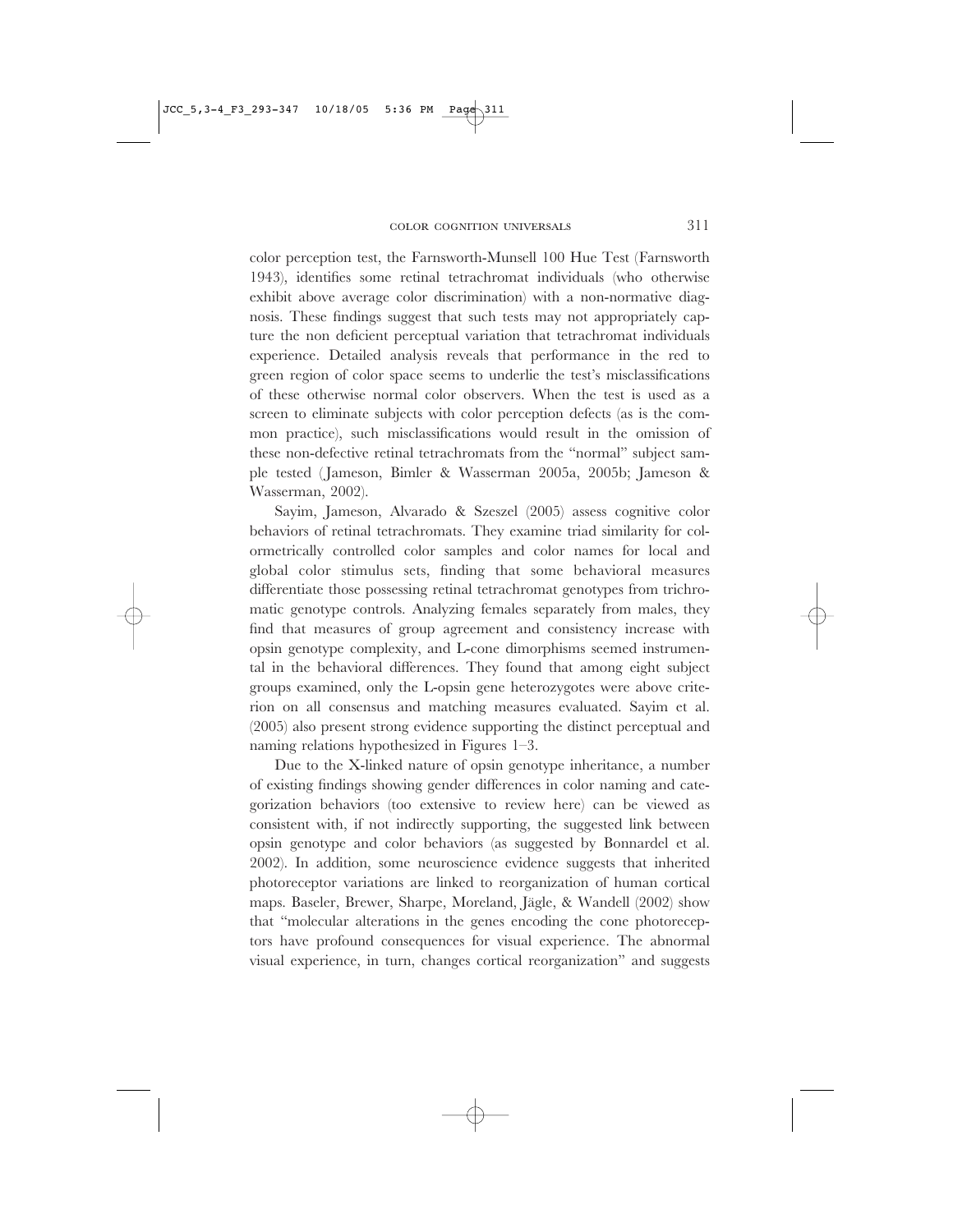that there exists "a close coupling among genetics, experience and brain development" (p. 368). In light of this, considerations of tetrachromatic processing made possible through normal retinal photopigment variation seem justified and important.

Additional indirect support exists by analogy to specific patterns of color vision inheritance found in non-human primates (Bowmaker, Mollon & Jacobs 1987) and the existence of other tetrachromatic species (Thompson, Palacios & Varela 1992). Color perception variation among "normal" observers is too substantial to support the construct of *panhuman uniform color processing salience* as the basis for color-naming similarities across cultures. It seems clear that color-naming theories need to explain how substantial intra-cultural differences in perceptual color experience can exist alongside inter-cultural similarities in color naming and categorization. Below a framework for developing alternative explanations for such findings is suggested.

# *Individual Variation and Intra-Cultural Naming*

Given the above mentioned findings, color naming research must explain the processes by which generalizations of the perceptual relations shown in Figures 1, 2, and 3 are reconciled by a society's shared naming system, given each cultures' frequency and distribution of observer-types as they influence a society's shared color naming system. The above analyses of different observer types help towards this goal, and illustrate the usefulness of hypothesizing different cognitive levels of color representation.

The suggested perceptual representation is an individual's idiosyncratic perceptual similarity structure. The suggested linguistic representation is the shared cultural color lexicon and color category similarity structure. A cognitive mapping function links the two representations. This flexible linking function – called a *cognitive color-naming function* ( Jameson & Alvarado 2003a) – accommodates the discrepancies between a dichromat's color equivalence class relations and those of trichromat individuals. For individuals this color-naming function should be robust in its mapping of large color differences to color categories for both normal and anomalous trichromats, but it should be comparatively less robust for mapping small color differences (especially near boundaries) to categories for such groups (Sayim et al., 2005, Kay & Kempton 1984).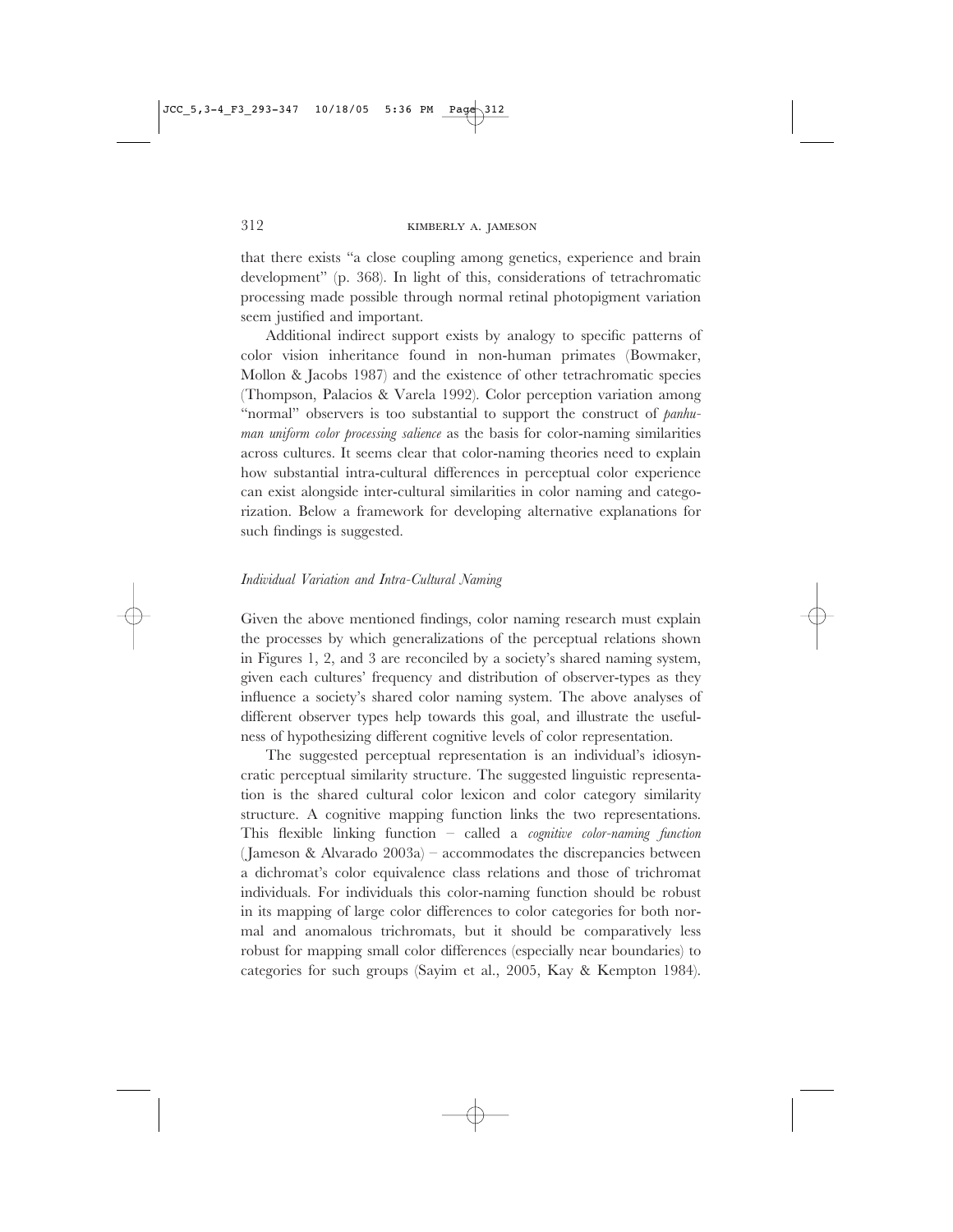JCC 5,3-4 F3 293-347 10/18/05

Such a naming function may also play a role in mapping a retinal tetrachromat's construct of color matching with the equivalence class relations of trichromat peers, and play a role in other individually varying representations involving color compatibility, color preference, color memory.

In addition to focal and unique hue variation reviewed earlier, the fact that intra-culturally there is considerable variation even in the number of colors perceived by individuals in different perceptual groups (e.g., dichromats, trichromats & anomalous trichromats) and among observers from the same group, strongly suggests there must be considerable intracultural variation in the mapping of color percepts to language categories. Nevertheless, individuals from different groups use color lexicons in similar ways (Shepard & Cooper, 1992; Jameson & Hurvich 1978). This raises an interesting puzzle in color naming research. If the potential for individual variation in color perception is common, and the perceptual consequences are, in some cases, substantial, then why is intra-cultural agreement common in everyday color naming and categorization? Two features implied by separate lexical and appearance representations further address this question.

# *Two Essential Features of Intra-Cultural Color-Naming Systems*

Earlier it was suggested that learning experience and social forces help smooth out color-naming discord potentially arising from perceptual differences among members of a culture. Two essential features implied by this are (1) development of individual color naming relations concordant with society's *stable color-naming system*, and (2) a tendency for *linguistic charity*, or flexible discourse, among members of a society ( Jameson & Alvarado 2003a).

Practically speaking, as a communication code a **stable** color-naming system should in part aim to optimize color communications among members of a culture. However, in societies where observers vary, as described here, optimal coding can be variously defined. For example, two extreme forms of optimal coding are plausible.9 The *majority rule* form

COLOR COGNITION UNIVERSALS 313

<sup>&</sup>lt;sup>9</sup> The actual criteria met by, or form of, the coding system is unknown because no detailed evolutionary model of color naming system emergence exists that specifies the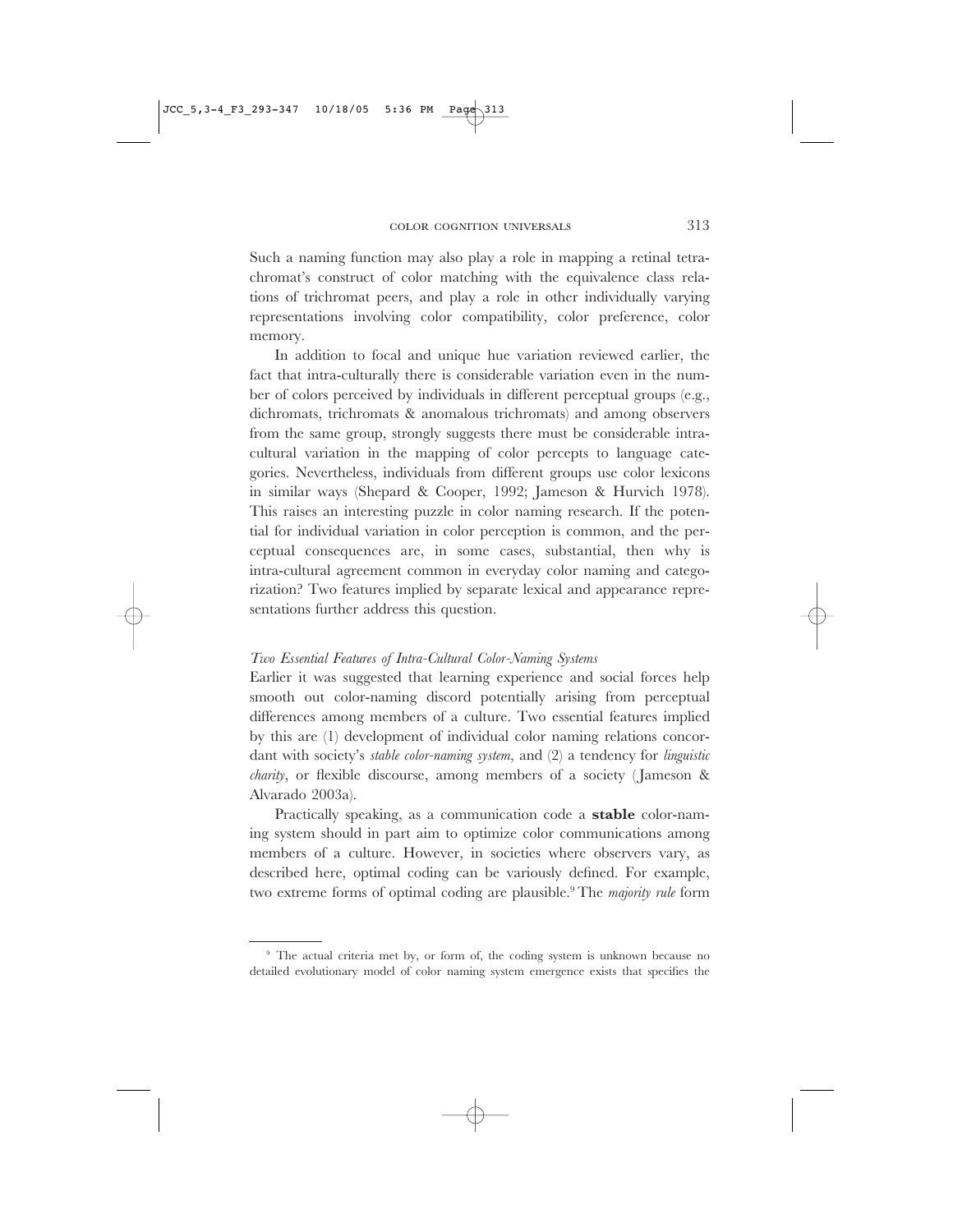is where the system optimally codes for interactions among majority members and the minority members comply with the majority rule system. Alternatively a *polymorphic system* may suboptimally code among majority members and suboptimally code among minority members, but optimally code for interactions within the polymorphic society. Both forms can produce stable solutions.10 Note that actual ranges and frequencies of color perception variation found in some human societies seem more compatible with the development of stable polymorphic systems, but the main assumption here is that for a given society examined, some form of stable color-naming system exists.

Given a stable color-naming system, feature (1) suggests it is essential that individuals acquire naming-function mappings for indexing color in their personal color similarity space in accord with the *lexical entries of the stable system*; and that individuals share, by communicating with members in their society, the relational structure of that system in ways that reinforce and maintain the stable communication code. The clear purpose of the cognitive color-naming function in this scenario is to strive for maintenence of a shared naming-system equilibrium despite individual variation in perceptual representation or other naming idiosyncracies.

Essential feature (2) is a social mechanism. Social mechanisms contribute to the stability of naming-system equilibria when individuals converse intra-culturally about color appearances that are valuable or salient in cultural interactions. Here the social mechanism is *linguistic charity*

dynamics driving the solutions. For a given language it could resemble one of these extreme forms or it could resemble any form in the gradient between the extremes described.

<sup>&</sup>lt;sup>10</sup> The evolutionary dynamics underlying the emergence of a stable color naming system are not understood or have not been described in sufficient detail. One might argue that color naming systems reflect a code optimized for a large trichromat majority, forming a "normative" or "modal" color naming system (e.g., based on color perception from a purely hypothetical standard normal observer model). While this *majority rule* approach is intuitively appealing, the empirical validity of this suggestion has not been shown, and results from simulated color-naming system evolution suggest that different stable colornaming solutions emerge across different *cultures* of observers, all based on the same standard normal observer model (Steels & Belpaeme 2005). Such results are consistent with analyses of evolutionary dynamics which typically find paths of many stable equilibria vary due to incidental events and features (e.g., the starting state of the system) resulting in the emergence of very different stable naming systems.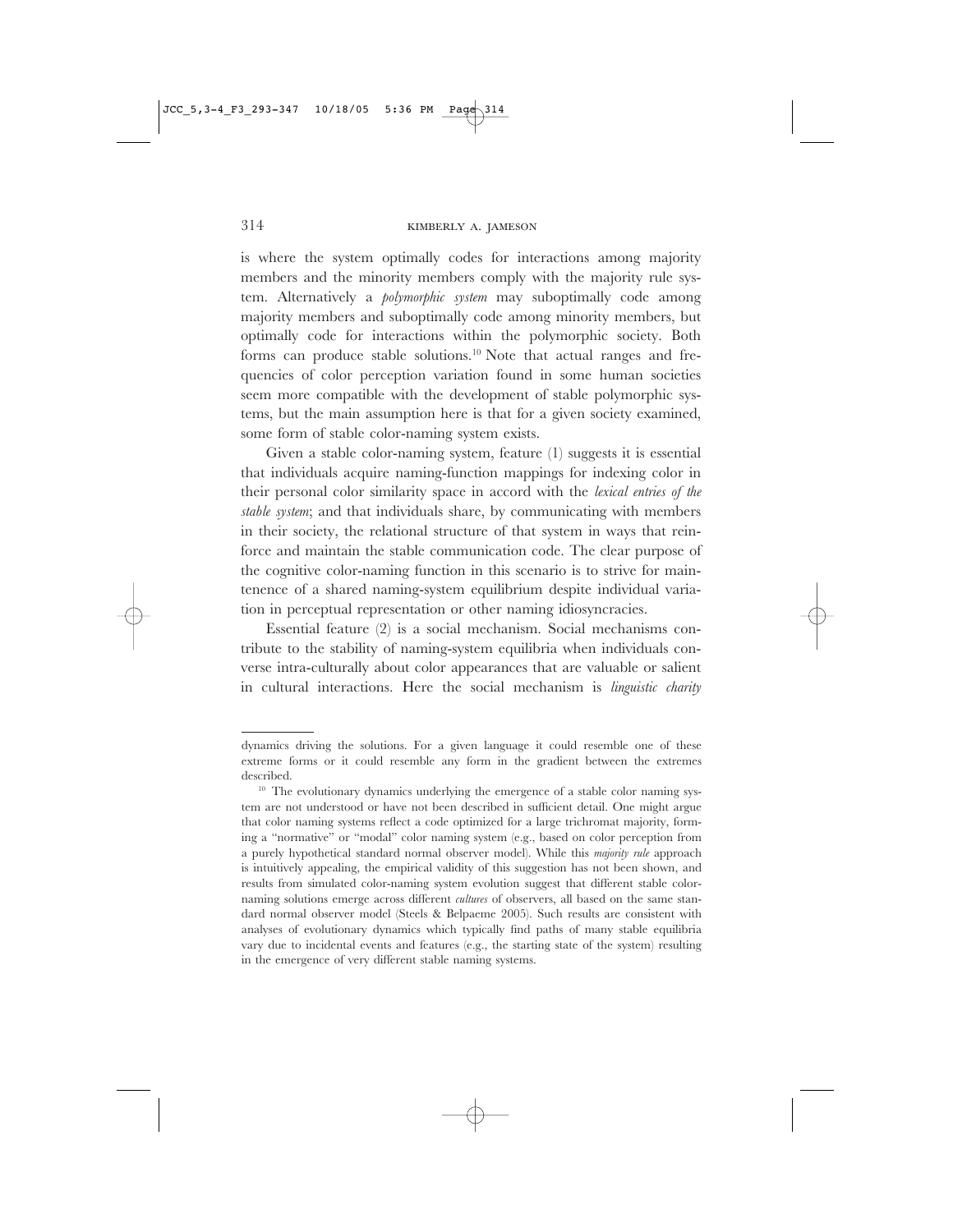(Putnam 1988, Jameson & Alvarado 2003a, 2003b) which occurs in interpersonal interactions when individual variation about the meanings of specific words are subordinated to maintain a coherent overall meaning and the need to communicate. Thus, while relatively minor differences in color-naming mappings are acknowledged from time to time, for the sake of facilitating communication they are frequently disregarded on the basis of *linguistic charity*. 11 Like the rest of language, color language is subject to the demands of pragmatic communication. If disagreements about subtle differences in color seriously prohibited social commerce, or were to produce undesired consequences (e.g., ingestion of poisonous mushrooms), then those differences would be marked by social salience, and would be accommodated in the language through redundant coding, modifier embellishment, and so forth. Practically speaking, this semiotic feature of the color-naming phenomena is essential for shared, stable color-naming systems because it effectively minimizes the effects of individual variation on the shared representation of color lexicons, allowing shared lexical relations to reconcile to some extent individual differences in perception.

In sum, these essential features help explain why individual variation in color perception does not impede intracultural agreement in everyday color naming and categorization. The next section extends this analysis to cross-cultural naming and categorization.

# **Cross cultural Universality in Color Naming and Categorization**

Given intra-cultural variation in individual color perception and color representation, what explains existing empirical results showing crosscultural color universality in the naming and categorization of color (e.g., Kay 2005, Kay & Regier 2003)? Briefly, it is proposed that universalities in color lexicons and categories arise from commonalities in the ways different cultures evolve their color naming systems. Some of these com-

 $11$  The degree of linguistic charity observed will clearly depend on a number of factors such as the age differential of two conversants, social status differences, and its use is expected to vary across societies (c.f., Gatewood 1983).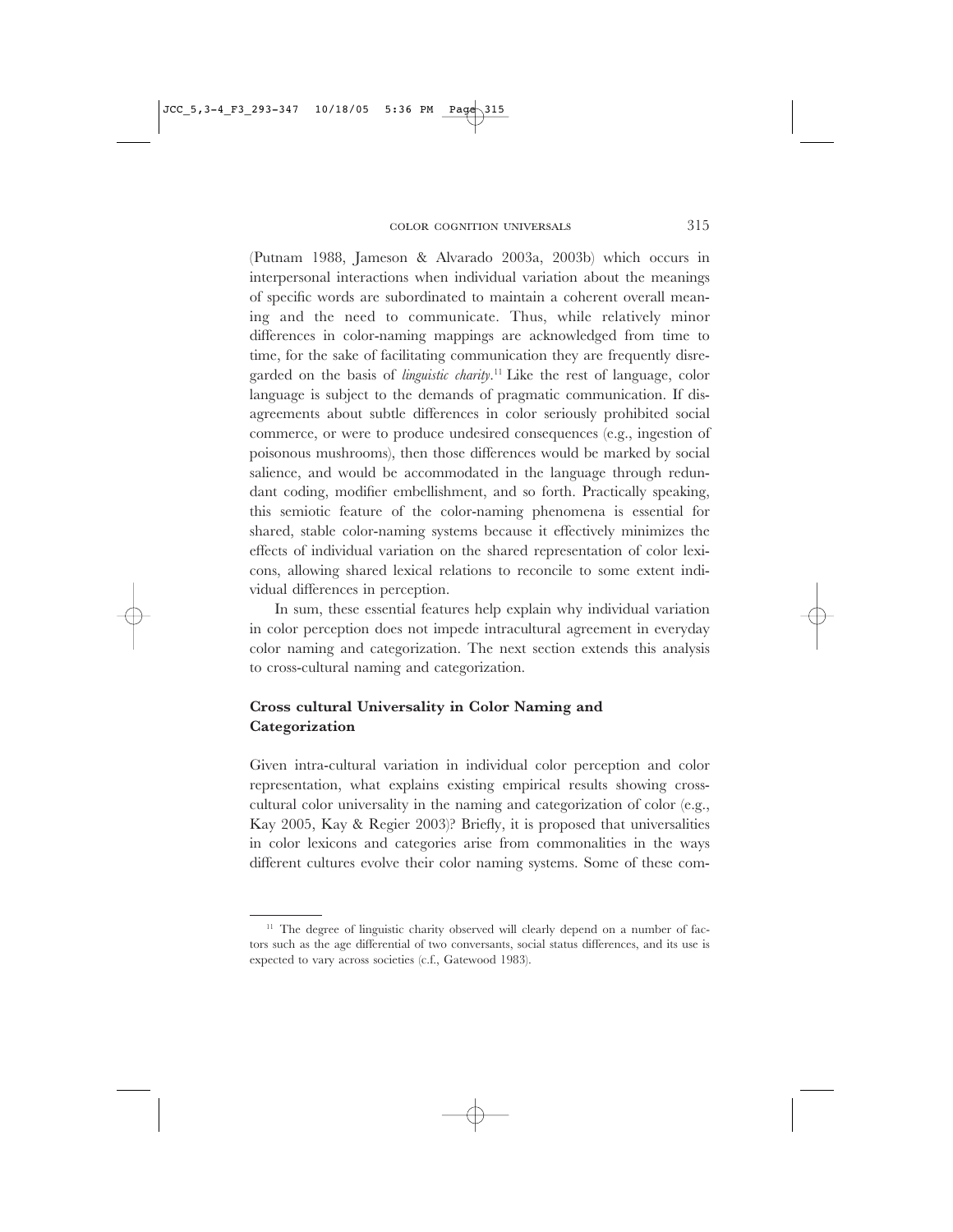monalities follow from the psychological processing of color using universal cognitive heuristics that regularize color naming across cultures. Socio-cultural components also influence the ways cultures differently evolve color naming systems. Both types of components are described below, but first some rationale for an alternative framework is presented.

# *An Organizational Framework for Individual and Cultural Color Categorization and Naming*

An organizational framework (abbreviated "*framework*" below) is proposed for explaining individual and cross-cultural color naming phenomena. This framework includes a psychological model of color category partitioning based on interpoint-distance relations among category exemplars, called the Interpoint-Distance Model (or *IDM*). The framework also specifies pragmatic and socio-cultural components that dynamically interact with the IDM.

# *Overview*

The proposed framework is based on the idea that there are two important universalities in color naming and categorization. First, different societies approach the problem of how to communicate about color in similar ways due to cognitively natural universals. Color-naming system features are most similar across cultures when (1) color is universally accessible and becomes constrained in similar ways across cultures, and (2) when socio-cultural constraints are similar. When constraints imposed by (1) and (2) differ, two cultures color-naming systems can differ. Second, individuals in a given ethnolinguistic society share a common cognitive representation of their culture's color lexicon. The shared representation differs in important ways from each individual's personal cognitive representation. Individual representations of personal perceptual similarity are linked to the shared cultural representation by a cognitive color-naming function.

Psychological emphases of the framework are addressed by the IDM. These are: (1) color category partitions are based on salient cognitive dimensions, (2) emphases of brightness, saturation, and secondarily hue seem, in the absence of other possible influences, most general and uni-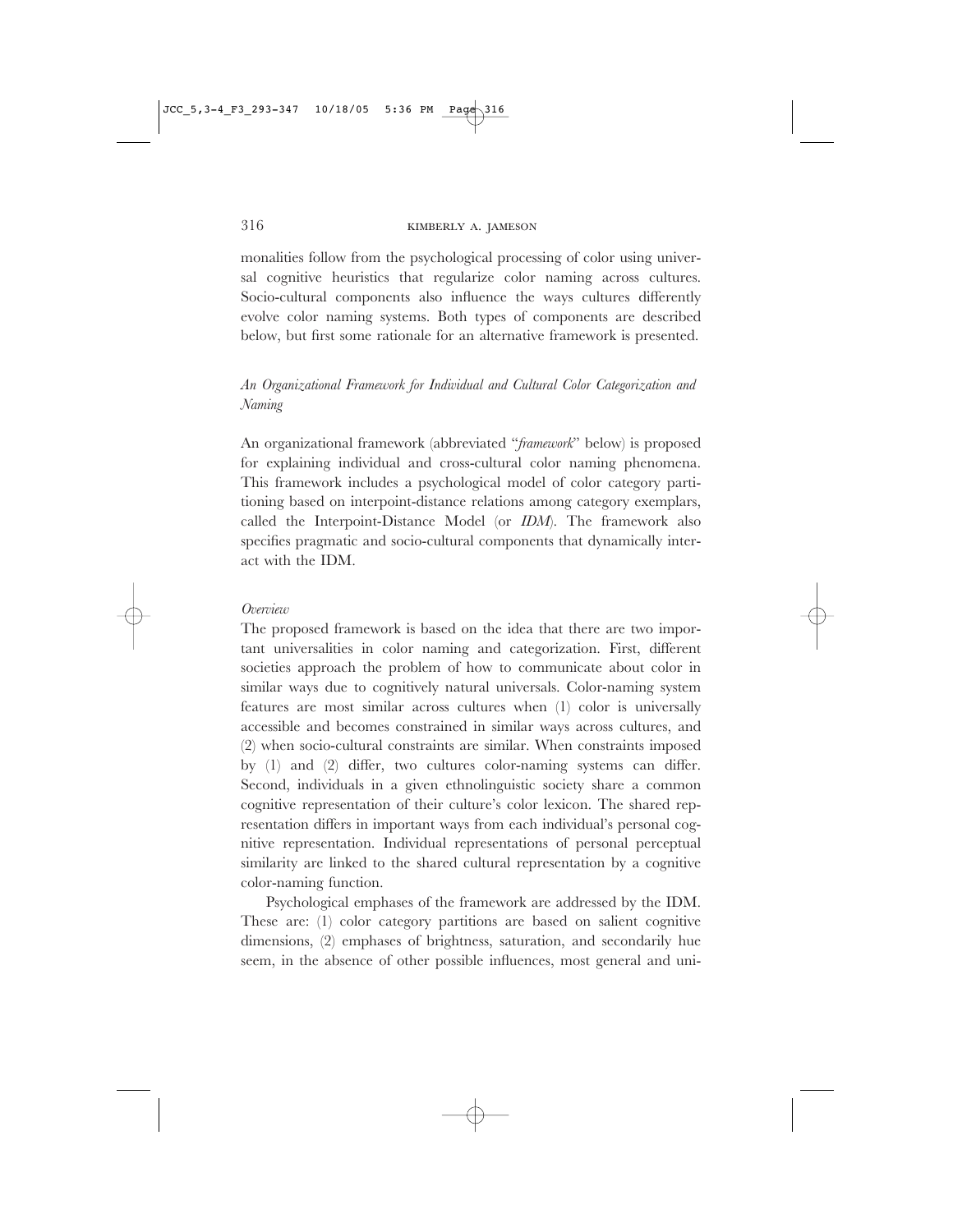versal as perceptual bases for color lexical codes, (3) dimensional salience arising strictly from culture, language and environment also shape color lexicon evolution and are subject to similar partitioning heuristics as salient cognitive dimensions. Influences of the sort emphasized in (3) seem to be of secondary importance to aspects of lexicon development linked to brightness and saturation salience.

As described below, the framework is not a specific theory of colornaming, rather it is an empirically justified way to organize and explain color-categorization and naming phenomena, and can be applied to develop models of color naming universals.

#### *Relevance to Existing Theories*

 $JCC_5$ , 3-4\_F3\_293-347 10/18/05

Although significant progress has been made by existing color-naming research, a new theoretical framework is needed for several reasons. First, while much of the color-naming literature emphasizes the prevalence of cross-cultural color naming universals, actual color-naming phenomena vary considerably across cultures. Second, socio-cultural influences on naming differ greatly across cultures, and the most widely accepted model of color naming does not aim to incorporate such influences in its theory (e.g., Kay & Regier 2003). While such variation remains unexplained it hinders the needed development of a *comprehensive* theory – one that incorporates physical, psychological and cultural influences – to explain both cross-cultural similarities and variation.

Third, based on an extensive literature, it seems likely that colornaming systems evolve in different ways, to meet varying cultural needs.12 This presents an additional challenge for all theories of colornaming because even if a candidate theory captures some languages' color-naming universals, that same theory may not adequately explain naming universals found across color-naming systems arising from different evolutionary paths or shaped by differing socio-cultural influences. Thus, to additionally account for cross-cultural commonalities one needs a broader theoretical framework.

 $12$  Empirical results (Roberson, 2005) and computer simulation also indirectly support this suggestion (Steels & Belpaeme 2005).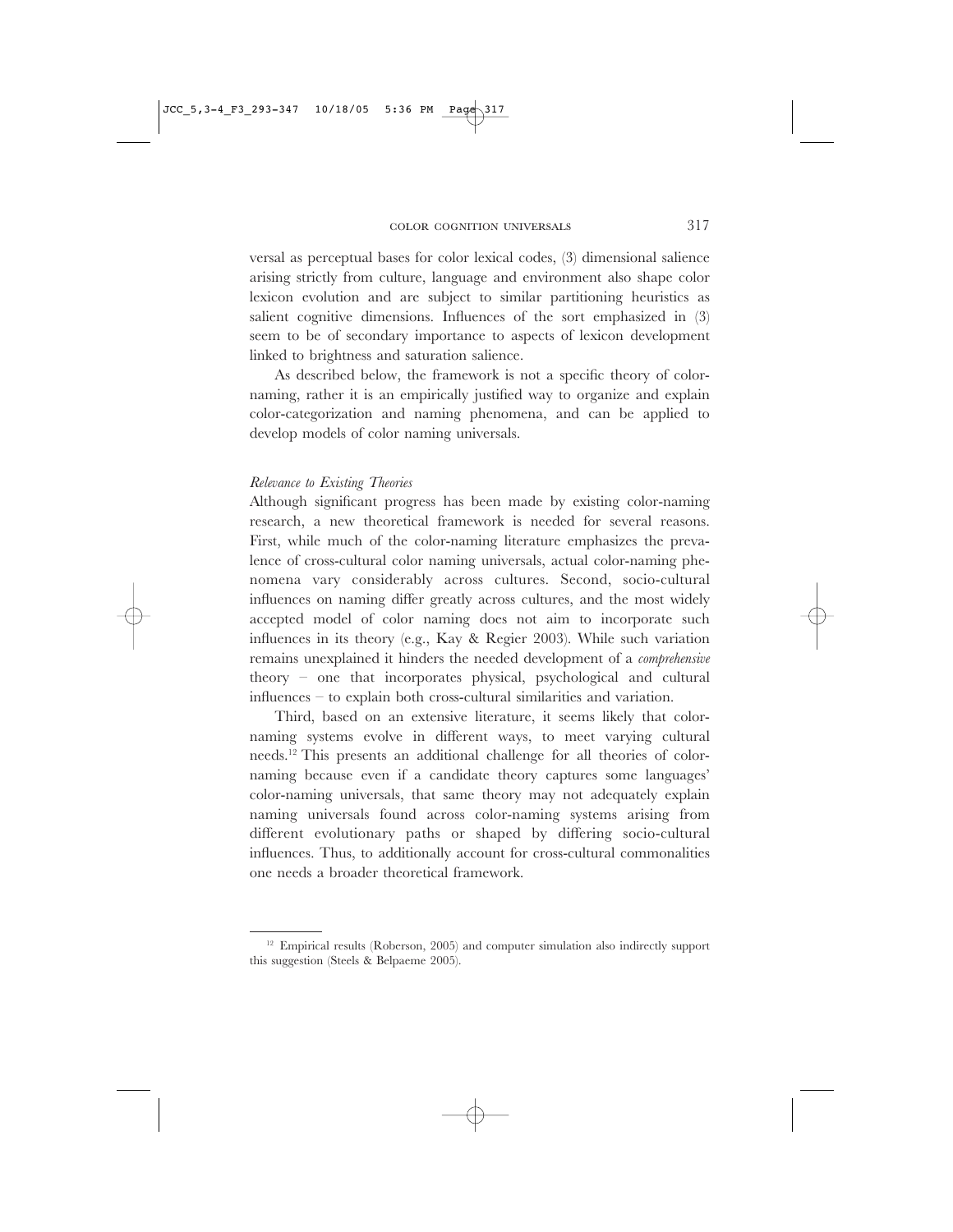The proposed framework and its accompanying IDM aims to identify and explain common cognitive dimensional emphases across different color-naming systems, and organize the factors underlying color categorization and naming phenomena by making explicit the general principles that give rise to different color-naming systems across cultures. In this approach, once various partitioning paths to color-naming are specified, the possibility exists that languages that cluster along similar paths can be understood, which in turn may reveal a general theoretical structure for color naming. In this sense the framework itself is not a color categorization theory *per se*, rather it provides a justified method for explaining empirical results arising from multidimensional phenomena and for developing appropriate color-naming theories. Exactly how the framework differs from existing theories is elaborated in its description below.

The present framework and IDM does not aim to displace existing theories of cross-cultural color categorization. The Universalist perspective that argues in support of the wide-spread prevalence of eleven or fewer *basic color terms* across cultures seems useful for summarizing empirical phenomena arising in a number of studied languages (Kay & Regier 2003, Kay 2005), even though other BCT theoretical components such as universal "focal" colors and privileged basic color salience constructs are problematic. Similarly, the Cultural Relativist perspective is not discordant with the present framework – indeed, aspects of this framework incorporate relativistic influences to explain and organize the phenomena. Nor does the framework in any way exclude constraints or influences imposed on color categorization by human color vision processing (discussed in earlier). Instead the framework combines the strengths of these existing views with multivariate analyses of differences and commonalities seen in the cross-cultural color naming research.

#### *Components of the Framework*

Briefly, the framework proposes the following ideas:

(1) All societies face the same highly constrained problem – how to partition and name color appearances – yet solutions to this problem can arise along different paths.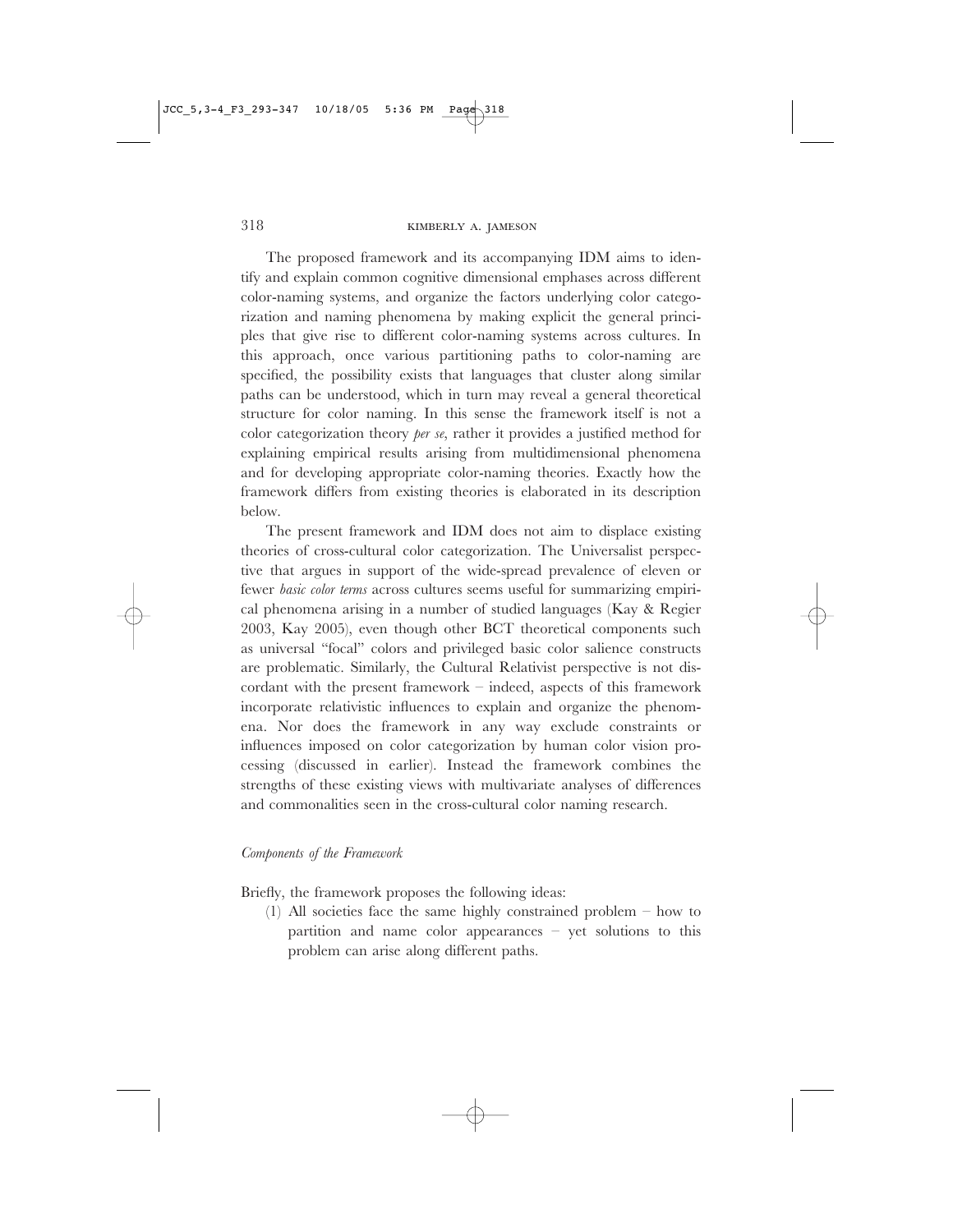- (2) Major constraints on this problem include environmental and visual processing properties, and cognitive and socio-cultural influences, all of which contribute dimensions for partitioning.
- (3) To the extent that constraints differ, dimensional emphases can differ, and partitioning solutions can differ. Solutions can also follow different paths when different dimensional emphases exist despite similar constraints on the problem.
- (4) Solution similarity is optimized across societies when both constraints and dimensional emphases are similar. This optimization is driven by highly prevalent, possibly universally salient, cognitive principles and heuristics.

The framework characterizes how these ideas depend on the interplay between psychological processing components and socio-cultural components. Thus, empirically robust color-naming tendencies seen within and across cultures are, in part, a consequence of the adoption of specific universal cognitive heuristics. These heuristics arise because they are best suited to solving a problem occurring across all individuals in all cultures – how best to lexically partition and label color space. These heuristics can be seen in the ways different ethnolinguistic groups similarly solve (by convergent evolution), the communication problem of labeling color experience in a socially optimal manner.

# *Psychological Components and the Interpoint-Distance Model (*IDM*) of Partitioning*

What general cognitive principles underlie the processes by which many cultures seem to similarly subdivide and label color space? Central to the framework is the IDM which proposes that color space partitioning is regularized by salient cognitive dimensions and universal naming heuristics. The IDM assumes there are minimal dimensions (e.g., brightness, saturation and hue) that are appropriate bases for partitioning an idealized color space. This assumption accepts that certain properties of color space are important regardless of whether the signal is a self luminous light or a non self luminous surface reflectance ( Judd, 1973, p. 65).

Human visual processing gives rise to continuous dimensional constructs or cognitive gradients (e.g., brightness) that produce ranges of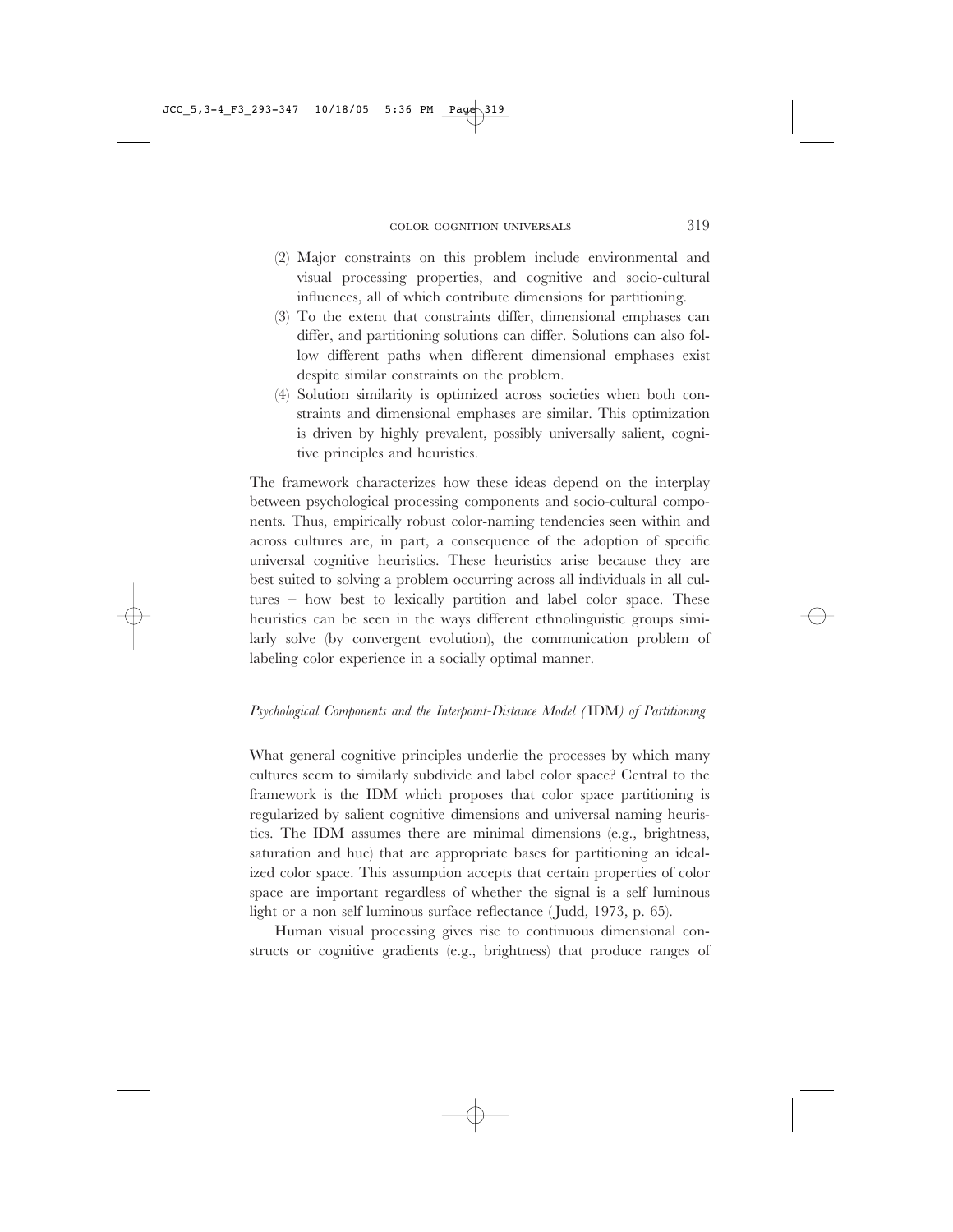normal variation in the individual processing of stimuli. Despite individual variation in the processing of such cognitive gradients, such dimensions are good prospects for widely shared constructs. Thus, while enough individual variation exists to preclude the determination of universally salient "focal" colors and uniform category boundaries (discussed above), visual processing constraints nevertheless support, in part, color partitioning based on dimensional structures that are shared across observers.

Regarding the partitioning of dimensional stimuli, Garner (1974) describes a general cognitive principle used by subjects when classifying such stimuli. He suggests that a general form of classification learning is seen when a subject partitions total sets of stimuli, or stimulus domains, into subsets or classes in which all stimuli are alike in some way, while at the same time all different from stimuli partitioned into the other classes (p. 97). Garner states that ". . . the subject classifies the stimuli so that he maximizes the perceived differences between classes while at the same time maximizing perceived similarities within classes" (p. 98). In Garner's (1974) theory, this heuristic approach to stimulus similarity is widely seen throughout human cognitive processing under categorization tasks. The IDM assumes that the kind of dimension similarity relations described by Garner are the universal cognitive basis for color categorization (see Jameson 2005a).

In addition to the partitioning of specific dimensions, three principles bear on the relational structure and cognitive organization of categorized color appearances. As applied to an idealized three-dimensional color appearance space, these are:

- (1) Polar opposition or symmetry among category best-exemplar interpoint distances.
- (2) Regularized category area, or a tendency toward equal sized category areas.
- (3) Category area symmetry, or a balanced relational structure among categories.

These principles imply that during development of a naming system, newly identified category best exemplars tend to be optimally distant from existing best exemplar regions in each culture's idealized perceptual color space. The polar symmetry principle (1) in conjunction with regularized category area (2), in essence, leads to uniformly distributed cate-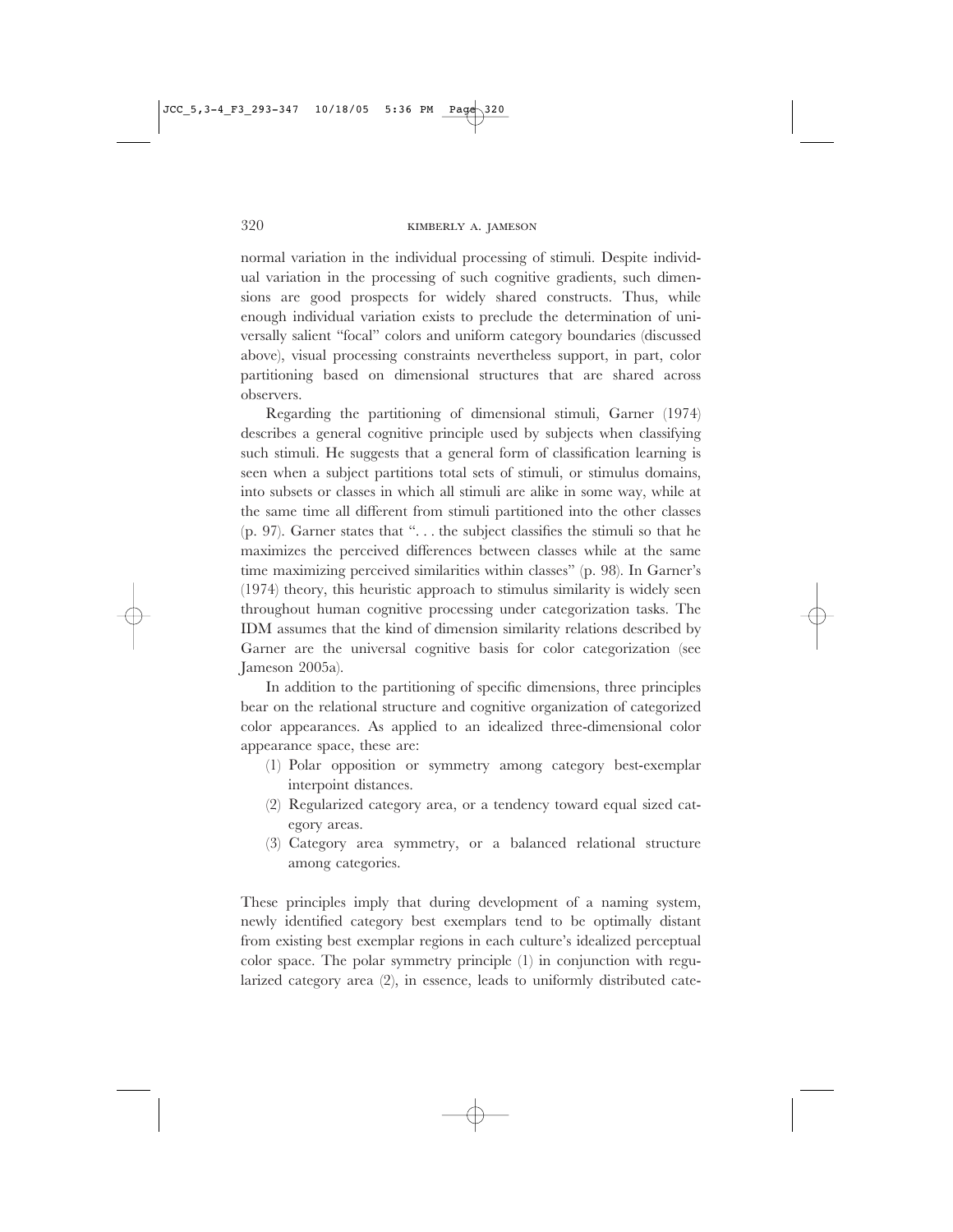gory structures across the entire stimulus space, regardless of the number of color categories a language manifests. Asymmetrically or irregularly distributed category structures do not represent a reasonable lexical mapping of the stimulus space. Such mappings of color lexicons to color space are not common, and, indeed by IDM principles, asymmetrically distributed mappings should only occur when lexicalization of the space is based on pragmatic demands, such as when specific socio-cultural needs arise.

As with other multidimensional information codes, a consequence of encoding color categories based on this optimized interpoint distances idea is that *initial* lexical partitions based on a given dimension's interpoint-distances will constrain subsequent partitions based on other salient dimensions. For this reason, partitioning sequences are greatly determined by those color dimensions initially deemed most salient by those determining the lexical code.

Also, optimal information code partitions defined on a given dimension in isolation (e.g., brightness), may not be identical to the optimal brightness code partition defined when an additional dimension of information is present (e.g., saturation). This is especially the case for interdependent – or *integral* dimensions – for example, saturation and brightness which perceptually covary. In general, the IDM formulates color lexicon development as a dynamic process dependent on both information encoding considerations (represented by the interpoint-distance heuristic) and dimensional salience (including both widely shared cognitively salient dimensions and culturally specific salient dimensions).

An important distinction is made by the IDM with regard to the geometry underlying partitioning. The IDM emphasizes some geometrical considerations that are not based on a metric, and thereby do not support strictly Euclidean interpoint distances between color category exemplars. In addition, the cognitive dimensions and rules of the IDM do not use any sort of uniform cognitive distance metric because inhomogeneities across each dimension's perceptual ordering are likely, and the corresponding cognitive orderings are unclear. For this reason a metric across the cognitive space is difficult to construct even though it may exist. The IDM's essential features are that salient dimensions and polar opposites are emphasized in the space, yet the details of how these dimensions trade-off with each other need to be specified. Even in the absence of metric distances the IDM captures relationships central to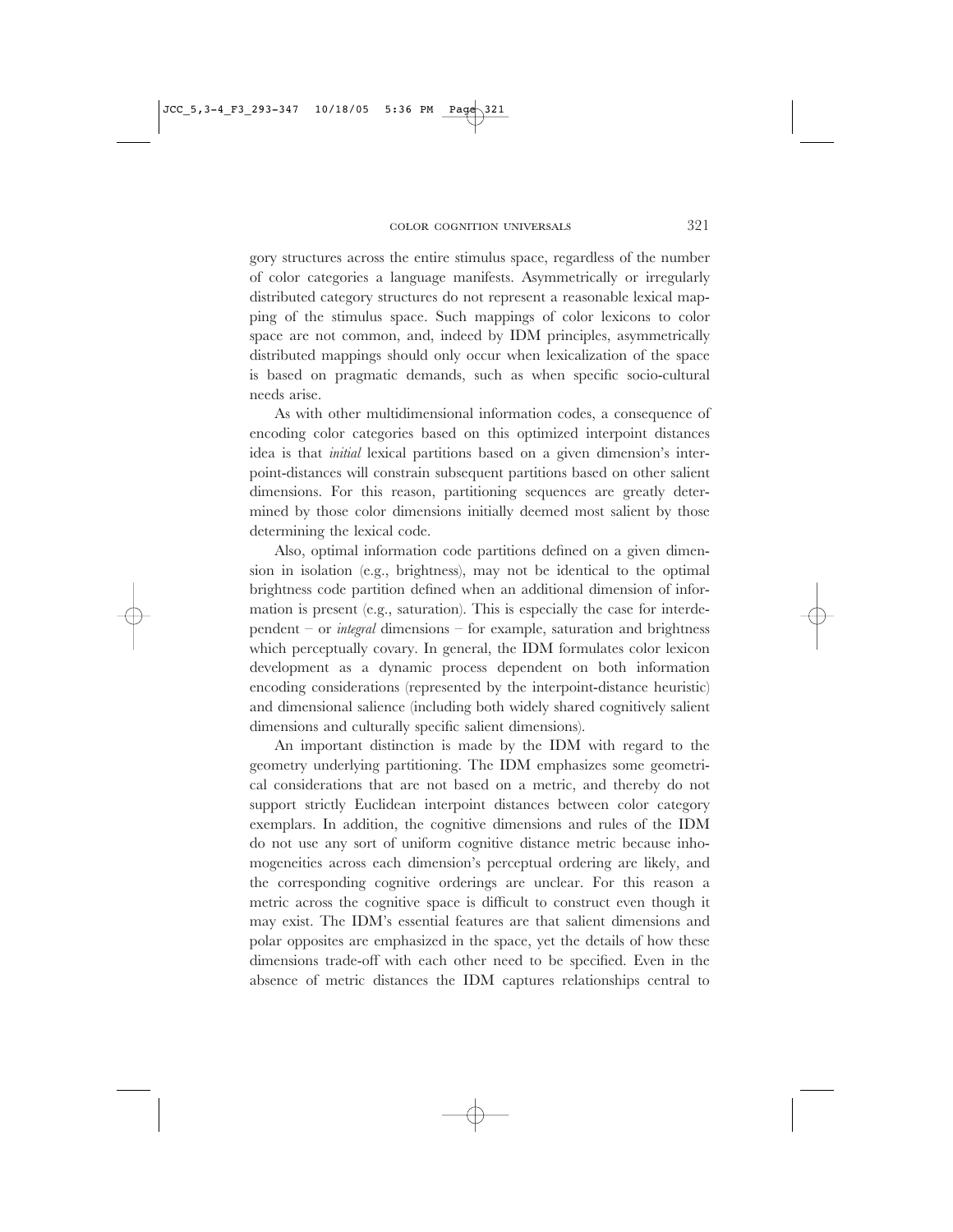color category partitioning (e.g., polarity) in which Euclidean distances or other geometric distances need not be used to define the representation. And despite its non-metric feature, the IDM is consistent with modeling color in a way that is intermediate to a metric geometry (assuming trade offs between dimensions) and a topological space. In this way it contrasts with many models of color representation (e.g., Romney, Moore, Batchelder & Hsia 2000) that are formulated in terms of the metric distances arising in similarity representation data.

IDM heuristics implicitly model the ways ethnolinguistic societies reach common solutions for partitioning and labeling culturally relevant color appearances, and through different dimensional emphases societies can develop solution variants. This approach has several advantages over perspectives based strictly on a pan human universal color vision phenomenology. First, it capitalizes on the naturalness of universal cognitive dimensions and the influences of polarity and symmetry, which in this case at least, can be described as universal principles of cognitive organization. Second, pressures to regularize and balance the spatial area of category partitions strive for an efficient information code. Third, it allows for shared cultural agreement to serve the role of defining a normative system of color categories and a lexicon. Fourth, the perspective is not strictly deterministic, but can accommodate shifts in cultural salience of color appearances.

#### *Socio-Cultural Components*

Pragmatic constraints can impose both cross-cultural differences and similarities on color naming. For example, differences in color naming systems will arise due to color appearances imbued with culturally specific value; variation in environmentally prevalent and salient colors; and existing linguistic structures for naming other naturally occurring categories and object attributes. The forces which shape a culture's color lexicon development and maintenance differ from those that affect an individual learning an established naming system. In the existing literature these two processes have not been clearly differentiated.

Some of the framework's socio-cultural influences on color-naming include: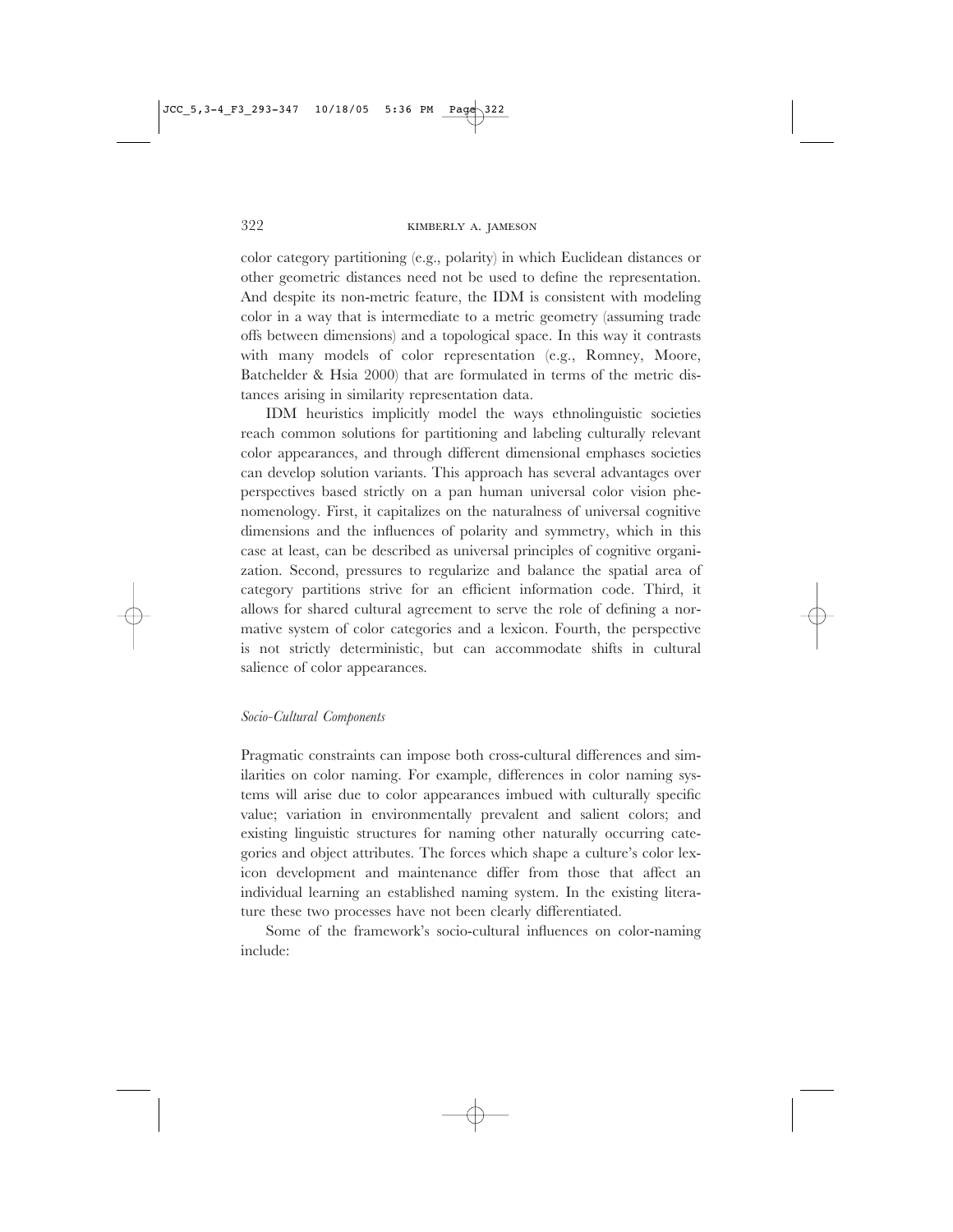- (1) Emphasis of pragmatic dimensions (such as livestock hyde colors, or edible/inedible color continua),
- (2) Appropriate representational specificity (consistent with a society's color use, and with other similarly salient category structures in language),
- (3) Distribution, frequency and relative importance of different perceptual groups within a society,
- (4) Compatibility with existing linguistic structures commonly found in a culture's language.

Through such influences societies develop color naming systems that accord with the pragmatic importance of color language as a communication tool, by way of naming categories that minimize individual and interpersonal confusion in an information theoretic manner (c.f., Dedrick 1997; Freyd's 'shareability,' 1983; Jameson & Alvarado 2003a). Examples of socio-cultural dimensions and constraints are provided below.

#### *Convergent Evolution of Color-Naming Systems*

Under the cognitive and socio-cultural constraints described, many cultures converge on similar solutions to the problem of how to collectively name color appearances. Three aspects of color experience make this convergent evolution possible.

First, color is a stimulus domain that is both universally accessible and universally regular, compared to stimulus domains with features that vary cross-culturally (e.g., categories of creatures or cultural artifacts). Second, the dimensionality of color appearance space is relatively constrained compared to most other stimulus domains, with appearances continuously vary across a few specifiable dimensions (e.g., Shepard, 1994); the physical properties of visible light are relatively uniform; and the human visual response to light is constrained.13 Third, all cultures'

<sup>&</sup>lt;sup>13</sup> Setting aside for the current discussion the important finding that the dimensionality of color appearance space increases dramatically under contextualized viewing (Mausfeld & Niederée 1993; Niederée, 1993), and that surface viewing condition complexity precludes a strictly three dimensional structure for color appearance space (Maloney 1992).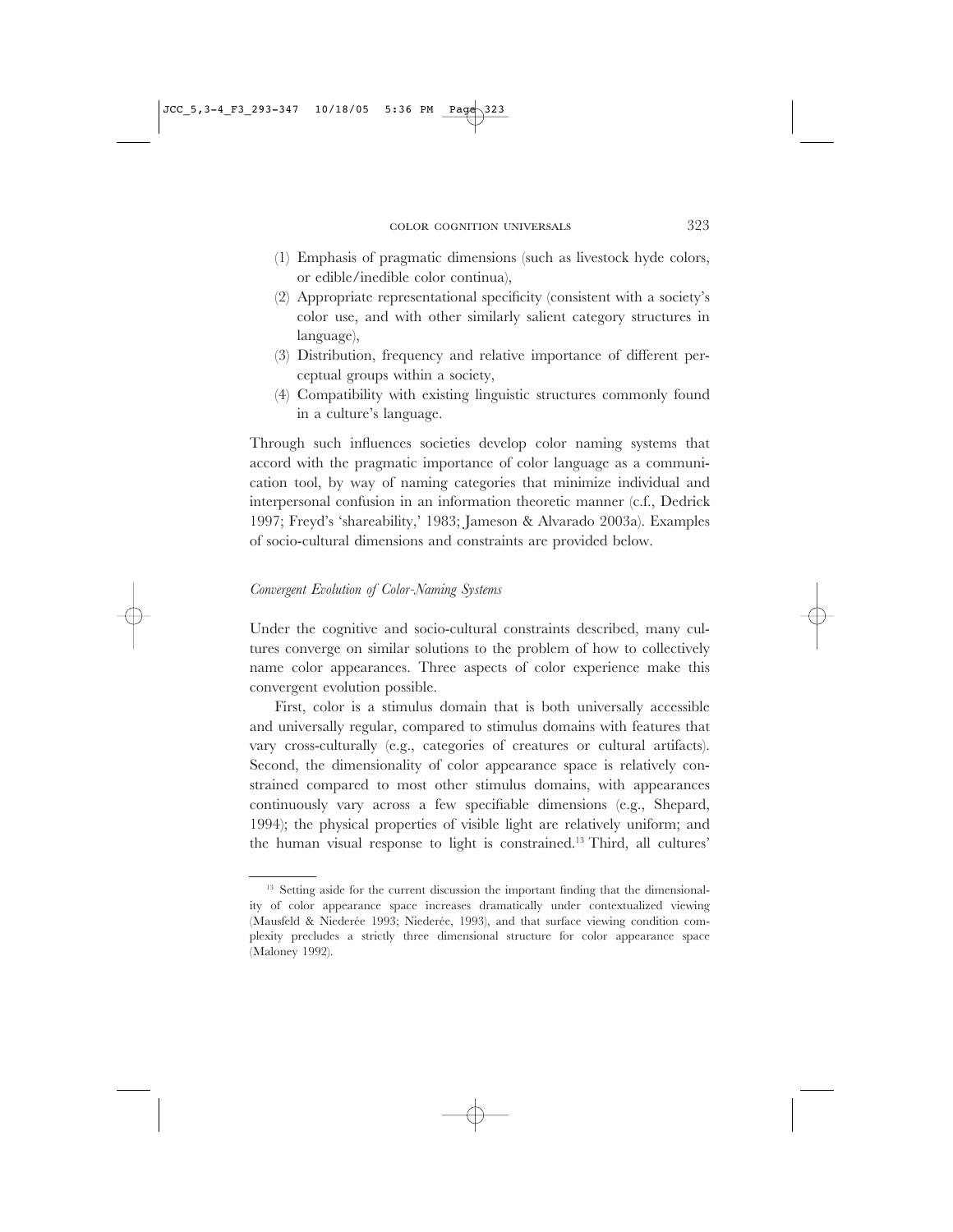color lexicons and color representations arise through similar psychological components, to solve the common problem of how to organize and label culturally salient color perceptions.

Considering these constraints, emergence of similar color categorization systems is analogous to a widely accepted principle in biology known as adaptive convergent evolution. Convergent evolution states that two animal species can independently evolve similar features to solve similar environmental problems. So, for example, the red tube shape flowers of many plants independently co-evolved to optimize pollination by hummingbirds; or the need to excavate insect food sources forced independent evolutions of a probe shaped snout in the Giant Anteater (South America), Giant Armadillo (North America), Spiny Anteater (Oceania) and the Giant Pangolin (Africa). Extended to cross-cultural color naming systems, convergent evolution suggests that various pressures presented by cognitive, socio-cultural, and environmental constraints produce similar problems that lead cultures to find similar solutions. The pragmatic uses of color language place substantial constraints on color lexicon evolution. For a color naming system to be viable it needs to be a useful code for the majority of the speakers of the language. Such constraints force a culturally shared color naming system towards a shared stable representation irrespective of individual variations in representation that might arise due to diversity in perceptual observer types (such as dichromacy). Linguistic charity (Putnam, 1988; Jameson & Alvarado 2003a) also contributes to the adoption of a shared stable model of lexical representation (despite its possible inappropriateness for some observer types). This pragmatic principle implies that errors or ambiguity in the mapping of a color term to color appearances near category boundaries, may be forgiven by speakers of the language. Such ambiguity is linked to the probabilistic assignment of appearances to lexical categories, but is socially tolerated as a non-fatal obstacle to successful color communication. Thus, a culturally shared stable solution constitutes a good color naming system, and such solutions evolve in the context of demands from the psychological and socio-cultural components described.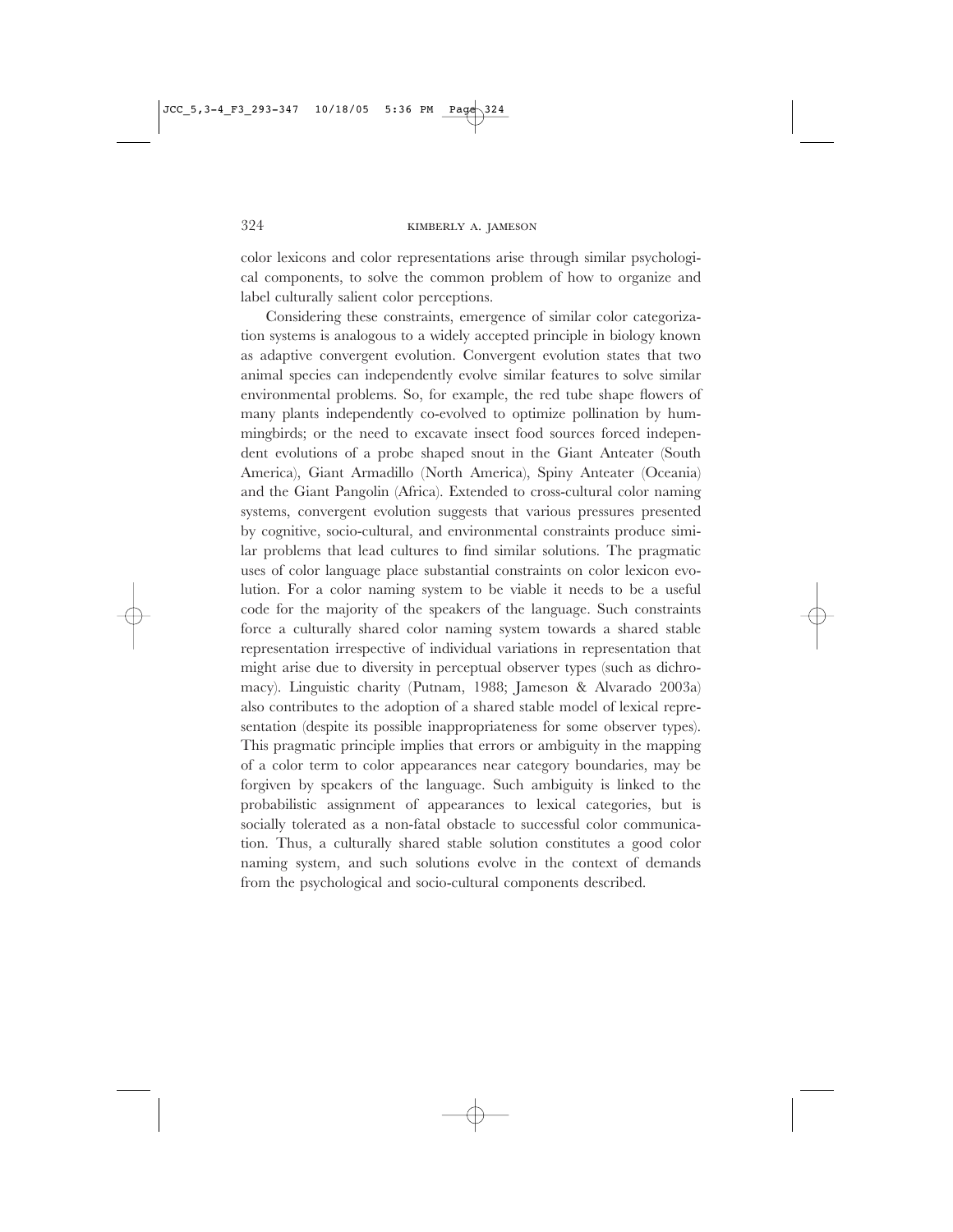# *Implications of the Framework*

Some important corollaries that follow from the above framework are:

- (1) Best-exemplars float with dynamic category formation, similar to MacLaury's "floating foci" (1997a, p. 25). Discussed further in *Regularized Category Structures* below.
- (2) Fuzzy category boundaries arise, in part, due to variation in individual perceptual response to dimensional continua, which is consistent with Kay & MacDaniel (1978). Differences in category boundaries occurring among observers from the same culture present no critical obstacle to interpersonal communication due to linguistic charity and fuzzy-set mappings of the color naming function (see Putnam 1988, Dedrick 1997 pp. 154-159, or Jameson & Alvarado 2003a).
- (3) Personal lexical similarity mappings may exist in addition to separate personal color similarity relations and shared lexical similarity relations. Personal lexical similarity relations can differ from shared lexical similarity.
- (4) Category partitions depend on chromatic biases and the distribution of colors in appearance space. IDM partitions of visible color space greatly depend on the stimulus domain under consideration, and partitions are expected to vary as stimulus domain variation impacts color differences inherent in the spatial extent of categories represented across color order systems.
- (5) The framework implicitly suggests a clear separation between individual naming processes and a culture's path to evolving a stable color-naming system.

# *Support for the Framework and the IDM*

This section briefly summarizes empirical support for features of the proposed framework and the IDM. Although full discussion of each feature is beyond the scope of this article, mention of cognitive and cultural influences from the literature is provided.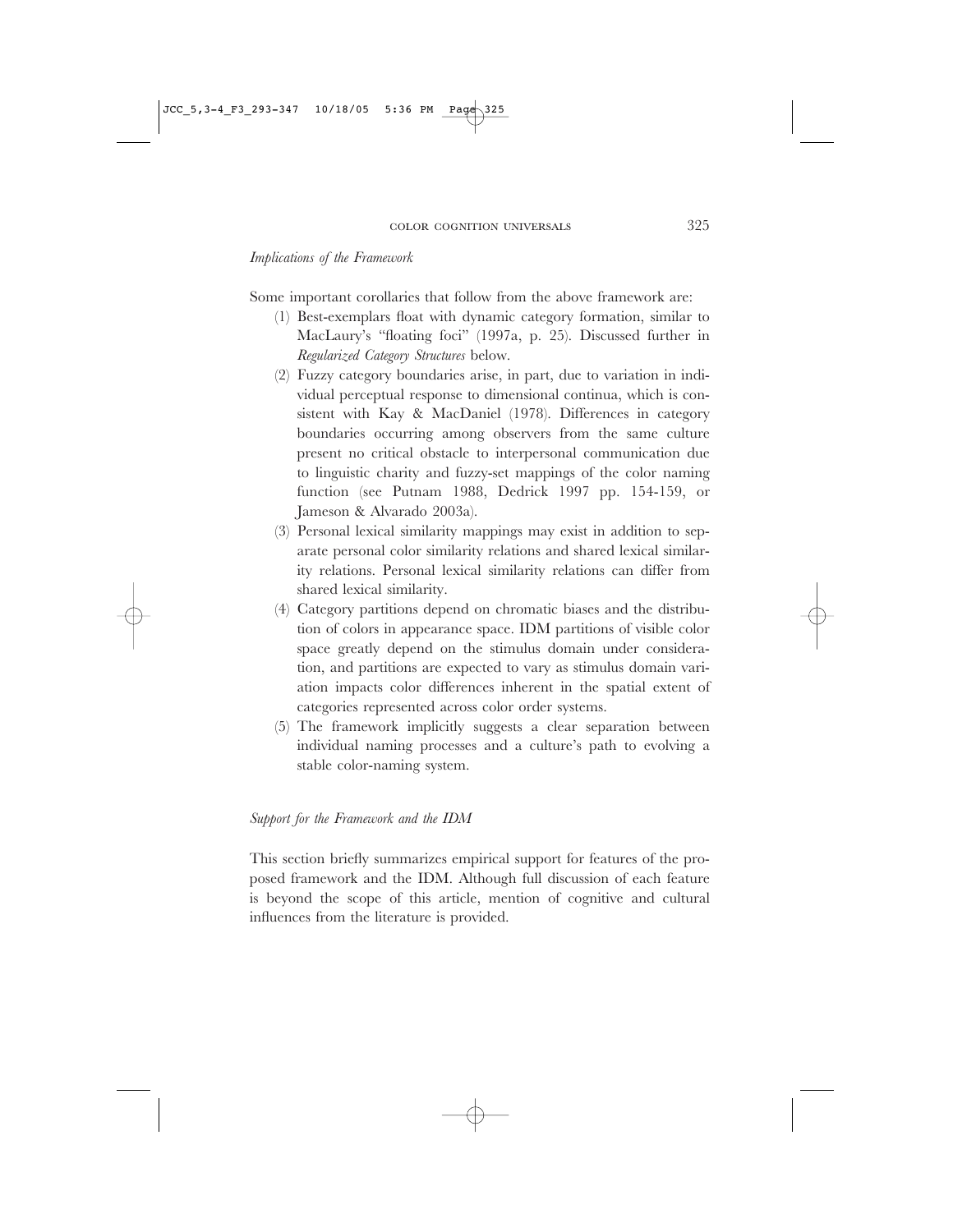# *Individual Cognitive Influences*

*Polar opposition*. The cognitive principle of **polar opposition** is central to the emergence of the first few category partitions within a color appearance similarity space (c.f., Garner 1974). For gradient stimulus dimensions the most cognitively natural partition is a stimulus continuum bisection forming two similarly-sized partitions with polar opposite central exemplars. A universally natural partition of *brightness* produces a dark/light polarity. Polar opposition is a construct commonly discussed in color phenomenology. For example, Hardin (1988) advanced "polarity" as a significant subjective criterion in color processing, although his formulation differs from that proposed in the IDM, primarily due to his implied linkage between subjective opponency and visual processing opponency (Hardin 2005).

*Symmetry*. A related cognitive tendency, a preference for **symmetry**, is also a central partitioning influence in the IDM. Symmetry is realized in color appearance similarity space through category best-exemplar placement and is reflected in the spatial extent of category areas. Psychophysical studies indicate that the processing of visual symmetry is specifically enhanced in the human brain as shown by fMRI activity in human visual cortex (Sasaki et al. 2005).

*Salient cognitive dimensions*. The cognitive constructs of polar opposition and symmetry operate on the **salient cognitive dimensions**. Keil & Kelly (1987) discuss how this arises from perceptual experience:

Even in the earliest stages, children do not select all the logically possible features or dimensions that could conceivably be used in a computation of overall similarity. Universally shared constraints could make some features more salient than others in organizing a domain and thus it is only within this subset of features that the shifts... [in category membership] are occurring. In addition, broad structural constraints on conceptual structure may be at work throughout the period during which knowledge differentiates and shifts away from early exemplar bound representations.... If early representations were completely based on overall similarity relations without any guiding constraints that laid down a skeletal conceptual framework, it is difficult to see how knowledge acquisition could proceed so successfully and quickly in the first place.... therefore consider it essential that the developmental changes [and learning]...be viewed against a backdrop of constraints and predispositions that provide a kind of trellis within which the vines of categorical structure are able to differentiate (p. 508).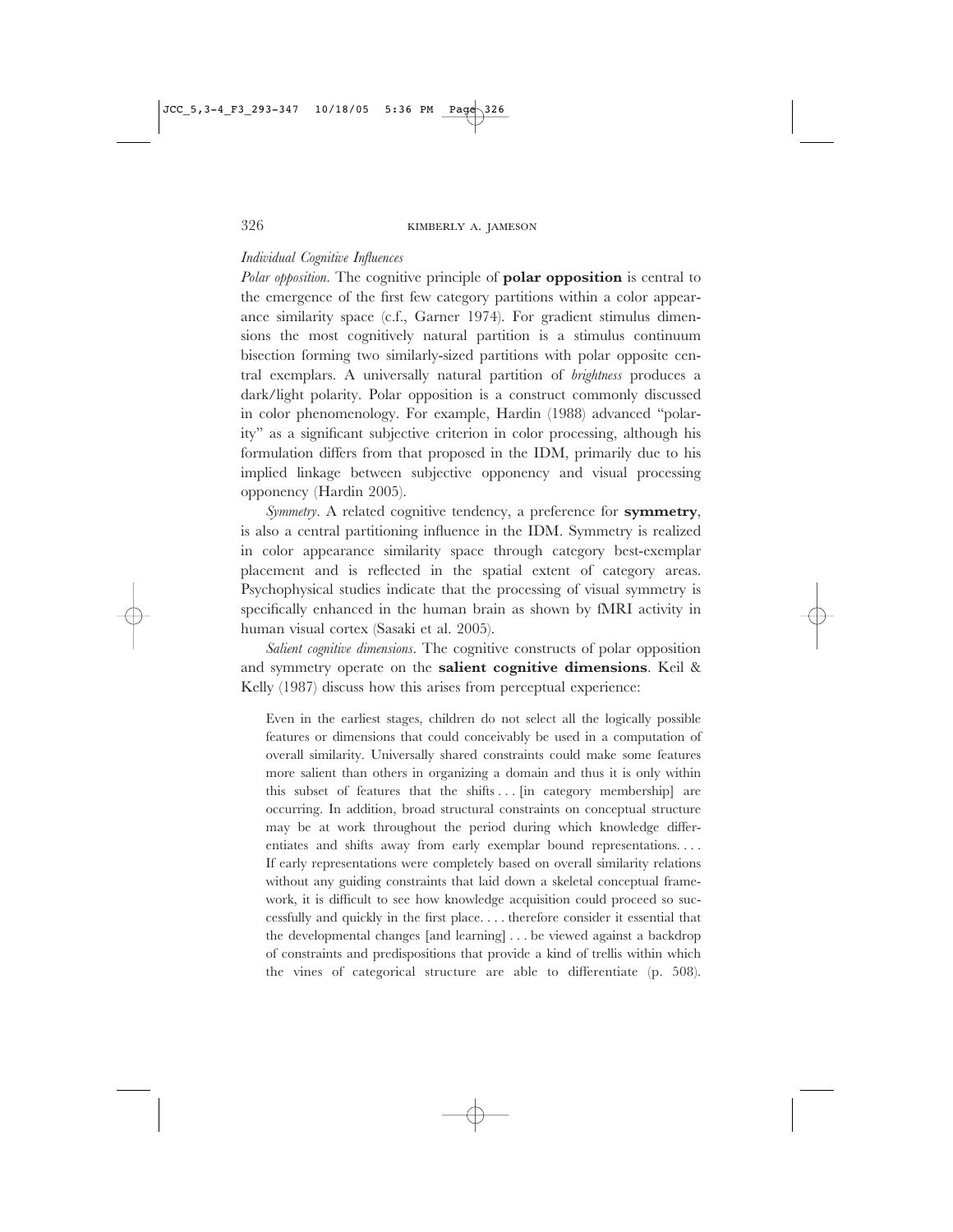Jameson (1997b) has also emphasized that color-naming research often inappropriately overlooks dimensional salience differences in multidimensional representations of color similarity.

In general, perceptual regularities that are widely shared across observers will most substantially influence dimensional saliences in color similarity structures. Three cognitive dimensions mentioned earlier are brightness, saturation and hue. Brightness and saturation are considered by psychologists to be universally salient and perceptually integral dimensions (i.e., they perceptually covary). The latter feature makes their separate roles in color category development and naming more difficult to untangle compared to the role played by the perceptually separable dimension of hue (Garner, 1974). The present framework emphasizes individual brightness and saturation constructs and this differentiates the IDM from some existing approaches (e.g., Shepard, 1994), and theories that presuppose that Hering color salience drives color perception and categorization (Kay & Regier 2003).

Two reasons for an emphasis on brightness and saturation constructs are: (1) brightness and saturation are more widely shared than hue (as discussed below), and (2) greater simplicity of brightness as a perceptual dimension. Brightness and saturation are both polar dimensions (lightdark, pale-strong) that are clearly marked for magnitude, whereas hue is more complex. Brightness and saturation match other dimensions such as size and loudness, making them different from hue. Both Goldstone (1998) and Smith & Sera (1992) discuss why feature values ordered on a single dimension make for the simplest topological imprinting. A deemphasis of hue may seem counter-intuitive given the subjective appeal of hue as *the* defining attribute of color. However, due to individual perceptual variation, hue is actually the dimension for which individual differences should be the greatest intra-culturally. This secondary emphasis on hue is further justified by the idea that cultures' color nomenclatures are based on commonly shared salient properties of color experience as opposed to properties that are idiosyncratically salient. Hue as a dimensional circumplex obscures the actual relationships among colors in color appearance space (see Young 1975, p. 159, or Rapoport & Fillenbaum 1972), and as Boynton (1997) suggests: ". . . there is no chromatic plane in OSA space that includes all of the basic colors. Yellow, Orange and Pink simply do not exist at the lower lightness levels, and Purple, Brown and Red are absent at higher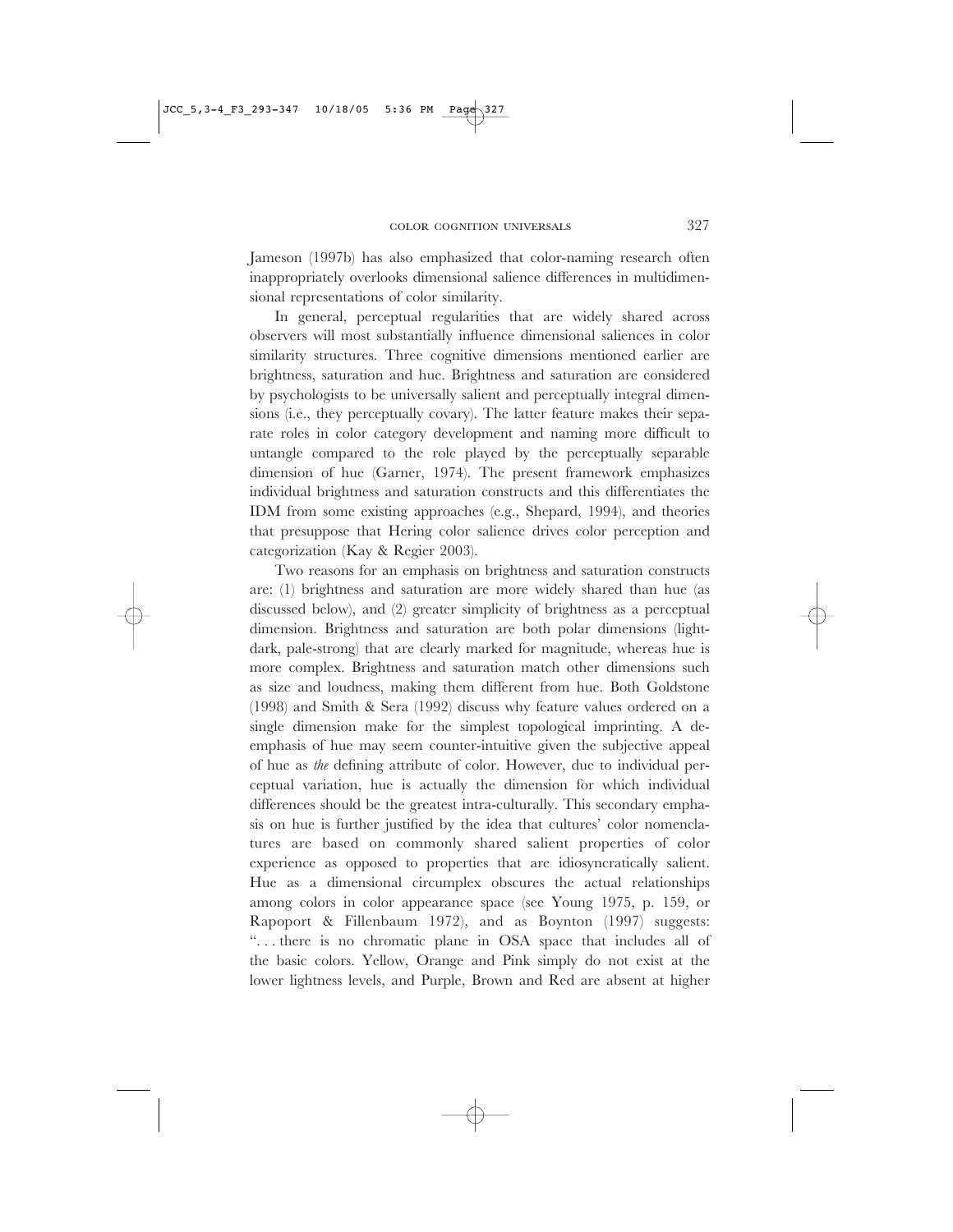lightness levels" (p. 147). Thus, as a salient visual processing dimension a hue circumplex differs fundamentally from brightness and saturation dimensions because it is an irregular connected contour that does not exist as a smooth plane in color space. Koenderink (2000) illustrates an alternate representation to the typically characterized hue circumplex of surface color (see also http://www.phys.uu.nl/~wwwpm/Talks/jk-ecvp 2000.php).

This idea of dimensional emphasis was applied in the IDM analyses of composite category structures to explain how Green and Blue might linguistically form a single category, or be alternatively partitioned further into hue categories (Jameson, 2005a), and to clarify the existence of two distinct glosses for blue in Russian (Paramei 2005, Jameson 2005a).

*Regularized category structures*. Cognitive features of color dynamically interact to produce a regularized relational structure consisting of cognitively similar inter-point "distances" among formed categories and category best-exemplar regions. From an information processing standpoint, a relational structure with equally spaced category best-exemplars minimizes cross-category confusions within and between individuals when category names are used as a communication code (c.f., Garner 1974). Even with variation in color appearance similarity space across individuals, lexicalized categories with similarly spaced best-exemplar regions maintain an unambiguous information code. The existence of these hypothesized interpoint distance relations is supported by the empirical results of Smallman and Boynton (1990, 1993). Their results show that individual search performance using color codes that are personalized structure-preserving rotations of a group modal category structure, is as good as (or better than) search performance using color codes derived from the actual modal categories. Finding that color codes from an individually rotated structure are better than a familiar, shared, group encoding suggests the code's informational value relies greatly on the regularized relational structure among encoded category best-exemplars (as opposed to widely shared regions of perceptual salience, as typically explained).

Results of Kuehni (2001) and Paramei (2005) also suggest that some larger areas of idealized color appearance space that are not yet lexically represented are likely candidates for emergent categories (also suggested by Boynton, 1997, pp. 144-145). Note, that emergence of a new category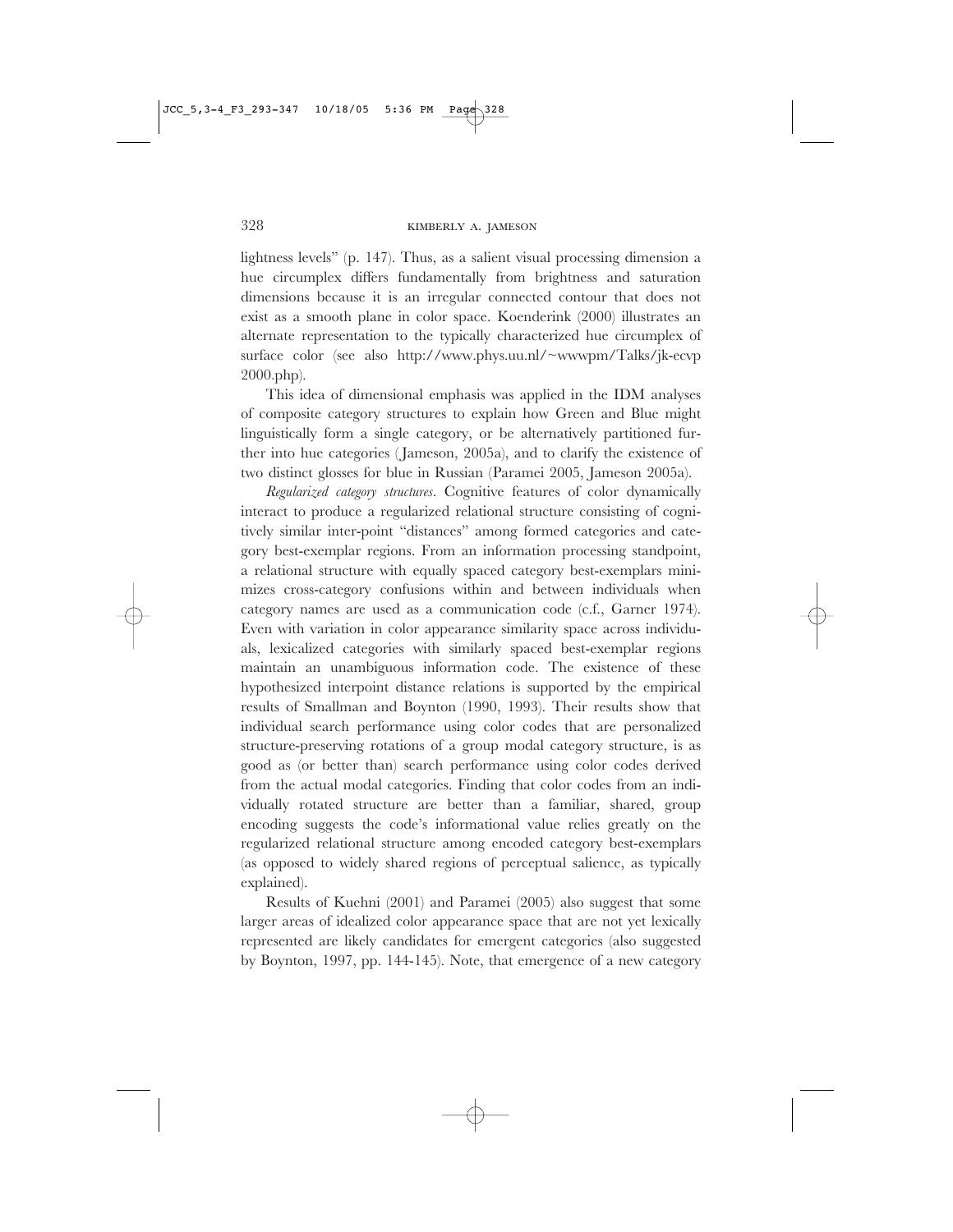in an existing naming system forces the best-exemplar regions and boundaries of existing categories to *float* and redistribute in a way that maintains a regularized relational structure among encoded categories given the inclusion of the new category.

#### *Shared Cognitive Influences*

*Universally shared dimensions*. Widely shared, cognitively salient, dimensions are the most likely bases for the initial partitioning and naming of color appearance space. However, dimensional salience is expected to vary across individuals, at a minimum, as a function of color perception variation (e.g., dichromats' hue dimensions differ compared to trichromats). Despite considerable observer group variation in a given population, uniformly shared cognitive dimensions that are similarly experienced across observer types do exist. These are brightness and saturation, and, to a lesser extent, hue.

Evidence of the robustness of brightness and saturation over hue in naming-tasks is provided by Jameson and Alvarado (2003b) and Alvarado and Jameson (2002). They demonstrate empirically that despite observed differences between Vietnamese and English in terms of modifier use and monolexemic color naming, both language groups showed similar mappings for "light" and "dark" modifiers, and for saturation modifiers (i.e., glosses for "bright," "fresh" and "moderate"). This shows that the brightness and saturation lexical mappings agree in Vietnamese and English, whereas hue term mappings do not.

The IDM differs from most color-naming theories by its emphasis on brightness and saturation, and a secondary emphasis on hue. This deemphasis of hue is indirectly supported by results showing large average "foci" variation across cultures, and an unsupported linkage between opponent color unique hue positions and "foci" (Kuehni, 2005b). In addition, D'Andrade and Egan (1974) showed that brightness and saturation are more cognitively salient than hue. MacLaury (1992, 2005) argued that brightness is essential in the partitioning of some languages. A de-emphasis of hue, subordinate to brightness and saturation dimensions, is compatible with existing explanations for observed yellow/green and yellow/green/blue category partitions (Casson, 1997, Casson & Gardner, 1992). Gellatly (1995) reviews other sources supporting the present emphasis of brightness and saturation. These findings support the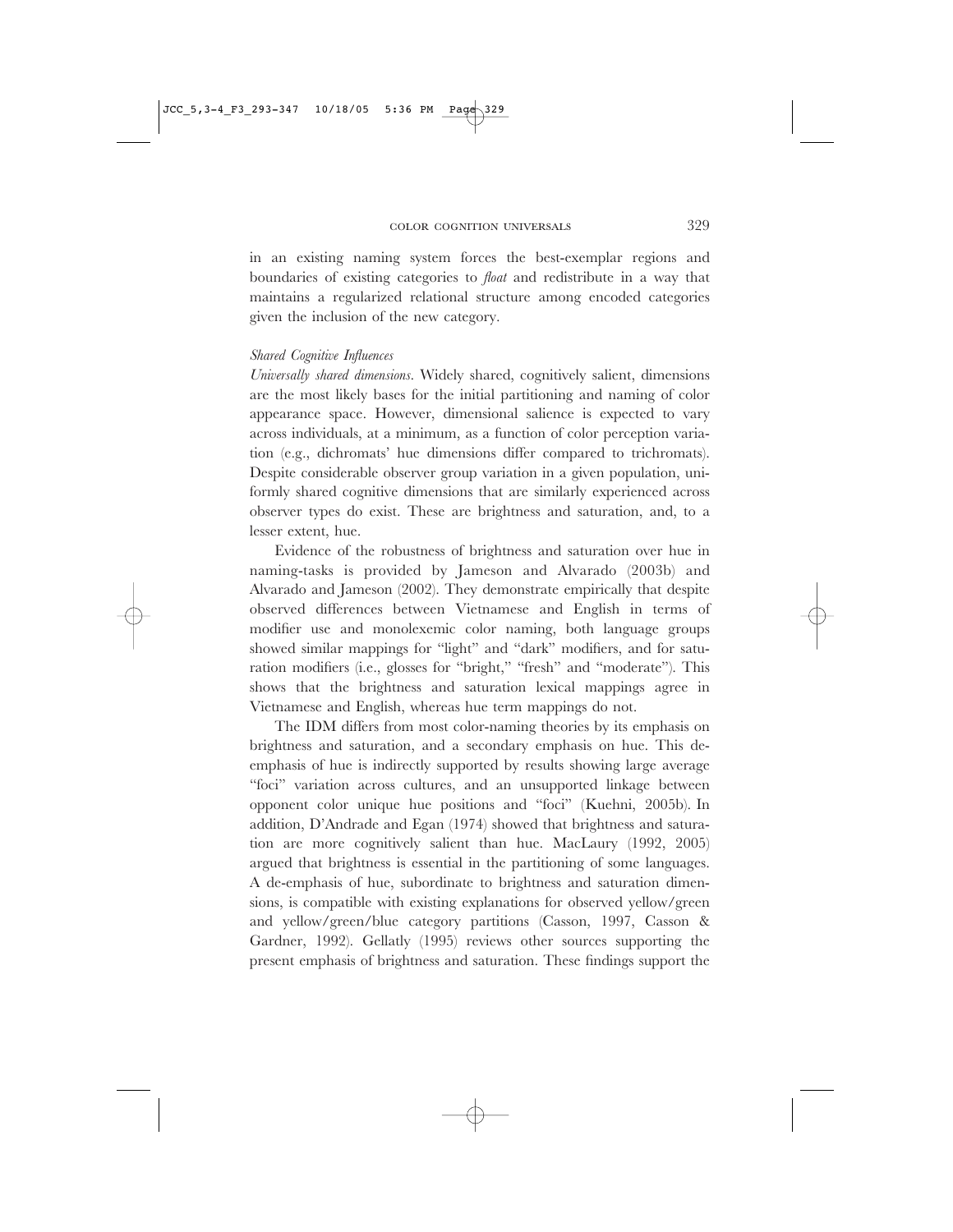suggestion that while hue categories and best exemplars may vary crossculturally, brightness and saturation may be linguistically represented more consistently across languages. One reason for this may be that compared to hue they are simpler dimensions (as discussed earlier).

Note that while the IDM identifies brightness and saturation as strongly universal cognitive dimensions for color space partitioning, the framework does not exclude possible variations on brightness and saturation partitioning. For example, warm/cool partitions are seen in a number of societies and may naturally arise as an approximation to a brightness partition, or as a partition arising from the dual application of the brightness and saturation dimensions. By IDM theory such a partition may be expected early in a society's color lexicon development, prior to the separate differentiation of polarity for the brightness and saturation dimensions. Given the prevalence of warm/cool partitions crossculturally, it may reflect a popular alternative to initial partitions of brightness and saturation dimensions. For languages with warm/cool distinctions, the framework aims to separately model such lexicons from those with initial lightness dimension partitions.

Also note that the IDM allows partitioning of shared culturally-salient dimensions as naturally as those perceptually based cognitive dimensions described above. Some of these are described in the next section.

*Cognitive processing and shared color-naming systems*. Davidoff suggests that judgments of color naming and color appearance are based on distinct cognitive mechanisms (Davidoff, 1991). Neurophysiological evidence supporting the existence of distinct representations is found in populations with selective deficits for either color naming or color perception, whose capacity for color processing nevertheless remains unimpaired (e.g., Roberson, Davidoff & Braisby, 1999, Chao & Martin, 1999). Cases of color anomia exist where individuals can discriminate colors but not name them. In such individuals color naming is apparently dissociated from the perceptual representation of color (Davidoff 1997, Davidoff & Ostergaard 1984, Davidoff 1991). In studies of unimpaired subjects' categorical perception of color it has been shown that although both visual and verbal codes can be employed in color recognition memory, categorical perception is only found when subjects made use of verbal coding (Roberson & Davidoff 2000). Based on these results, Roberson and Davidoff suggest that categorical color perception primarily requires ver-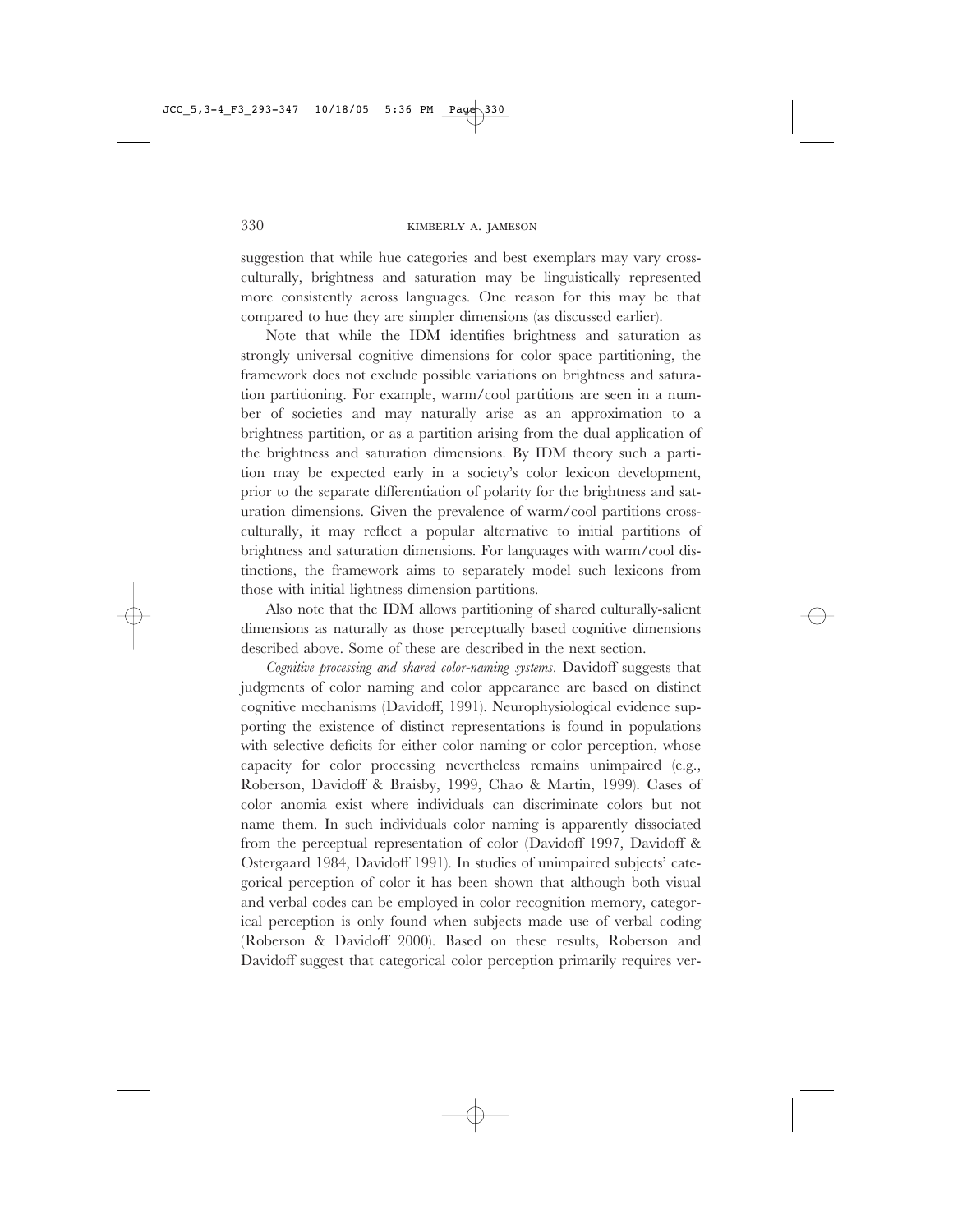bal codes. Such studies demonstrate instances where color perception is dissociated or represented independently from color semantics, which is consistent with the separate cognitive representations proposed earlier.

# *Culturally Specific or Pragmatic Influences*

A considerable literature exists on the pragmatic aspects of individual linguistic processing and human communication (e.g., Morris 1946, Grice 1957, 1989, Lewis 1969). Such research presents the idea that lexical coding systems, in part, develop with an aim of effective communication. This work supports the present framework's emphasis on color lexicons as efficient communication codes, and the practice of *linguistic-charity* in discourse. Efficient shared color-naming arises from a culture's communication pragmatics. In addition to language pragmatics, a large number of studies report culturally-specific influences on color-naming (cf. Saunders & van Brakel, 1997).

*Pragmatic and culturally defined dimensions.* Compatible with the warm/cool dimensions mentioned above, the IDM permits partitioning of color appearance space based on dimensions that are strictly pragmatic or culturally defined. Culturally specific influences and dimensional biases are seen in many cultures (Jameson, 2005a). For example, Roberson (2005) describes a color dimension defined strictly by an edibleto-inedible leaf continuum as the basis for Berinmo partitioning and naming of greenish and yellowish color appearances. Numerous similar examples exist. Lewis (1969) discusses language as coding conventions, and color-naming is just one such conventional system. Critics argue that pragmatic or culturally specific dimensions are less compelling compared to those derived from color perception, but there is no inherent reason why such pragmatic dimensions could not serve equally well, or additionally, as a basis for color lexicon development. That a number of languages use pragmatic dimensions is justification for studying these alternative ways of color space partitioning. The framework accommodates color space partitioning on the basis of cultural dimensions because the empirical data suggest they play an important role in many languages. For cases where several societies emphasize the same pragmatic or social dimension (e.g., *freshness-to-dessicatedness* in some cultures), IDM dimensional analyses may reveal these as plausible alternative cognitive universals for color-categorization and naming.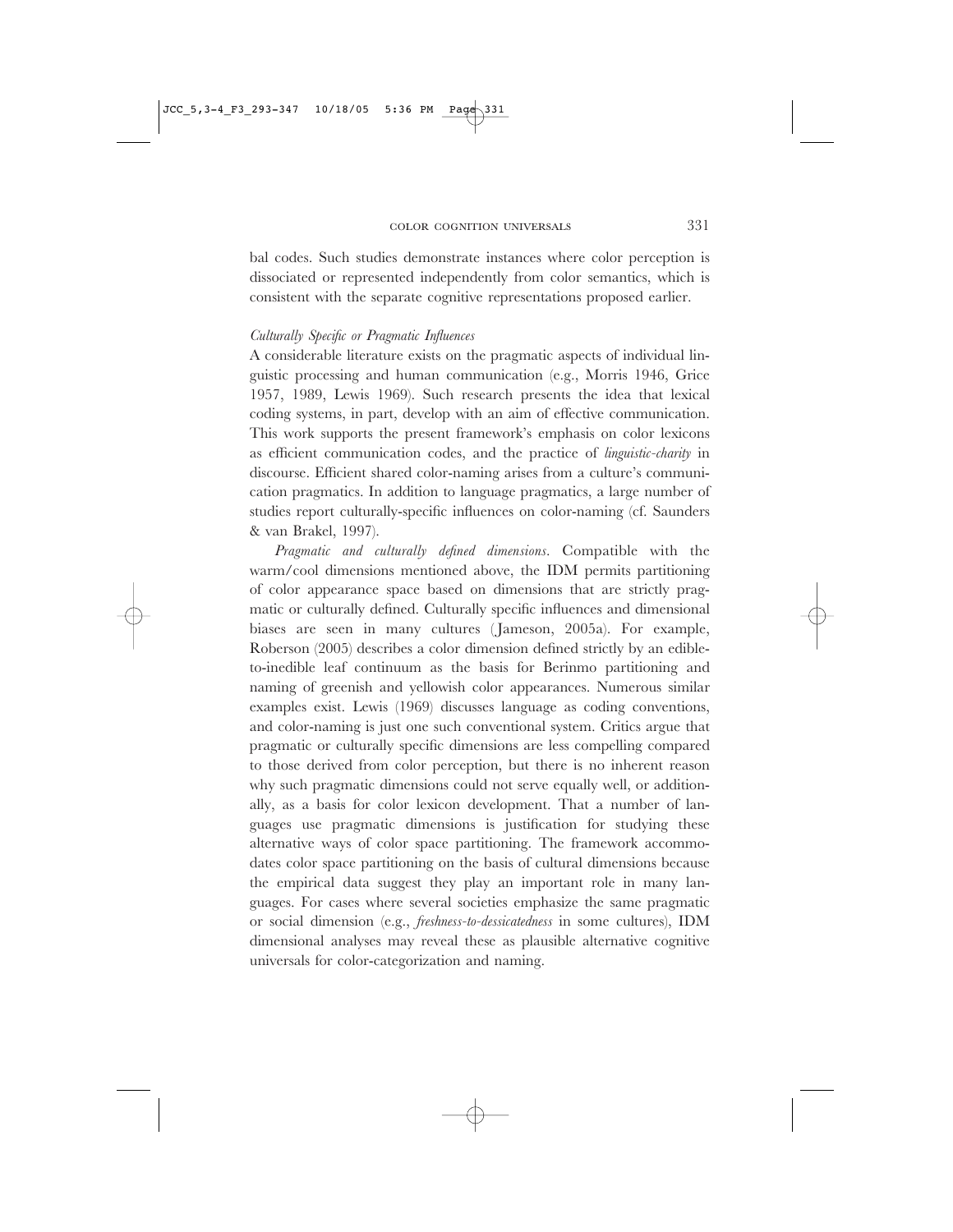*Linguistic structure*. Recently Davidoff, Davies, Roberson (2000) and Roberson (2005) empirically demonstrate that invariance of color-naming response is strongly associated with language structure, and they emphasize a need for research to acknowledge linguistic relativity in color naming. They argue that linguistic structure and language processing are not properly considered in the widely accepted approaches to color-naming and are indeed a large component (if not the main component) affecting color naming systems across cultures.

As mentioned earlier, Jameson and Alvarado (2003b) demonstrate the effects of culturally specific linguistic structures on color naming. In addition, they empirically show that Boynton and Olson's (1987) results support the salience of specific category exemplars as universally mapped to basic color terms, occur only under the empirical constraint of a monolexemic naming paradigm, and disappear when the monolexemic constraint is removed. While monolexemic color names were originally emphasized by Berlin and Kay's theory (and have been prevalent in color naming research due to their methodological simplicity), they do not represent the lexicon-to-appearance mappings found in the context of everyday communication in some languages. For example, Vietnamese, and other languages which rely heavily on modifier use as a general linguistic construction, appears to use more modifiers in conjunction with basic-color stem terms (see Alvarado & Jameson 2002, Jameson & Alvarado 2003b).

By organizing and modeling cross cultural color naming as phenomena shaped by several different influences (i.e., dimensions emphasized, pragmatics, linguistic constructions common to each language, etc.), the framework permits the identification and explanation of commonalities that may occur at some levels (e.g., dimension emphasized) even though two culture's color naming systems may differ strictly due to varying features in the two culture's languages (i.e., a tendency for high use of *modifier+stem* constructions versus a low-use tendency). Formulated in this way, different influences can be empirically assessed for their contribution to cross-cultural universality.

*Category complexity*. Based on efficiency principles from Information Theory, color categories should not vary considerably in complexity across color appearance space. In an efficient code, encoded concepts are distinct, general and carry relatively unambiguous semantic values.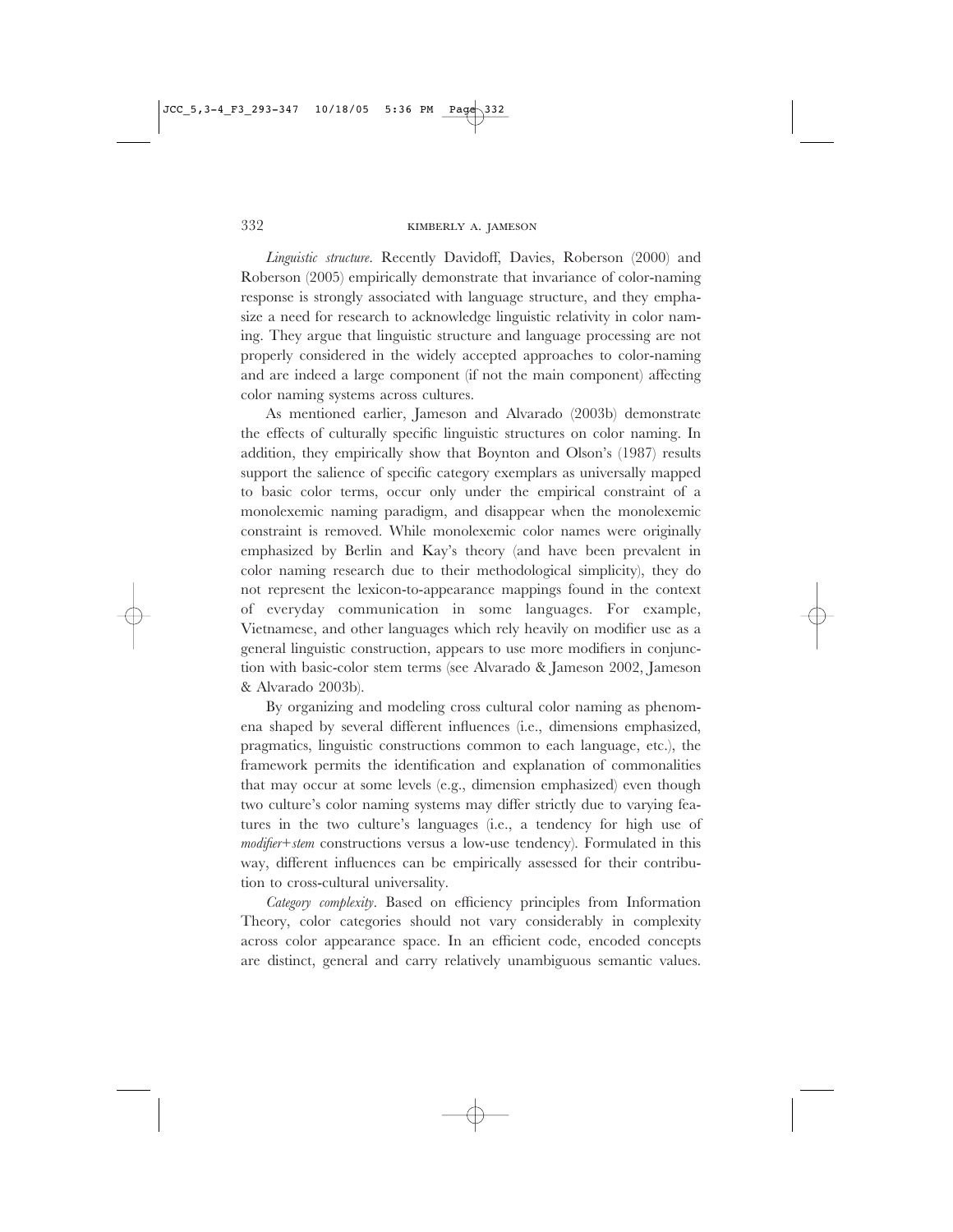When two or more lexical items are similarly complex and regularize the distances between encoded exemplars, this improves the likelihood that semantic confusions will be reduced when speakers of the language use the code to converse about color.

Thus, irregularly shaped categories should not co-exist in a system with otherwise regularly shaped categories. The IDM would not predict a partition of a single, large, salient category which spanned color regions glossed by appearances of, say, *Black, Brown, Red, Orange* and *Yellow*, co-existing with several smaller but categorically distinct salient category partitions each glossed by category labels *Indigo, Blue, Aqua, Turquoise, Green*, and *Chartreuse*. Such color space structures would not represent an efficient lexical encoding of the stimulus space (Garner, 1974). Asymmetric mappings of lexicons to stimuli of the sort just described are not often found in the world's languages, except when highly idiosyncratic pragmatics effect color salience (i.e., the unique color of a highly poisonous food).

*Distribution of observer groups in a society*. Observer types (dichromat, trichromat, etc.) have been found to vary in frequency within different cultures. Such variation in observer group frequency raises another potential cross-cultural influence on color-naming. If a society's shared color-naming system depends on the members of the community, and that community is highly heterogeneous with respect to individual color perception abilities, then (all else being equal) the color-naming system will likely differ from that of a community of homogeneous individuals. For an expansion of this idea see Jameson's (2005) comment on Steels & Belpaeme (2005). Further, if some members of society have greater social influence, then these member's naming behaviors can exert a stronger influence on the shared color-naming norm.

One example of impact possible from inherited perceptual abilities is described by Oliver Sacks in *The Island of The Color Blind and Cycad Islands* (Sacks 1997). Sacks reports on a population from the Caroline Islands in Pacific Micronesia. He describes cultural practices and "color-naming" in a society in which many individuals share monochromacy or congenital achromatopsia. The consequences of this photopic vision defect are extreme sensitivity to light, color blindness and very poor visual acuity. Appropriately, emphases in achromotopic "color-naming" include elaboration on descriptors for shadows and lights, dull and shiny finishes,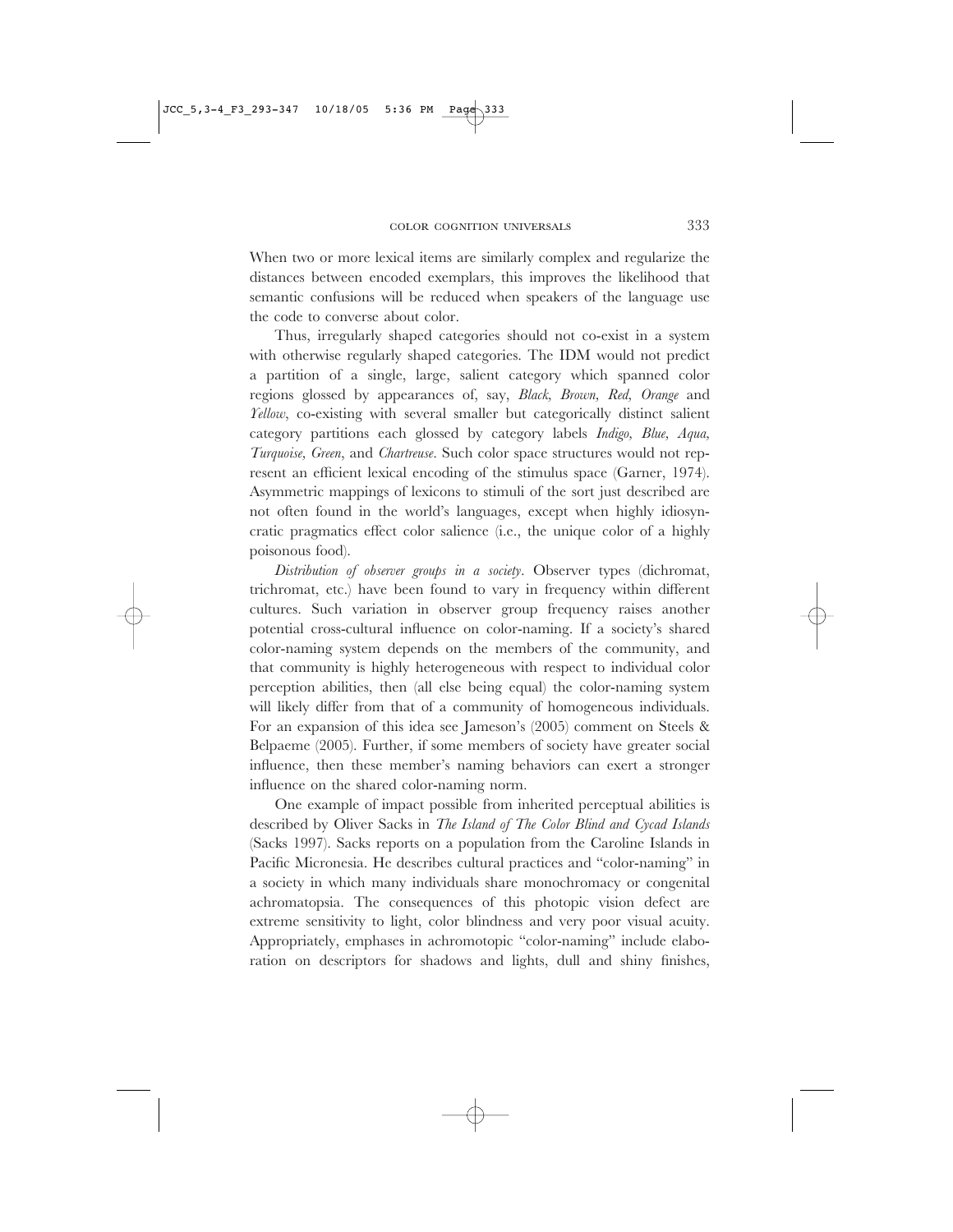qualities of transparency, and visual texture. Such emphases resemble the pragmatic specialization seen in the color naming of livestock-based societies with typical frequencies of normal trichromats and anomalous observers. Thus, Sack's achromatopes dramatically illustrate that cultural practices (e.g., night fishing) and cultural artifacts (e.g., color-naming systems) adapt to accommodate perceptual phenotypes.<sup>14</sup>

Steels & Belpaeme (2005) present computer simulation results for artificial societies of agents learning to categorize and name color. They imply that *non-random* variation in the distribution of observer types in a society is likely to give rise to different paths, and different equilibria, for developed color-naming systems (see Jameson 2005b). By analogy, colornaming systems from different human societies comprised of homogeneous observer groups might be expected to evolve different paths to stable color naming solutions, similar to that seen for societies with **systematically varying** heterogeneity of observer groups.

*Cultural variation in color salience*. Finally, support for the IDM partitioning principles also comes from the observed prevalence of Basic Color Terms (BCTs) in many cultures, notwithstanding enormous variation in "landmark" exemplar salience and "focal" salience across individuals and cultures. Jameson & Alvarado (2003b) tested the salience of basic color appearances and their link to basic color terms. They showed empirically that important features of the cognitive color naming-function are highly task dependent, and that the naming function does not exhibit reciprocity in the empirically derived mappings that link color appearances to the color lexicon. In a study of three language groups (monolingual Vietnamese, bilingual Vietnamese-English, and monolingual English speakers), they found that while BCTs are used most frequently to describe a wide array of color samples, they are not uniquely mapped to specific category exemplars across the groups. Further, while certain color samples show high agreement in naming for each group, the terms showing such agreement differ across the language groups tested. Several other studies have shown failures of "landmark" color salience. If color naming was simply determined by universal neural processing, or by uni-

<sup>&</sup>lt;sup>14</sup> See Sacks (1997) for further description of the cultural knowledge and mythology developed by the Micronesia achromatopes.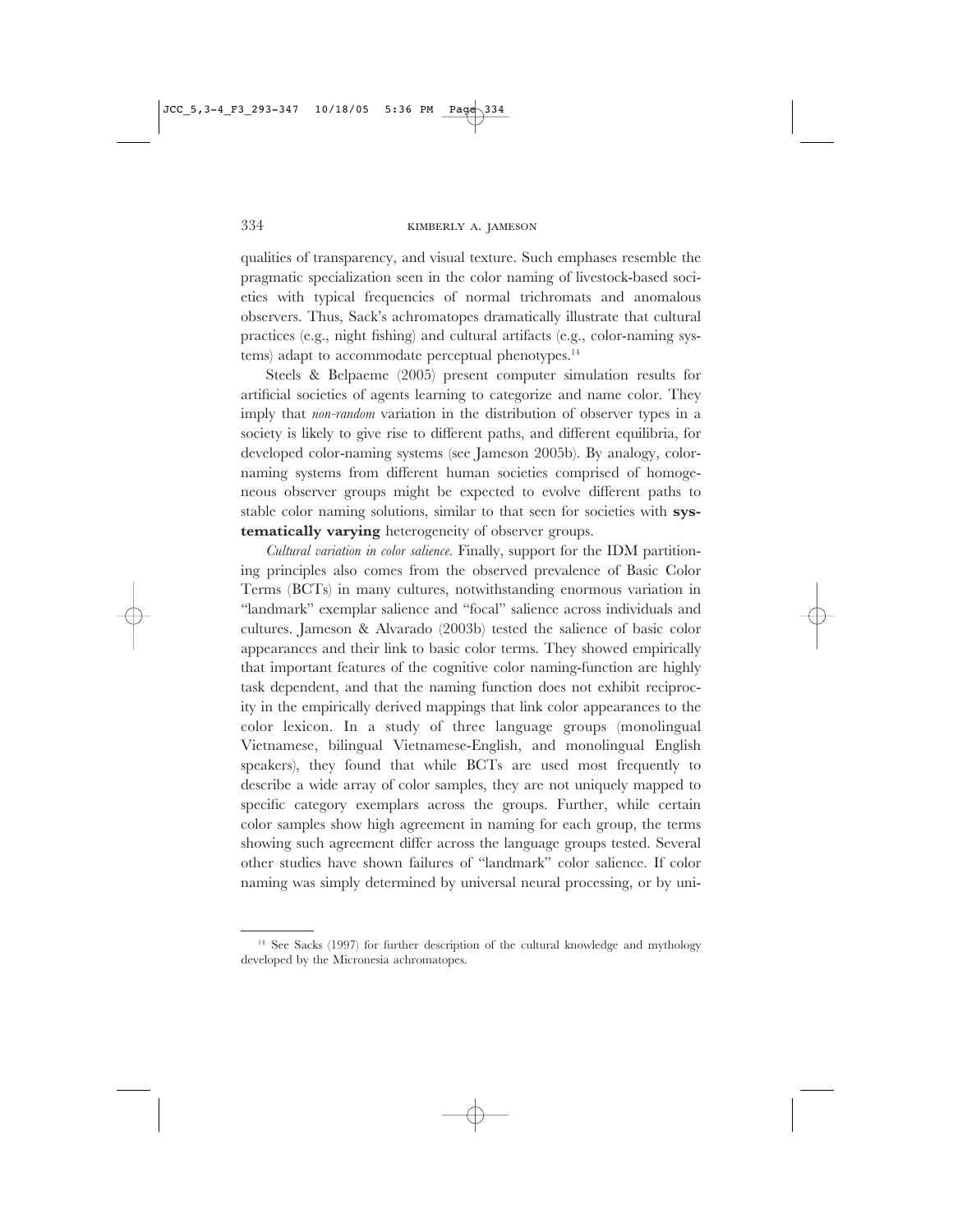$JCC_5$ , 3-4\_F3\_293-347 10/18/05

versally shared phenomenal salience, then such failures of "foci" salience should not occur across cultures. Such failures are seen frequently when naming is assessed using methods that employ appropriately strong tests of salience constructs.

# **Applying the Framework to Explain Cross-Cultural Color Naming Phenomena**

#### *Typologies on Dimensional Constructs*

The cognitive heuristics and principles in the present framework can be applied to color-naming systems cross-culturally to develop specific color naming theories. Specific theories (as opposed to a general theory) are necessary because the emphasis of different dimensions in different cultures will produce different category partitions.15 The initial strategy is to group color-naming systems that appear to share similar dimensional emphases. For example, some unwritten languages clearly emphasize a warm/cool dimension, or a color space dimension representing freshness. Grouping color lexicons based on such dimensions – irrespective of differences imposed by additional, sometimes idiosyncratic, culturally relative dimensions – may lead to natural typologies of color lexicons for further comparison.

When dimensional similarities are not immediately obvious, an alternative may be to examine dimensional similarities among languages sharing common, or neighboring, "stage" designations in the Berlin, Kay, Maffi & colleagues theory (Kay et al. 1997, Kay & Maffi, 1999). The practice of classifying languages at different evolutionary "stages" groups languages with similar naming-system features and specifies color lexicons that are likely to have similar dimensional emphases. This particular use of BCT staging is not promoted by the Kay et al. theory, nor is grouping by *dimensional similarity* a discussed goal of BCT theory. By comparison, the present approach disregards the assumption of the BCT

<sup>&</sup>lt;sup>15</sup> Not ruling out the possibility, however, that specific theories may themselves show general patterns.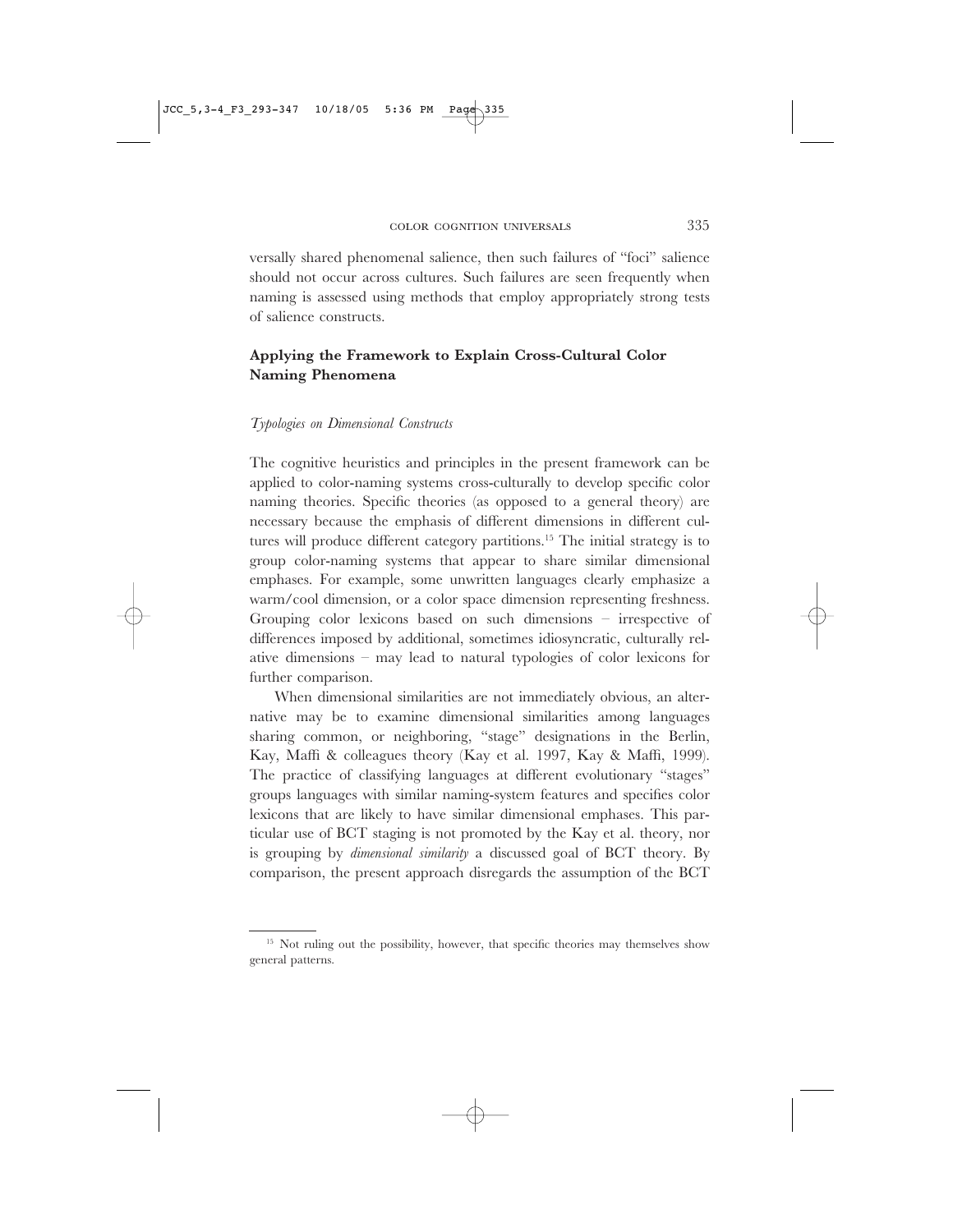evolutionary hierarchy as a fixed sequence, and suggests using BCT stages only as a guide for exploring the shared principles underlying grouped color lexicons.

For example, "Stage I" languages may share a warm-cool dimension (Kay, Berlin, Maffi & Merrifield 1997). "Stage V" languages seem to be differentiated from lower stages by a hue dimension emphasis. Thus, existing progress made by organizing color lexicons into stages may advance the identification of lexicons grouped by shared dimensional constructs.

Other stages of the Kay and colleagues' theory may not easily reveal dimensional emphases, because the dimensions are subtle or idiosyncratic (such as the dimensional emphases found in the nomenclature of Sacks' society of rod monochromats). The framework would predict, however, that languages with similar dimensional bases for naming will have greater similarity across their color-naming system measures (i.e., bestexemplar placement, partitioned categories, structural complexity of glossed categories, categorical perception, naming consensus, etc.) These are empirical questions that need to be addressed by applying the present framework in comparisons of existing color-naming results.

When groups of languages with common dimensional emphases are identified, it may be possible to specify, for example, a shared basis for the presence of empirically observed composite categories such as bluegreen (*grue*). Moreover, as dimensional analyses become more specific within color-lexicon groups, culturally relevant dimensions may be revealed, helping to specify the extent of such cultural influences on color-naming systems. For example, different linguistic systems may include a non-differentiated grue (blue or green) category because they also rely upon liberal modification of stem terms as a commonly shared feature across languages ( Jameson 2005a). Such analyses present an alternative way to investigate how color naming and categorization in languages with similar linguistic features are similarly impacted by cultural influences. Examinations of this sort permit consideration of known cultural influences – a task that is otherwise not easily accomplished using accepted models in the color-naming in the literature.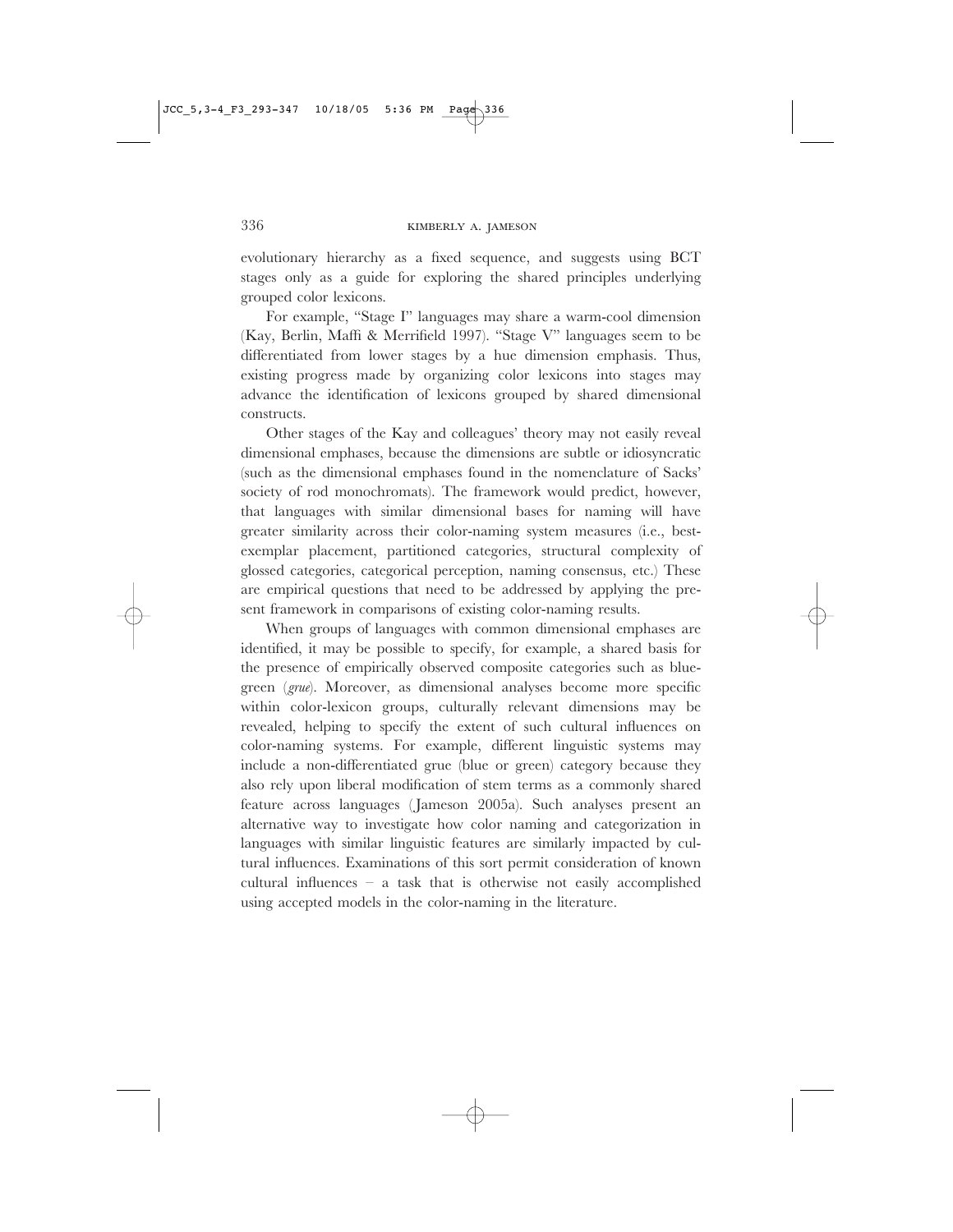#### *Comparisons across Grouped Languages using Framework's Heuristics and Principles*

Irrespective of dimensional emphases, one prediction of the IDM and its framework is that the lexicalization of idealized color appearance space should reflect principles stated in the IDM psychological model (i.e., polar opposition, category symmetry, category area uniformity). Provided color similarity data exists for lexicons clustered in a group, this can be explored by representing each lexicon's color-categorization data in separate multidimensional scalings and evaluating the correspondence of category areas, boundaries, and best-exemplar regions. Such comparisons would improve upon analyses typically done using the Mercator projection stimulus (Kay & Regier 2003) that depicts a restricted gradient of Munsell Value and Hue dimensions, and no real Chroma gradient. In some cases, dimensional scaling solutions may require rotation when embedded in an approximation of color appearance space (e.g., a CIE L\*a\*b\* space) to clarify patterns in the data (e.g., Moore, Romney & Hsia, 2002). Thus, after identifying language groups based on shared dimensional emphases, application of the IDM psychological model can be used to predict the optimal interpoint-distance relations for named categories and exemplars among similarly grouped naming-systems.

In theory, for each cluster of similarly grouped color lexicons there should be a general IDM solution (based on the known shared dimensions that underlie partitioning) and each language should express category boundaries and best-exemplars that approximate those seen in a general IDM solution for the group. To the degree that a specific language's IDM solution does not resemble the general IDM solution expected for that particular cluster of grouped lexicons (a group of warm/cool lexicons), then further dimensional emphases (including socio-cultural influences) should be explored.

Given sufficient dimensional analyses of this sort it should be possible to verify or disprove some of the IDM Framework's proposed cognitive universals, and demonstrate that natural variation in dimensional emphases does not undermine color-naming universals. However, in such analyses the present framework only expects to probabilistically account for existing color-naming phenomena, and predicts the existence of "special case" color-naming systems (i.e., those that are difficult to typologize and explain) as inherent in the color-naming empirical phenomena.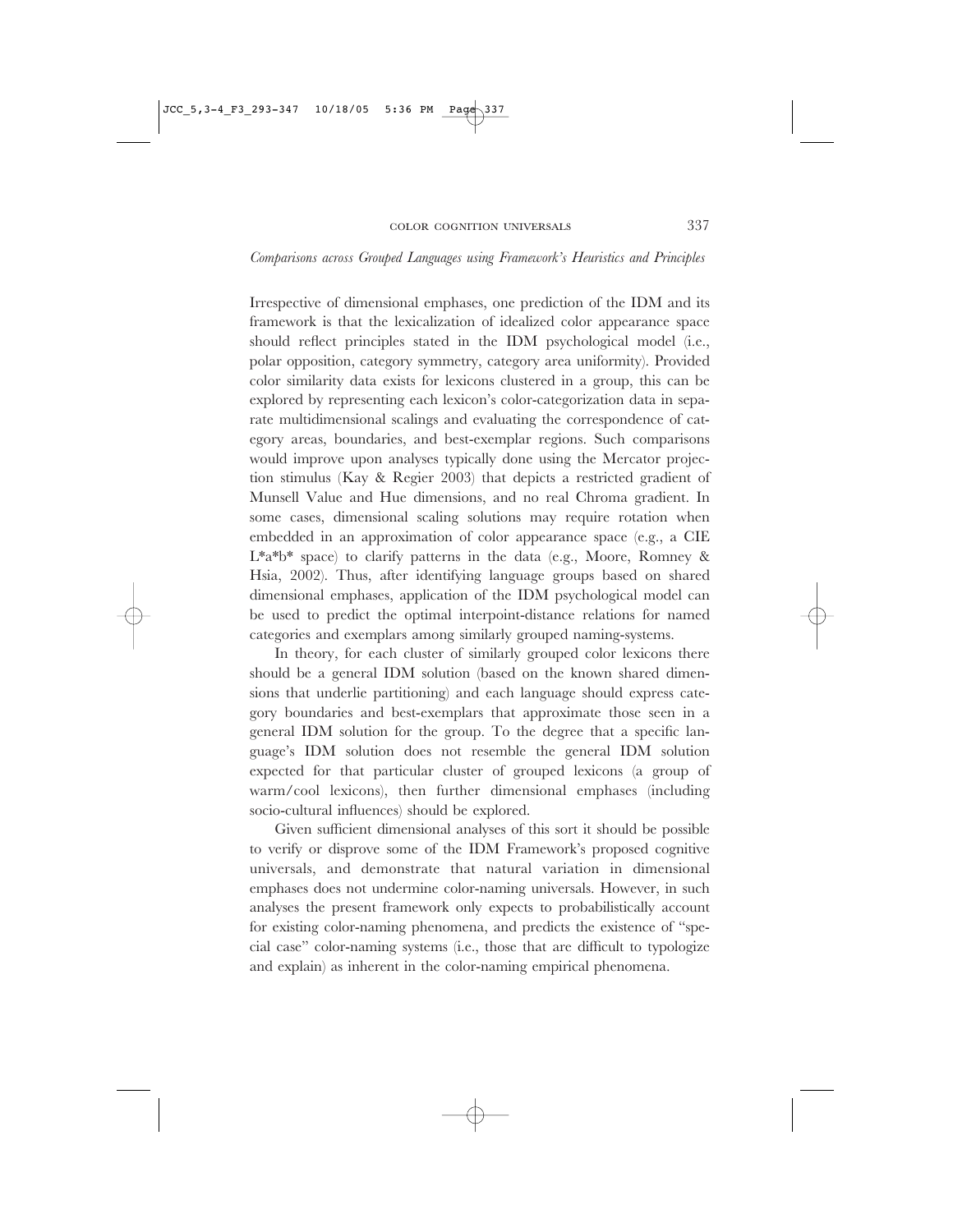#### **Conclusion**

The framework and IDM presented explicitly identify universal cognitive mechanisms and socio-cultural influences impacting color categorization, and, as an approach for understanding specifics of color-naming variation, accord in many ways with existing theories. While the framework identifies universal features inherent in the phenomena, it does not provide a universal solution by which all cultures accomplish the task of labeling color appearance. Although the intended lack of specificity in this approach may be seen as a drawback, it reflects the challenge that essentially there exists no single fixed universal process, or simple basis, by which all cultures develop systems to partition and name color experiences. Nevertheless, there are a great number of different universal features inherent in the phenomena, and understanding the ways each culture employs these universal features gives the most comprehensive and reasonable basis for color naming theory.

The organizational framework and the IDM proposed here benefit greatly from existing research and theory. Some features the IDM includes were discussed by Dedrick (1997) including, communication accuracy and codability, socio-cultural pragmatics of color communication, color appearance dimensional salience (e.g., brightness, saturation and hue). The present perspective differs from existing approaches in four key respects: (1) it de-emphasizes the importance of the hue dimension (crucial in color-salience based explanations); (2) the IDM emphasizes color space area irregularities attributable to variation on brightness and saturation dimensions (previously described by Jameson & D'Andrade, 1997); (3) IDM partitioning operates from a generalizable abstraction of color appearance space (similar to Davidoff's, 1991, Internal Color Space) rather than from a specific color order system (i.e., Munsell, OSA, or other surface color space; or a CIE light mixture space); and (4) the framework differentiates the development of a culture's color naming system from the process by which individuals acquire and use a that color naming system.

The ideas presented here are not intended to replace the contemporary models of Kay and colleagues, but rather are offered as an alternative modeling framework that builds upon the observed regularities in color-naming phenomena. The IDM provides a realistic basis for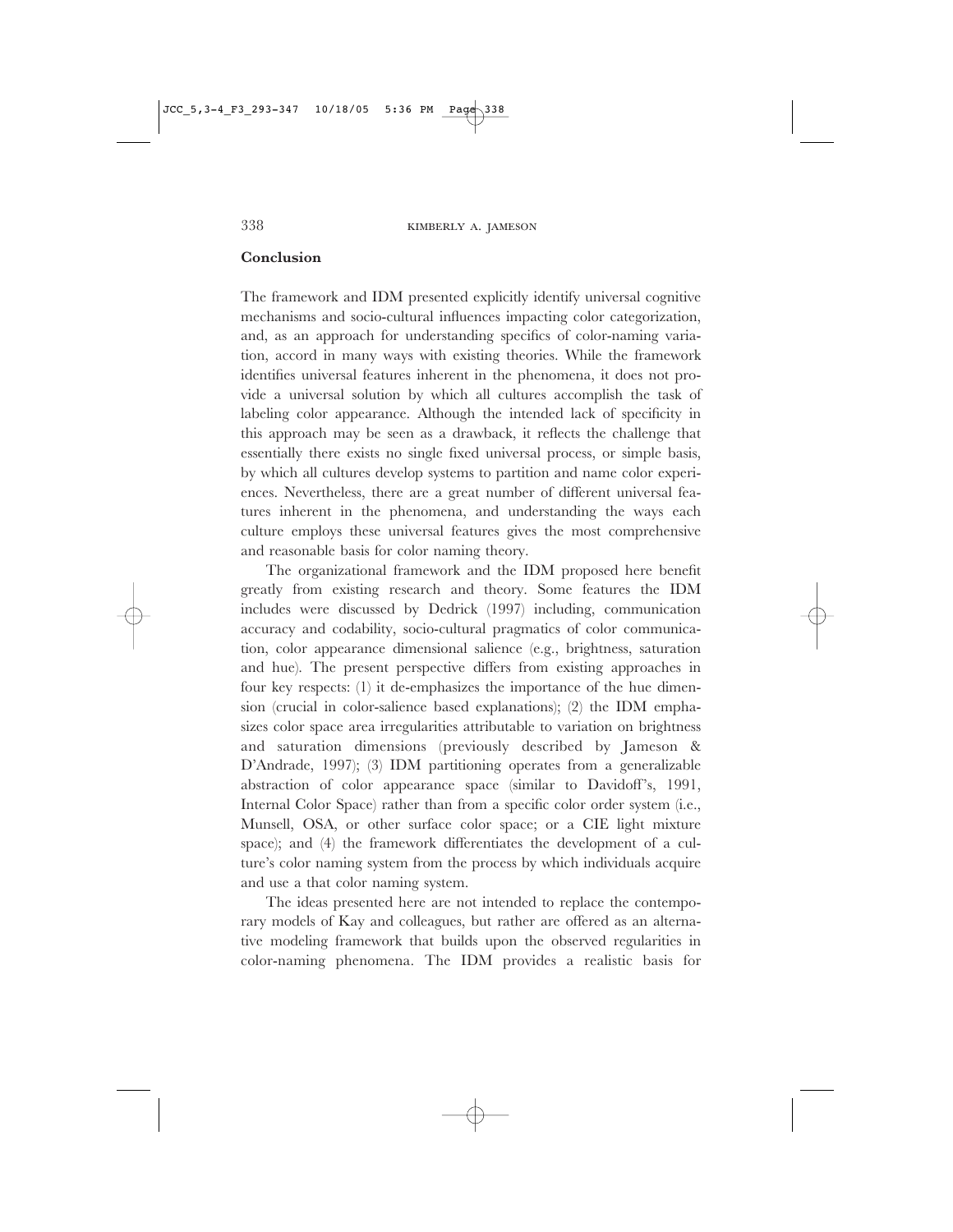explaining the prevalence of Berlin and Kay's basic color categories, as well as issues that have historically challenged BCT theory (for example, *grue* & yellow green category prevalence, individual variation, cultural contributions to naming, etc.). It also accommodates the essential contributions of culture and language that Davidoff and colleagues and other moderate cultural relativists correctly advance, as aspects of color-naming phenomena that theory must take into account. The IDM accommodates research results illustrating within- and cross-cultural variation (e.g., MacLaury 1997), and the suggestion that color similarity can alternatively be based on perceptual or language-based criteria is compatible with suggestions that perceptual and linguistic representations are distinct (Dedrick 1997, Roberson, Davidoff & Braisby 1999).

The present framework's explicit de-emphasis of the widely popular panhuman salient Hering colors as the basis for color naming universality is not a return to a culturally relativistic Neo-Whorfian perspective in which language determines perception (Whorf 1956). Rather, the proposed IDM perspective and the framework aims to reintroduce, in a substantial way, the role of culture and cognitive processing into the cross-cultural study of color naming and color categorization phenomena. The IDM perspective described accords with a cognitivist view of the products of shared cultural ideas (D'Andrade, 2001) and with the general approach of defining cultural meaning systems as shared cognitive representations (Romney, Boyd, Moore, Batchelder, & Brazill, 1996, Romney & Moore, 1998). Through these considerations, the aim has been to provide a balanced perspective that achieves a more comprehensive understanding of this complex phenomena.

In view of the considerable individual variation in color perception, cross-cultural *cognitive universals* are the most likely basis for observed color-naming universality. Such universals can be appropriately used by color naming theories as descriptive constructs, and they correct the unnecessarily narrow theoretical emphasis on panhuman uniform color phenomenology seen in existing models. Similarly, incorporating *cultural universals* as an explanatory factor in the study of color naming universality makes for more comprehensive modeling of phenomena in which different societies similarly categorize and name color.

The present account of color naming and categorization rests on a clear separation between processes that produce a culture's color lexicons,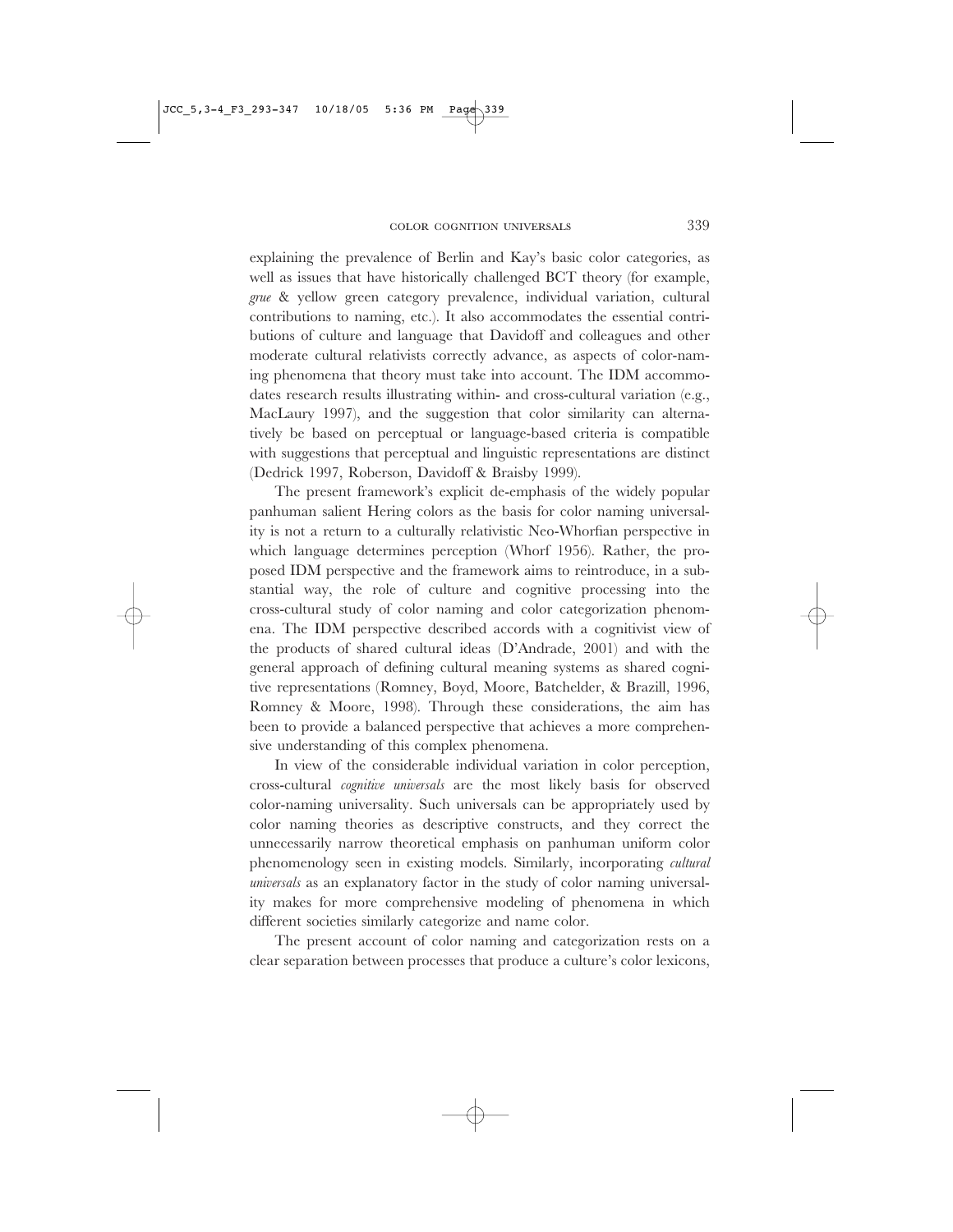and processes by which individuals learn and reinforce color lexicon equilibria. Understanding that these aspects are distinct while shifting the explanatory emphasis as suggested here, will lead to a clearer understanding of the linkages between culture, color cognition and language, and color signal neural processing.

## REFERENCES

- ALVARADO, N. & JAMESON, K. A.
	- 2002 The use of modifying terms in the naming and categorization of color appearances. *The Journal of Cognition & Culture, 2*, 153-182.
- ALVARADO, N. & JAMESON, K. A.
	- 2005 Confidence judgments and color category best exemplar salience. *Cross-Cultural Research, 39*, 134-158.
- ASENJO, A. B., RIM, J., & OPRIAN, D. D.
- 1994 Molecular determinants of human red/green color discrimination. *Neuron, 12*, 1131-1138.
- BASELER, H. A., BREWER, A. A., SHARPE, L. T., MORLAND, A. B., JÄGLE, H. & WANDELL, B. A.
	- 2002 Reorganization of human cortical maps caused by inherited photoreceptor abnormalities. *Nature Neuroscience, 5*, 364-370.

BERLIN, B. & KAY, P.

- 1969 *Basic color terms: Their universality and evolution.* Berkeley: University of California Press.
- BONNARDEL, V., MILLER, S., WARDLE, L. & DREW, E.
- 2002 Gender differences in colour naming task. *Perception, 31*, supplement, 71a. BOYNTON, R. M.
	- 1997 Insights gained from naming the OSA colors. In C. L. Hardin (Ed.) *Color categories in thought and language*. (Pp. 135-150). Cambridge, United Kingdom: Cambridge University Press.
- BOYNTON, R. & OLSON, C.
	- 1987 Locating basic colors in the OSA space*. COLOR Research and Application*, *12*, 94-105.
- BOWMAKER, J. K., JACOBS, G. H. & MOLLON, J. D.
	- 1987 Polymorphism of photopigments in the squirrel monkey: a sixth phenotype*. Proceedings of the Royal Society of London, B*, 231, 383-390.
- CARREL, L. & WILLARD, H. F.
	- 2005 X-inactivation profile reveals extensive variability in X-linked gene expression in females. *Nature, 434*, 400-404.
- CASSON, R. & GARDNER, P. M.
	- 1992 On brightness and color categories: Additional data. *Current Anthropology, 33*, 395-399.
- CASSON, R.
	- 1997 Color shift: Evolution of English color terms from brightness to hue. In *Color*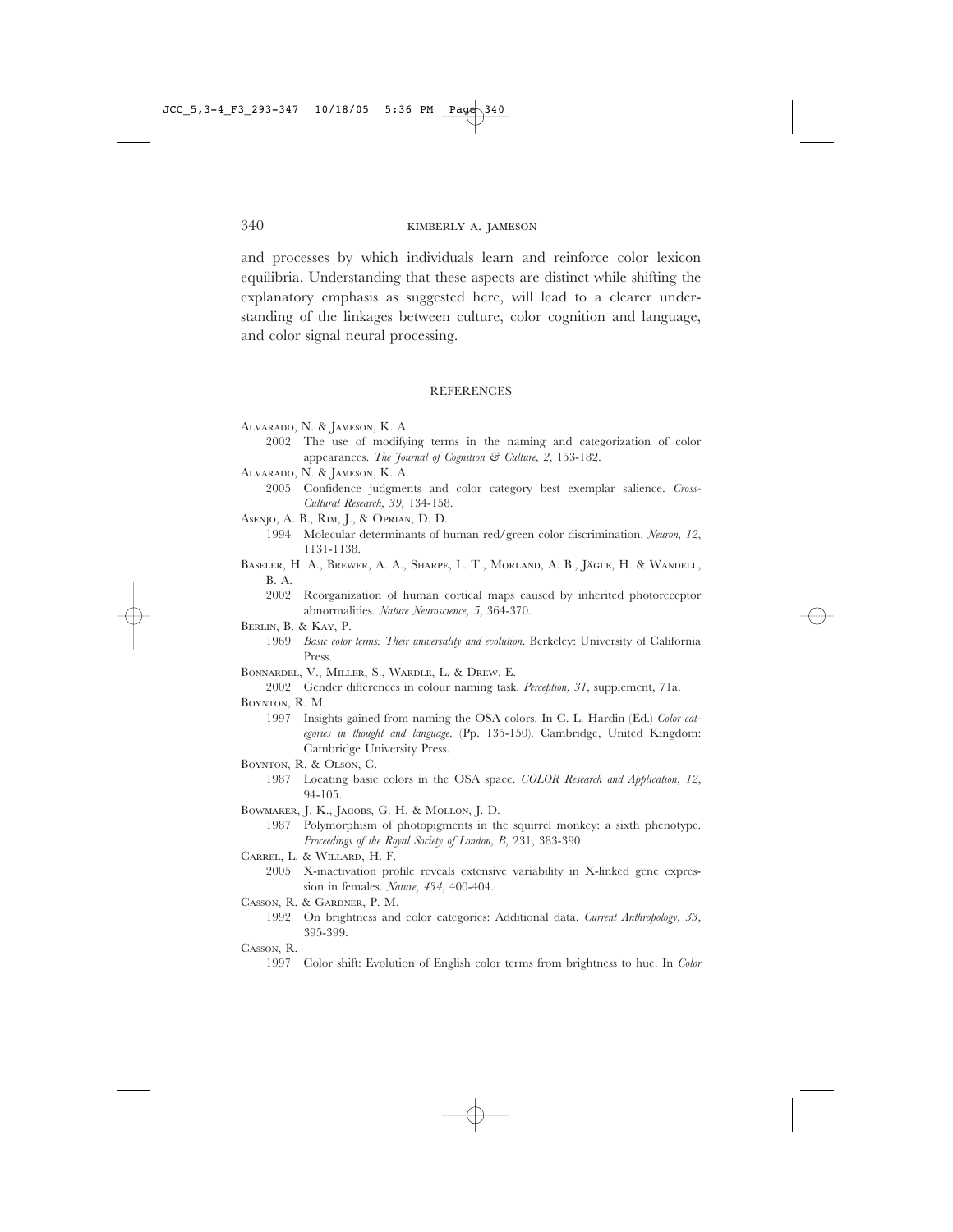*Categories in Thought and Language.* C. L. Hardin & L. Maffi (Eds.). Cambridge University Press: England. 224-239.

CHAO, L. L. & MARTIN, A.

1999 Cortical regions associated with perceiving, naming, and knowing about colors. *Journal of Cognitive Neuroscience, 11*, 25-35.

D'ANDRADE, R. G.

# 2001 A cognitivist's view of the units of debate in cultural anthropology. *Journal of Cross Cultural Research, 35*, 242-257.

D'ANDRADE, R. G. & EGAN, M. J.

1974 The color of emotion. *American Ethologist, 1*, 49-63.

DAVIDOFF, J., DAVIES, I. & ROBERSON, D.

1999 Color categories in a stone age tribe. *Nature, 398*, 203-204.

# DAVIDOFF, J.

1997 The neuropsyhology of color. *In Color Categories in Thought and Language*. C. L. Hardin and L. Maffi (Eds.). Cambridge University Press: England. 118-134.

DAVIDOFF, J. & OSTERGAARD, A. L.

1984 Color anomia resulting from weakened short-term memory. *Brain, 107*, 415- 431.

DAVIDOFF, J.

1991 *Cognition through Color*. Cambridge, MA: The MIT Press.

#### DEDRICK, D.

1998 *Naming the Rainbow: Colour language, colour science, and culture*. Kluwer Academic Publishers: Dordrecht.

DEDRICK, D.

1997 Colour categorization and the space between perception and language. *Behavioral and Brain Sciences, 20*, 187-188.

#### FARNSWORTH, D.

1943 The Farnsworth-Munsell 100-Hue and dichotomous tests for color vision. *Journal of the Optical Society of America, A, 33*, 568-578.

#### FREYD, J. J.

1983 Shareability: The social psychology of epistemology. *Cognitive Science, 5*, 121- 152.

# GARNER, W. R.

1974 *The Processing of Information and Structure.* Lawrence Erlbaum Associates: Hillsdale, New Jersey.

GATEWOOD, J. B.

GELLATLY, A.

1995 Colourful Whorphian Ideas: Linguistic and Cultural Influences on the Perception and Cognition of Colour, and on the Investigation of them. *Mind & Language, 10*, 119-225.

# GOLDSTONE, R. L.

- 1998 Perceptual Learning. *Annual Review of Psychology, 49*, 585-612. GOLZ, J. & MACLEOD, D. I. A.
	- 2003 Coloimetry for CRT displays. *Journal of the Optical Society of America, A, 20*, 769-781.

<sup>1983</sup> Loose talk: Linguistic competence and recognition ability. *American Anthropologist, 85*, 378-387.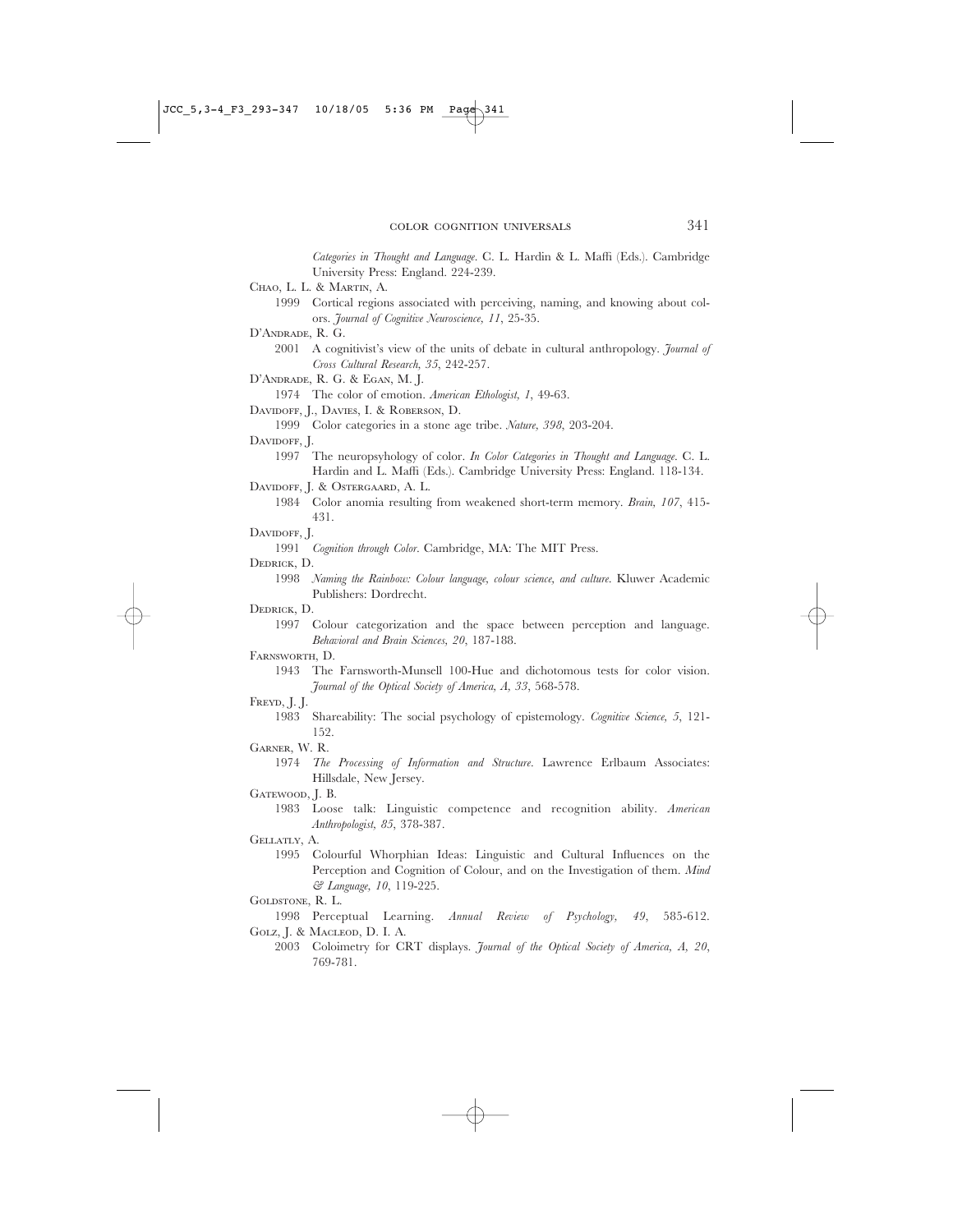GRICE, H. P.

1957 Meaning. *The Philosophical Review, 64*, 377-388.

GRICE, P.

- 1989 *Studies in the way of words.* Harvard University Press.
- HARDIN, C. L.
- 2005 Explaining Basic Color Categories. *Cross Cultural Research, 39,* 72-87.

HARDIN, C. L.

1988 *Color for Philosophers: Unweaving the Rainbow*. Indianapolis, IN: Hackett.

ISHIHARA, S.

- 1987 *Ishihara's tests for colour-blindness (Concise Edition)*. Tokyo, Japan: Kanehara & Co., Ltd.
- JAKAB, Z. & WENZEL, K.

2004 Detecting tetrachromacy in human subjects. *Perception, 33,* Supplement S64. JAMESON, D. & HURVICH, L. M.

- 1978 Dichromat color language: "reds" and "greens" don't look alike but their colors do. *Sensory Processes, 2,* 146-155.
- JAMESON, K., SAYIM, B., & ALVARADO, N.
	- 2005a Semantic and perceptual representations of color and a cognitive colornaming function. *Program for the 17th annual meeting of the American Psychological Association*. Poster Abstract VI-027, p. 237.
- JAMESON, K. A., BIMLER, D. & WASSERMAN, L.

2005a Color perception assessment for observers with variable color vision genotypes. *Program for the 17th annual meeting of the American Psychological Association*. Poster Abstract III-077, p. 175.

JAMESON, K. A., BIMLER, D. & WASSERMAN, L.

- 2005b Re-assessing perceptual diagnostics for observers with diverse retinal photopigment genotypes. In *Progress in Color Studies 2: Cognition.* Pitchford, N. J. & Biggam, C. P. (Eds.). Amsterdam: John Benjamins Publishing Co. To appear 2006.
- JAMESON, K. A.
	- 2005a Why GRUE? An interpoint-distance model analysis of composite color categories. *Cross-Cultural Research, 39*, 159-194.
- JAMESON, K. A.
	- 2005b Sharing perceptually grounded categories in uniform and nonuniform populations. Commentary on Steels, L. & Belpaeme, T. Coordinating perceptually grounded categories through language. A case study for colour. *Behavioral and Brain Sciences, 28*, 501-502.
- JAMESON, K. A. & ALVARADO, N.
	- 2003a The relational correspondence between category exemplars and naming. *Philosophical Psychology, 16*, 26-49.
- JAMESON, K.A. & N. ALVARADO
	- 2003b Differences in color naming and color salience in Vietnamese and English. *COLOR Research and Application, 28*, 113-138.

JAMESON, K. A., D. BIMLER, & L. M. WASSERMAN

2002 Assessing color perception in observers with photopigment opsin gene polymorphisms. Presentation at the 33rd Annual Meeting of the European Mathematical Psychology Group. August 23, 2002. Bremen, Germany.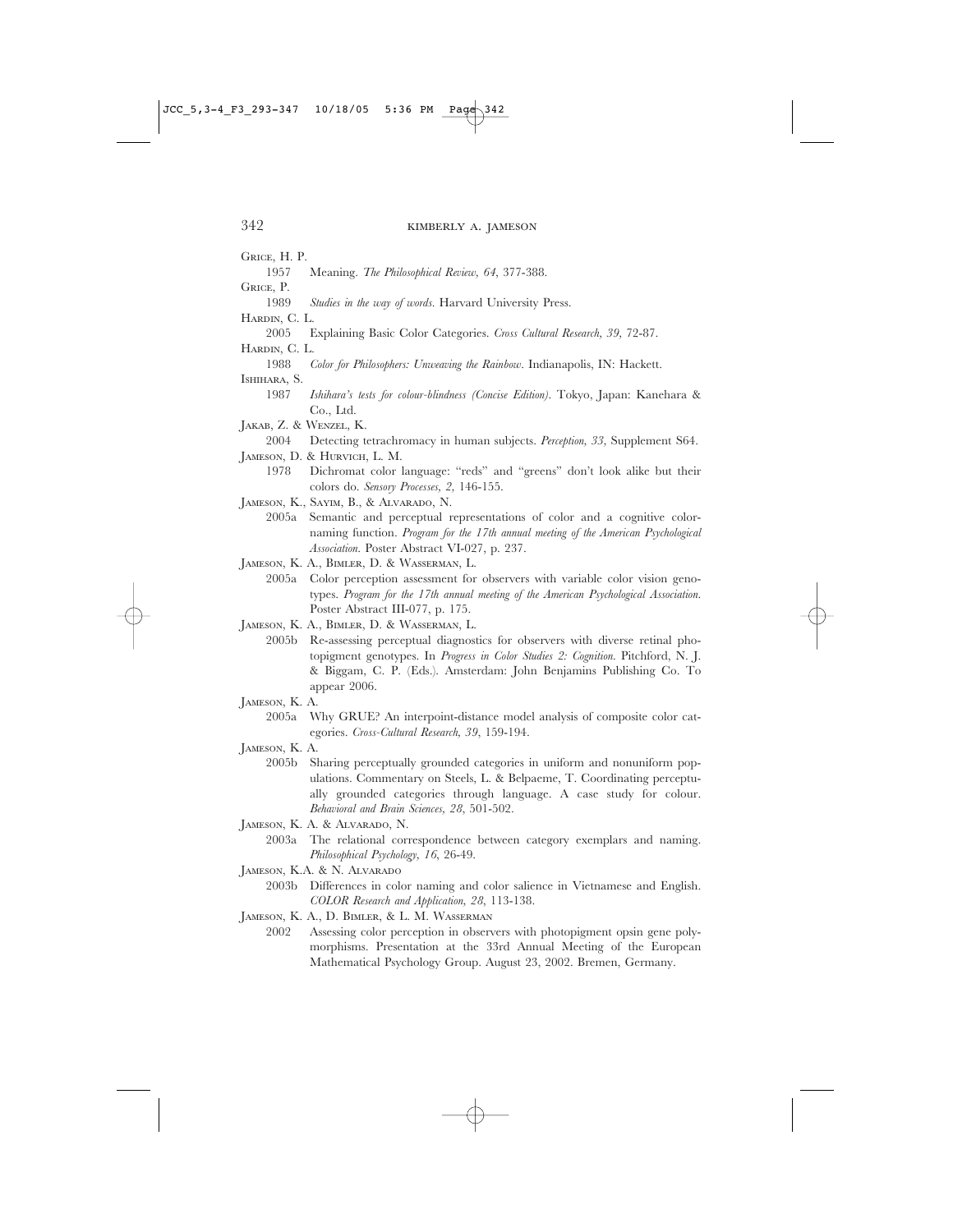JAMESON, K. A. & L. M. WASSERMAN

- 2002 Color appearance variations associated with photopigment opsin genotypes. *Perception, 31*, supplement, 15b.
- JAMESON, K. A., S. HIGHNOTE & L. WASSERMAN
- 2001 Richer color experience for Observers with multiple photopigment opsin genes. *Psychonomic Bulletin & Review, 8*, 244-261.
- JAMESON, K. A., HIGHNOTE, S. & L. M. WASSERMAN
	- 1998 Understanding Color Appearance Phenomenology: Can Variation in Photopigment Opsin Genes give rise to Individuals with Perceptual Tetrachromacy? *Perception, 27*, supplement, 173b.
- JAMESON, K. AND D'ANDRADE, R. G.
	- 1997 It's not really red, Green, Yellow, Blue: An inquiry into cognitive color space. In *Color categories in thought and language*. C. L. Hardin and L. Maffi (Eds.). Cambridge University Press: England. 295-319.
- JAMESON, K. A.
	- 1997 What Saunders and van Brakel chose to ignore in color and cognition research. *Behavioral and Brain Sciences, 20*, 195-196.
- JOHNSON, C. J., PAIVIO, A., & CLARK, J. M.
- 1996 Cognitive components of picture naming. *Psychological Bulletin, 120*, 113-139. JORDAN, G. & MOLLON, J. D.
	- 1993 A study of women heterozygous for colour deficiencies. *Vision Research, 33*, 1495-1508.
- JUDD, D. B.
	- 1973 Color in visual signaling. *In Color Vision Proceedings of the Symposium conducted at the Spring Meeting, 1971*. Committee on Vision Division of Behavioral Sciences National Research Council. National Academy of Sciences: Washington, D.C.
- KAY, P. & McDANIEL, C.
- 1978 The linguistic significance of the meanings of basic color terms. *Language, 54*, 610-646.
- KAY, P. & KEMPTON, W.
- 1984 What is the Sapir-Whorf hypothesis? *American Anthropologist, 86*, 65-79.

KAY, P., BERLIN, B. & MERRIFIELD, W.

- 1991 Biocultural implications of systems of color naming. *Journal of Linguistic Anthropology , I*, 12-25.
- KAY, P., BERLIN, B., MAFFI, L. & MERRIFIELD, W.
	- 1997 Color naming across languages. In C. L. Hardin (Ed.) In *Color Categories in Thought and Language*. (Pp. 21-56). Cambridge, United Kingdom: Cambridge University Press.
- KAY, P., & MAFFI, L.
	- 1999 Color Appearance and the Emergence and Evolution of Basic Color Lexicons. *American Anthropologist, 101*, 743-760.
- KAY, P. & REGIER, T.
	- 2003 Resolving the question of color naming universals. *Proceedings of the National Academy of Science, 100*, 9085-9089.

#### KAY, P.

2005 Color categories are not arbitrary. *Cross Cultural Research, 39*, 39-55.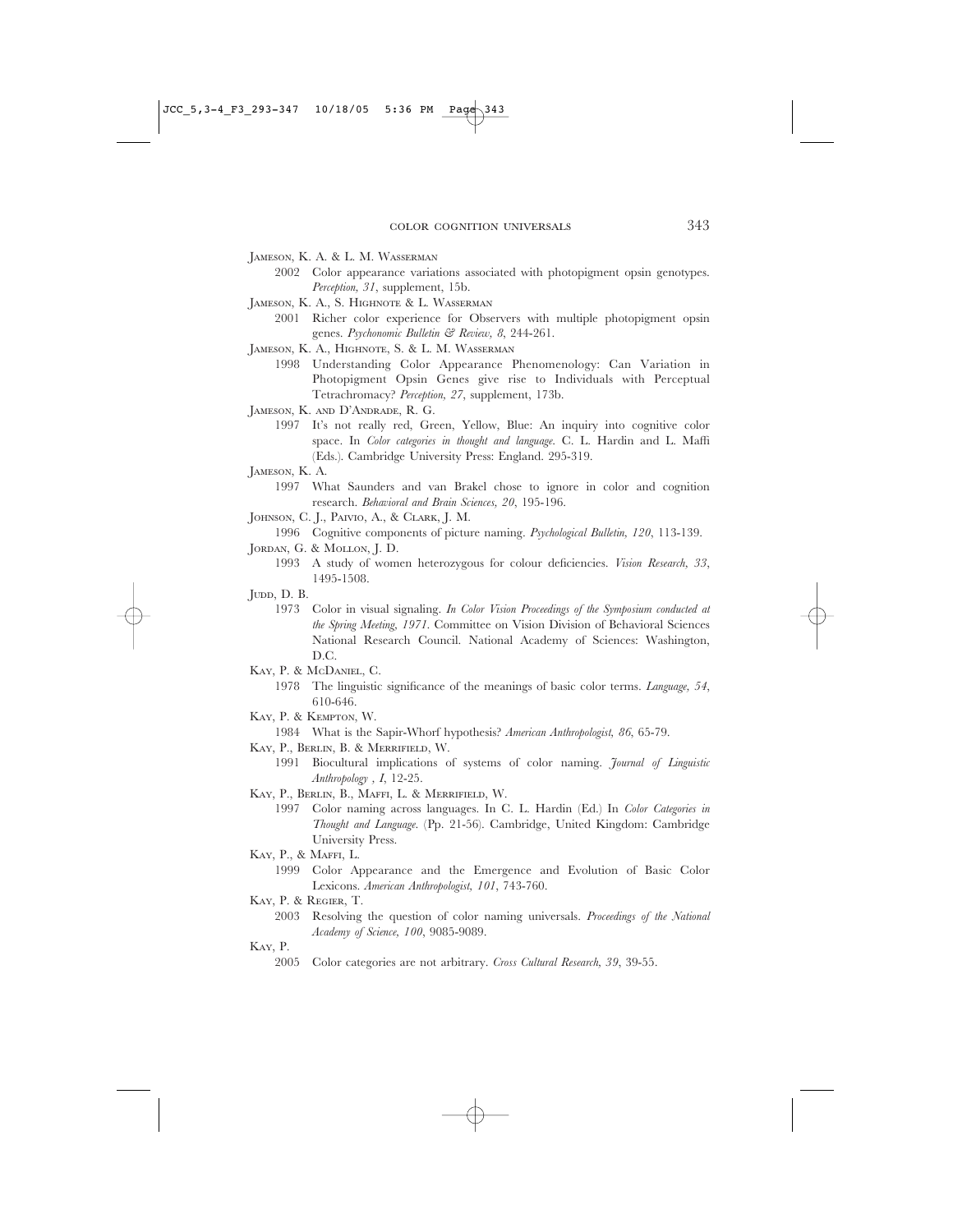# KEIL, F. C. & KELLY, M. H.

- 1987 Developmental changes in category structure. In S. Harnad & L. Maffi (Ed.), *Categorical Perception: The groundwork for cognition*. pp. 491-510. Cambridge University Press: England.
- KOENDERINK, J. J. & VAN DOORN, A. J.
	- 2000 Mensurating the colour circle: Ostwald's 'Principle of Internal Symmetry'. *Perception, 29*, supplement, 53.
- KUEHNI, R. G.
	- 2001 Determination of unique hues using Munsell color chips. *COLOR Research and Application, 26,* 61-66.
- KUEHNI, R. G.
	- 2004 Variability in unique hue selection: A surprising phenomenon. *COLOR Research & Application, 29,* 158-162.

KUEHNI, R. G.

- 2005a Unique hue stimulus choice: A constraint on hue category formation. *Journal of Cognition and Culture.* This Issue.
- KUEHNI R. G.
	- 2005b Focal variability and unique hue stimulus variability. *Journal of Cognition and Culture.* This Issue.
- LEWIS. D.
- 1969 *Convention*. Cambridge, Mass.: Harvard University Press.
- LIN, H., LUO, M. R., MACDONALD, L. W., & TARRANT, A. W. S.
	- 2001a A cross cultural colour-naming study. part I: Using a unconstrained method*. COLOR Research and Application, 26,* 40-60.
- LIN, H., LUO, M. R., MACDONALD, L. W., & TARRANT, A. W. S.
	- 2001b A cross cultural colour-naming study. part II: Using a constrained method*. COLOR Research and Application, 26*, 193-208.
- MACLAURY, R. E.
	- 1992 From brightness to hue: An explanatory model of color category evolution. *Current Anthropology, 33,* 137-186.
- MACLAURY, R. E.
	- 1997 *Color and Cognition in Mesoamerica: Constructing Categories as Vantages*. Austin, University of Texas Press.
- MACLAURY, R. E.
	- 2005 So-Called Brightness in Color Ethnography: Potentials for LCD Technology in Fieldwork and Categorization Research. *Cross-Cultural Research, 39,* 205-227.
- MALONEY, L. T.
	- 1992 Color constancy and color perception: The linear models framework. In: D. E. Meyer and S. Kornblum (Eds.), *Attention and Performance XIV: Synergies in Experimental Psychology, Artificial Intelligence, and Cognitive Neuroscience*. (Pp. 59-78). Cambridge, Mass: MIT Press.
- MARMOR, G. S.
	- 1978 Age at onset of blindness and the development of the semantics of color names. *Journal of Experimental Child Psychology, 25*, 267-278.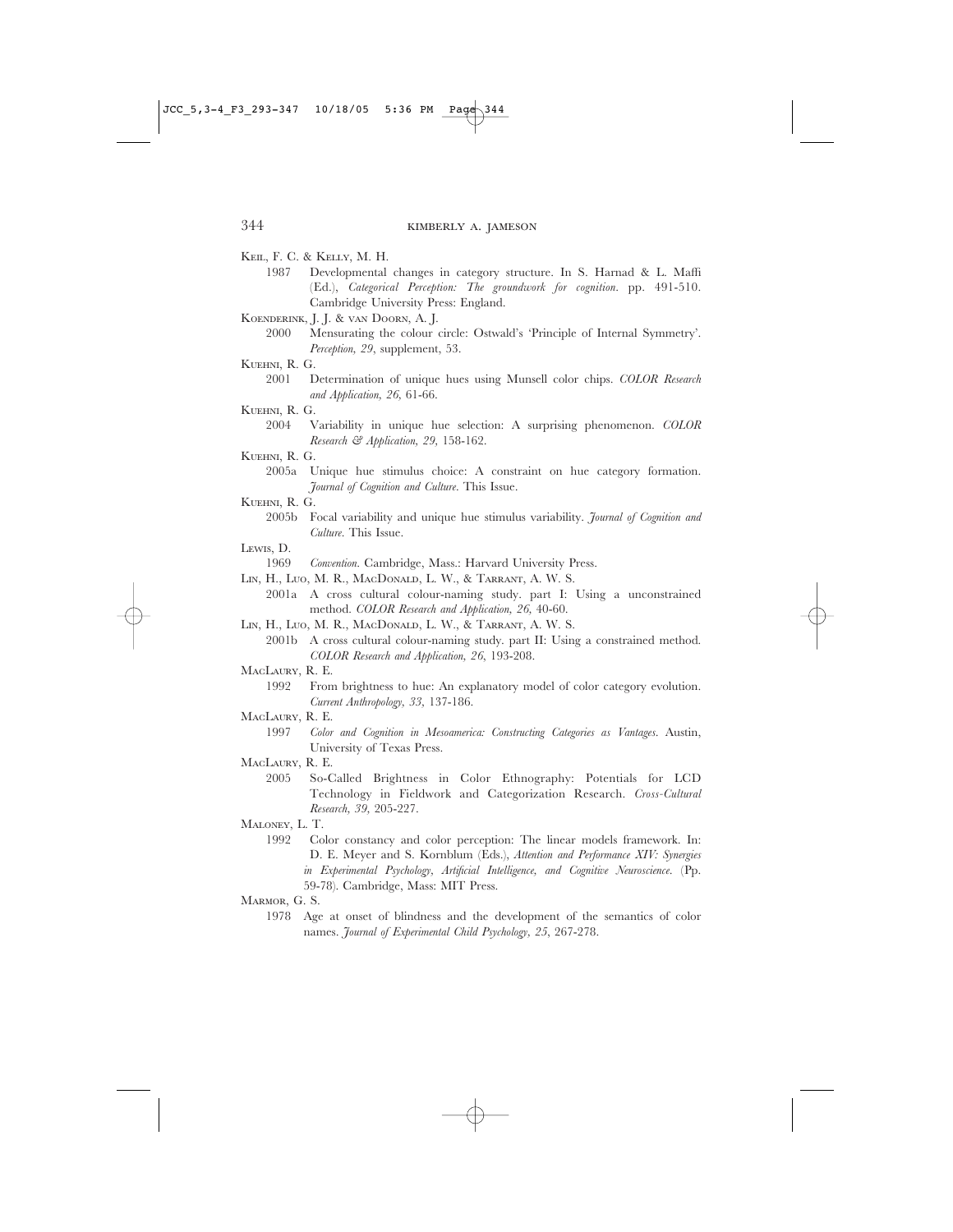MAUSFELD, R. & NIEDERÉE, R.

- 1993 An Inquiry into relational concepts of colour based on an incremental principle of colour coding for minimal relational stimuli. *Perception, 22*, 427-462.
- MOORE, C. C., ROMNEY, A. K., & HSIA, T.-L.
	- 2002 Cultural, Gender, and Individual Differences in Perceptual and Semantic Structures of Basic Colors in Chinese and English. *Journal of Cognition and Culture, 2*, 1-28.
- MORRIS, C. W.
- 1946 *Signs, language and behavior*. New York: Prentice Hall.
- NAGY, A. L., MACLEOD, D. I. A., HEYNEMAN, N. E., & EISNER, A.
	- 1981 Four cone pigments in women heterozygous for color deficiency. *Journal of the Optical Society of America, A, 71*, 719-722.
- NIEDERÉE, R.
	- 1993 *Continuity considerations in colour perception: Why already in center-surround stimuli colour appearances cannot be coded three-dimensionally.* Technical Report, Psychologisches Institut, Universitaet Bonn. Germany.
- PARAMEI, G. V.
	- 2005 Singing the Russian blues: An argument for culturally basic color terms. *Cross Cultural Research, 39*, 10-38.
- PUTNAM. H.

1988 *Representation and reality.* Cambridge, MA: The MIT Press.

- RAPOPORT, A. & FILLENBAUM, S.
	- 1972 An experimental study of semantic structures. In A. K. Romney, R. N. Shepard & S. B. Nerlove (Eds.) Multidimensional *Scaling (Volume II): Applications.* pp. 93-131. Seminar Press: New York.
- ROBERSON, D.
	- 2005 Color categories are culturally diverse in cognition as well as in language. *Cross Cultural Research, 39*, 56-71.
- ROBERSON, D., DAVIES, I., & DAVIDOFF, J.
	- 2000 Color categories are not universal: Replications and new evidence from a stone-age culture*. Journal of Experimental Psychology: General, 129*, 369-398.
- ROBERSON, D., DAVIDOFF, J., & BRAISBY, N.
	- 1999 Similarity and categorization: Neurophysiological evidence for a dissociation in explicit categorization tasks. *Cognition, 71,* 1-42.
- ROMNEY, A. K., BOYD, J. P., MOORE, C. C., BATCHELDER, W. H., & BRAZILL, T. J.
	- 1996 Culture as shared cognitive representations. *Proceedings of the National Academy of Science, 93*, 4699-4705.
- ROMNEY, A. K. & MOORE, C. C.
- 1998 Towards a theory of culture as shared cognitive structures. *Ethnos, 26*, 314-337. ROMNEY, A. K., MOORE, C. C., BATCHELDER, W. H. & HSIA, T.-L.
- 2000 Statistical methods for characterizing similarities and differences between semantic structures. *Proceedings of the National Academy of Sciences, 97*, 518-523. SACKS, O. W.
	- 1997 *The island of the colorblind and cycad island*. New York: Alfred A. Knopf, Publishers.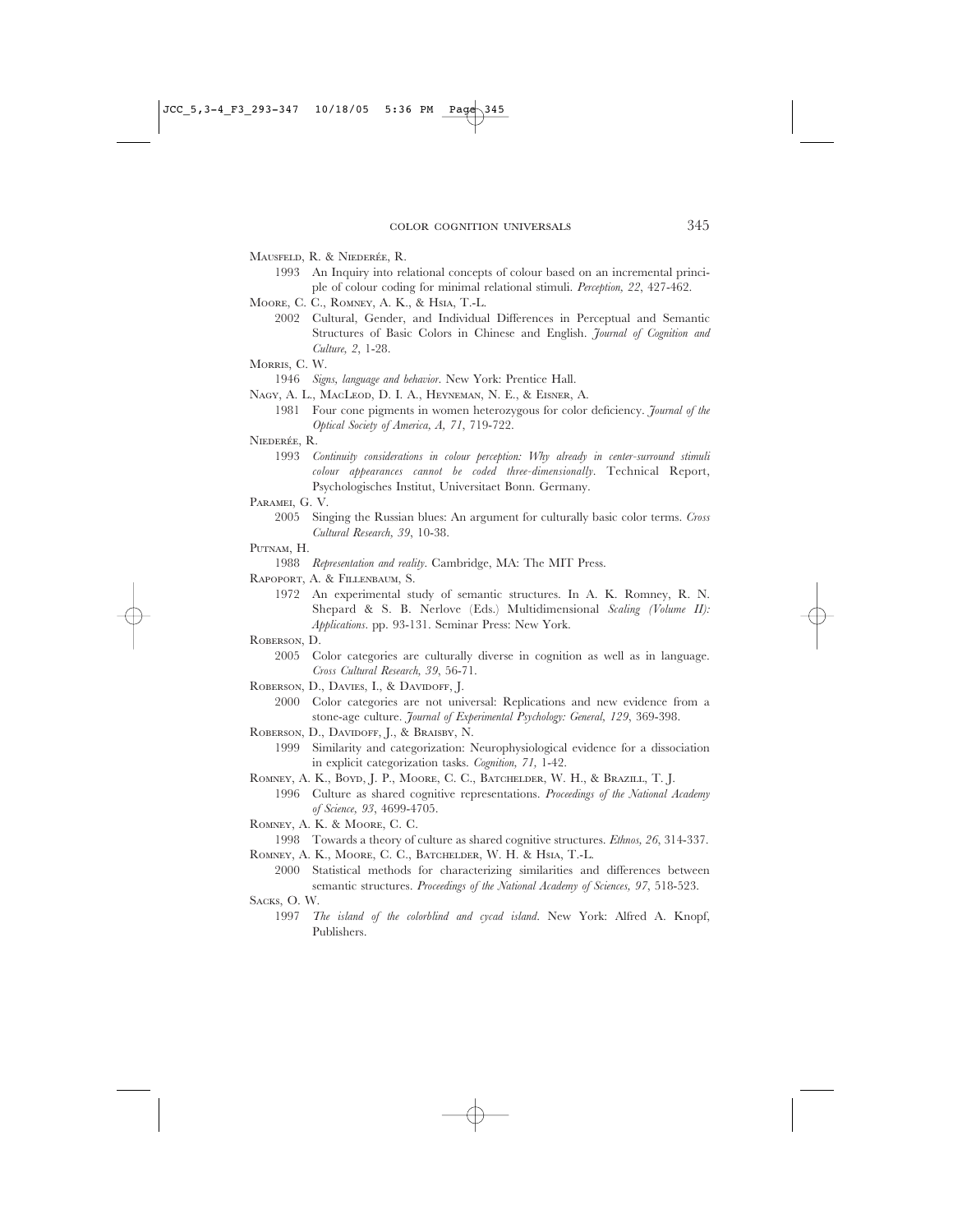SASAKI, Y., VANDUEL, W., KNUTSEN, T., TYLER, C. & TOOTELL, R.

- 2005 Symmetry activates extrastriate visual cortex in human and nonhuman primates*. Proceedings of the National Academy of Sciences, 102*, 3159-3163.
- SAUNDERS, B. A. C. & VAN BRAKEL, J.
	- 1997 Are there nontrivial constraints on colour categorization? *Behavioral and Brain Sciences, 20*, 167-228.
- SAYIM, B., JAMESON, K. A., ALVARADO, N. & SZESZEL, M. K.
	- 2005 Semantic and perceptual representations of color: evidence of a shared colornaming function. *Journal of Cognition and Culture.* This Issue.
- SCHRILLO, J. A.
	- 2001 Tutorial on the importance of color in languages and culture. *COLOR Research & Application, 26*, 179-192.
- SHARPE, L. T., STOCKMAN, A., JÄGLE, H. & NATHANS, J.
	- 1999 Opsin genes, cone photopigments, color vision, and color blindness. In *Color Vision: From Genes to Pereption*. Gegenfurtner, K. & Sharpe, L. T. (Eds.). (pp. 3- 52).
- SHEPARD, R. N.
	- 1994 Perceptual-cognitive universals as reflections of the world. *Psychonomic Bulletin & Review, 1*, 2-28.
- SHEPARD, R. & COOPER, L.

1992 Representation of colors in the blind, color-blind, and normally sighted. *Psychological Science, 3,* 97-103.

SMALLMAN, H. S. & BOYNTON, R. M.

1990 Segregation of basic colors in an information display. *Journal of the Optical Society of America, A, 7*, 1985-1994.

SMALLMAN, H. S. & BOYNTON, R. M.

1993 On the usefulness of basic colour coding in an information display. *Displays, 14*, 158-165.

- SMITH, L. B. & SERA, M. D.
	- 1992 A developmental analysis of the polar structure of dimensions. *Cognitive Psychology, 24*, 99-142.
- STEELS, L. & BELPAEME, T.
	- 2005 Coordinating perceptually grounded categories: a case study for colour. *Behavioral and Brain Sciences, 28*, 469-489.
- STURGES, J. & WHITFIELD, T. W. A.
	- 1997 Salient features of Munsell colour space as a function of monolexemic naming and response latencies. *Vision Research, 37*, 307-313.
- THOMPSON, E., PALACIOS, A. & VARELA, F. J. 1992 Ways of coloring: Comparative color vision as a case study for cognitive science. *Behavioral and Brain Sciences, 15*, 1-74.
- WEBSTER, M. A., MIYAHARA, E., MALKOC, G., RAKER, V. E.
- 2000 Variations in normal color vision. II. Unique hues. *Journal of the Optical Society of America, A, 17*, 1545-1555.
- WEBSTER, M. A., WEBSTER, S. M., BHARADWAJ, S., VERMA, R., JAIKUMAR, J., MADAN, G. & VAITHILINGHAM, E.
	- 2002 Variations in normal color vision. III. unique hues in India and United States observers. *Journal of the Optical Society of America, A, 19,* 1951-1962.